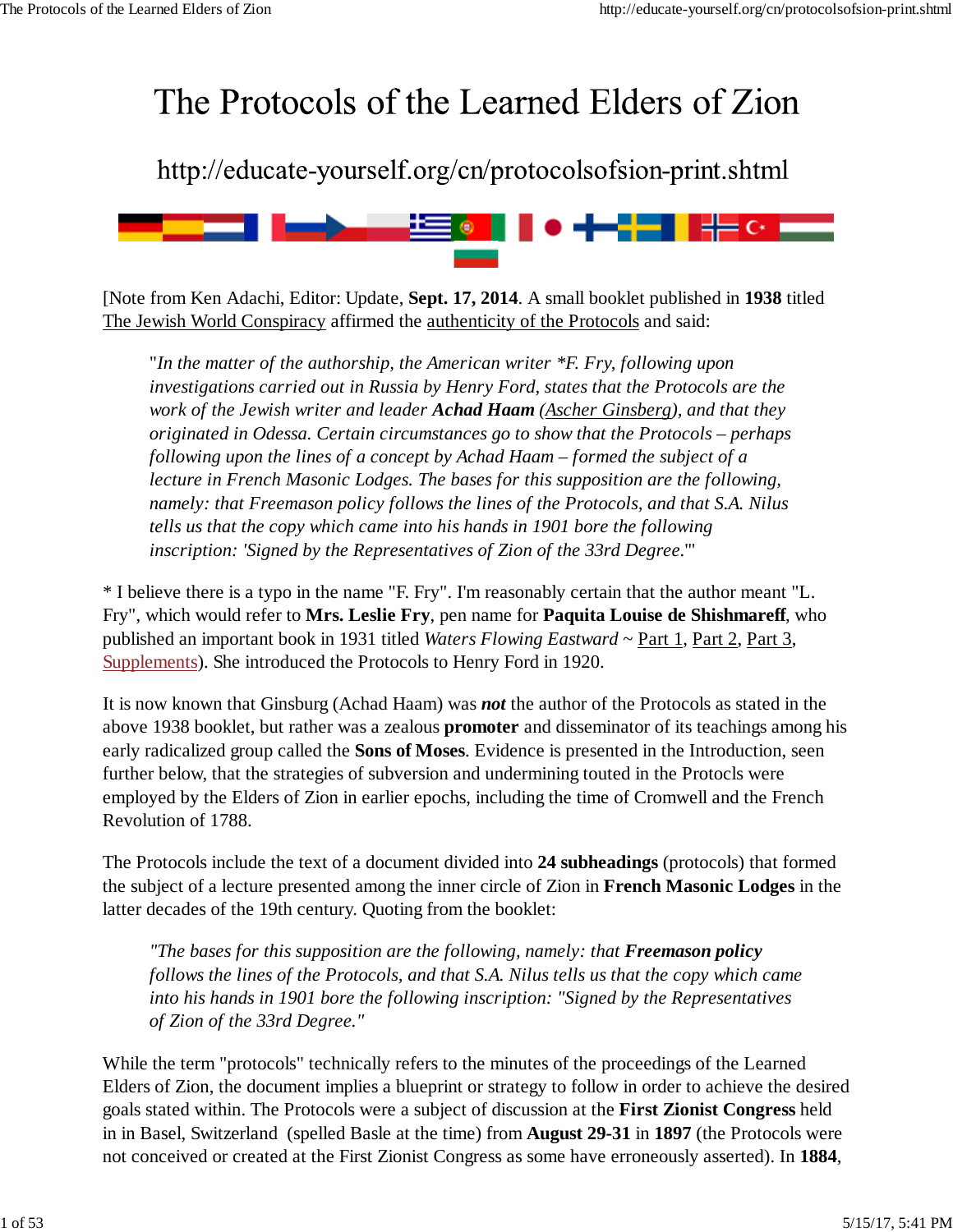the daughter of a Russian general living in Paris, **Mademoiselle Justine Glinka**, paid her assistant, **Joseph Schoerst** (alias Shapiro), a member of the Jewish Mizraim Masonic Lodge, the sum of **2,500 francs** for a *"document [which] contained extraordinary dictated writings from assorted speeches which would later be included in the final compilation of the Protocols of Zion."* (Schoerst was murdered in Egypt within two months of selling his copy of the Protocols to Mademoiselle Glinka). She sent the French original, along with a Russian translation to the Tsar in St. Petersburg, but he never received it. Courtiers, obliged to Jewish interests, intercepted it and kept it from the Tsar. Undeterred, Glinka sent a copy to **Alexis Sukhotin**, who showed it to Philip Stepanov and Professor Sergyei A. Nilus. While Stepanov circulated private copies in 1897, Prof. Nilus published the Protocols for the first time in Russia in 1901, in a book entitled *The Great Within the Small,* and then in 1905 published it (in Russian) as The Protocols of the Learned Elders of Zion. **G. Butmi**, a friend of Nilus, brought a copy to England where it was marked received by the British Museum on **August 10, 1906**.

The first Zionist Congress of 1897 was headed up by Theodor Herzl. Subsequent Zionist congresses were held on an almost yearly basis up to 1913 (World War I intervened from 1914-1918), and then resumed again in 1921.

The ideas and beliefs expressed in these protocols are so hideous and repugnant to the sensibilities of any normal person of good will, that the English translator, **Victor E. Marsden**, could only work on translating Nilus' 1905 Russian version of the *Protocols* (at the British Museum) for one hour per day due to his revulsion with the concepts being promoted. The demented individuals who embrace these concepts consider themselves a superior and separate category of humanity who were chosen by "God" to rule over all other men on this planet and establish a simple two tier feudal society: one with Zionist elites at the top and worker (non Jewish, "goyim") serfs below them.

[Note: Some Zionists have admitted that they worship **Lucifer**. Michael A. Hoffman presents convincing evidence in his massive 1100 page tome, Judaism Discovered (2008), that Judaism is a self worshipping, racist, supremacist, belief construct. A brash, 29 year old Zionist egotist, **Harold W. Rosenthal** (right), then administrative assistance to Jewish Senator Jacob Javits of New York, revealed in a remarkably candid 1976 paid interview with Walter White Jr (who was viciously beaten on March 13, 1978 as a consequence of publishing his interview with Rosenthal) that Judaism is a **Luciferian cult**:



*"Most Jews do not like to admit it, but our god is Lucifer -- so I wasn't lying -- and we are his chosen people. Lucifer is very much alive."*

quoted verbatun from his interview recording in The Hidden Tyranny.

You can also download an Audiobook of the entire July 1976 interview with Rosenthal: http://educate-yourself.org/cn/Harold-Wallace-Rosenthal-1976-Interviewaudiobook.mp3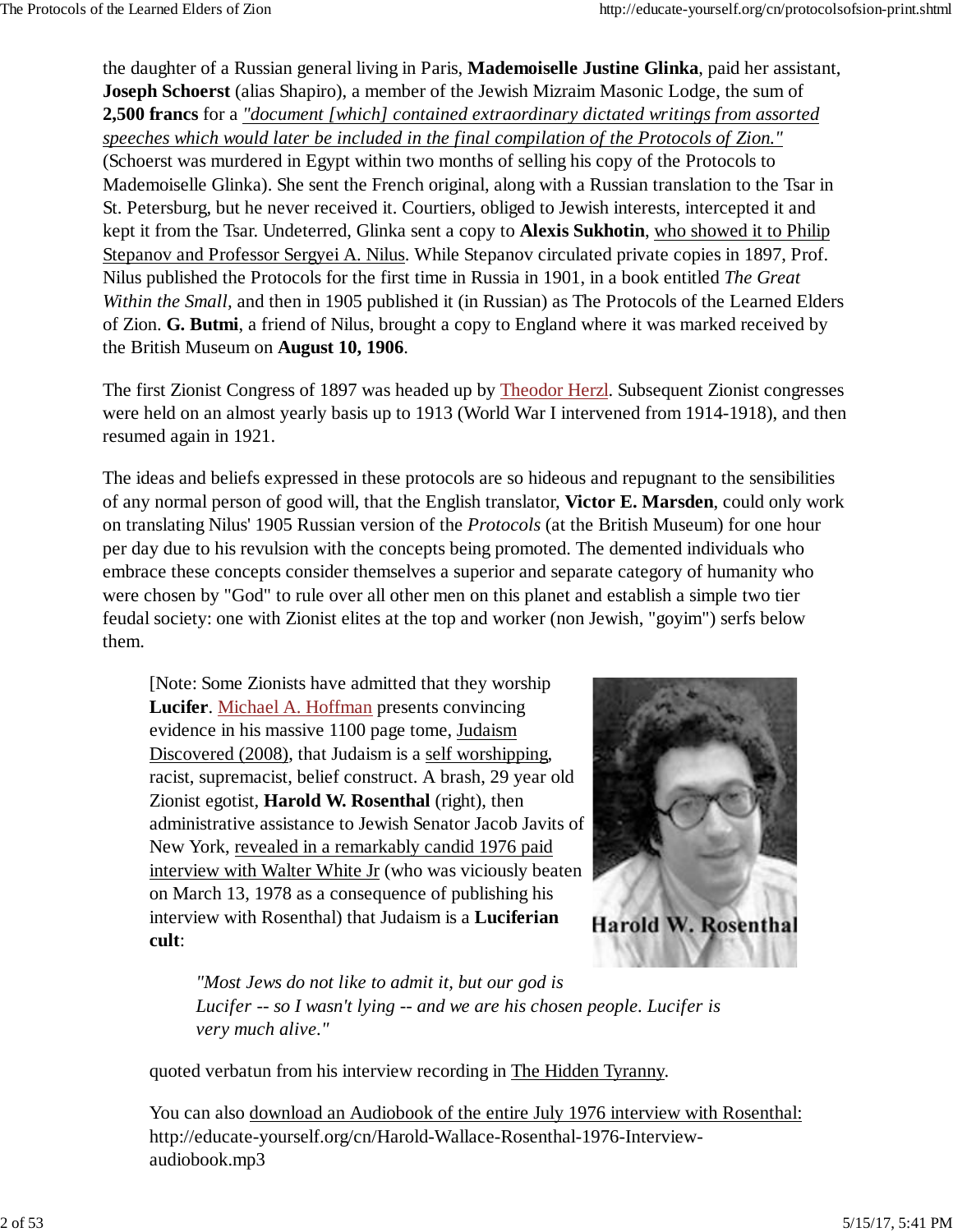Rosenthal was murdered within a month of his startling admissions to Walter White Jr. in a (Mossad-staged) hyjacking attempt at the El Al terminal inside the Istanbul, Turkey airport on **August 11, 1976**]

Zionists and Talmudists consider non-Jews (disparagingly referred to as "Goy" or "Goyim") to be the equivalent of cattle and therefore should be afforded no more concern for the "rights" of the subhuman *Goyim* than one would grant to a herd of steer or sheep.

You will notice that the strategies of dominance and control expostulated here in the Protocols, secretly taught among an elite, Jewish inner circle in French Masonic lodges in the latter decades of the 19th century - such as the use of fiat paper from Zionist owned banks to replace currency backed by gold - along with the **destruction of the nuclear family** unit, **control of the school curriculum**, the **destruction of Christianity** (currently focused on demonizing the Catholic Church, Catholic priests, the Vatican, the Pope, and the Jesuits), and a **belief in Go**d, the end of inidvidual freedoms of any stripe, the creation of "terrorism" to frighten the Goyim into clamoring for safety over the safeguarding of constitutional rights, etc., etc., etc. is today being followed and employed *exactly* as laid out by Zionist planners in the 19th century.

While Zionists and their agents are dispersed world wide, the embodiment of the snake of Zionism (the symbol used by Zionists themselves to represent their world conquest mission) resides with those who control the state of Israel. I bear no ill will toward Israelis who do not embrace Zionism, but I am mindful that the Zionists in control of that tiny nation have wielded enormous influence upon American politicians (especially the many dual citizen Israeli fifth columnists in congress), who in turn, have burdened the American taxpayer with the cost of funding the strife, oppression, and terrorism which Zionist Israel has inflicted upon so many defenseless and vulnerable people around the world. For the twisted minds who embrace these precepts, **there is no lower limit to the degree of deceit, dishonesty, abuse, trickery, cruelty, or killing** that the Talmud tells them that they are *allowed* to employ in order to achieve their goals of a One World feudal society in which *merely staying alive* in order to serve the Zionist masters and enjoy even one more day of life, will be the ONLY concern of the Goyim 'workers'..Ken Adachi]

## The Protocols of the Learned Elders of Zion

Translated into English by **Victor E. Marsden** (in 1920) http://educate-yourself.org/cn/protocolsofsion-print.shtml

## TABLE OF CONTENTS

Preface Introduction Who are the Elders? Protocol I The Basic Doctrine Protocol II Economic Wars Protocol III Methods of Conquest Protocol IV Materialism Replace Religion Protocol V Despotism and Modern Progress Protocol VI Take-Over Technique Protocol VII World-Wide Wars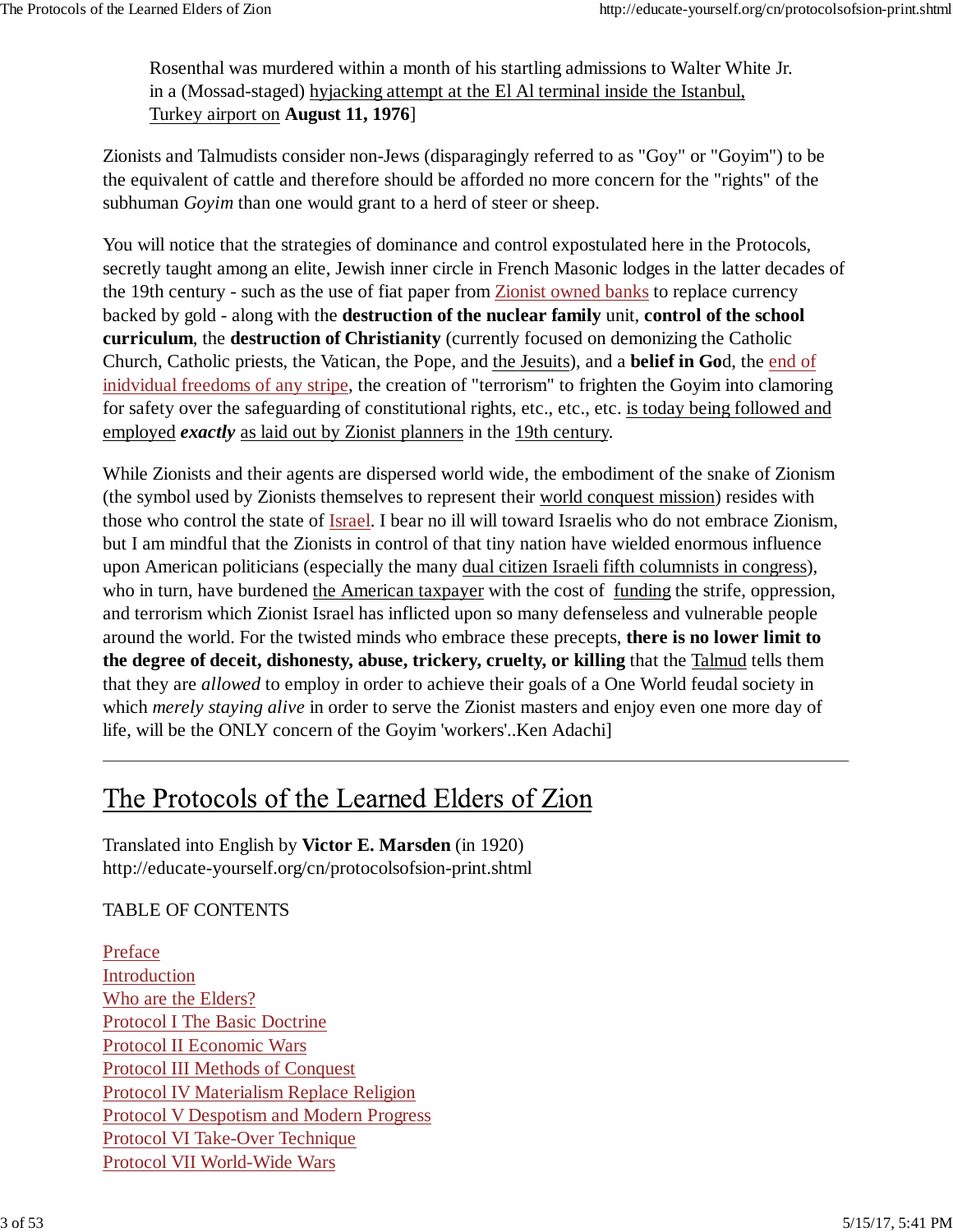Protocol VIII Provisional Government Protocol IX Re-education Protocol X Preparing for Power Protocol XI The Totalitarian State Protocol XII Control of the Press Protoco XIII Distractions Protocol XIV Assault on Religion Protocol XV Ruthless Suppression Protocol XVI Brainwashing Protocol XVII Abuse of Authority Protocol XVIII Arrest of Opponents Protocol XIX Rulers and People Protocol XX Financial Programme Protocol XXI Loans and Credit Protocol XXII Power of Gold Protocol XXIII Instilling Obedience Protocol XXIV Qualities of the Ruler

## **Preface**

[source: http://www.biblebelievers.org.au/przion1.htm]

The author of this translation [Victor E. Marsden] of the famous Protocols was himself a victim of the [1917 Russian] Revolution. He had lived for many years in Russia and was married to a Russian lady. Among his other activities in Russia he had been for a number of years a Russian Correspondent of the MORNING POST [British press], a position which he occupied when the Revolution broke out, and his vivid descriptions of events in Russia will still be in the recollection of many of the readers of that Journal. Naturally he was singled out for the anger of the Soviet.

On the day [Aug. 31, 1918] that Captain [Francis] Cromie was murdered by Jews, Victor Marsden was arrested and thrown into the Peter-Paul Prison, expecting every day to have his name called out for execution. This, however, he escaped, and eventually he was allowed to return to England very much of a wreck in bodily health. However, he recovered under treatment and the devoted care of his wife and friends. One of the first things he undertook, as soon as he was able, was this translation of the Protocols.

Mr. Marsden was eminently well qualified for the work. His intimate acquaintance with Russia, Russian life and the Russian language on the one hand, and his mastery of a terse literary English style on the other, placed him in a position of advantage which few others could claim. The consequence is that we have in his version an eminently readable work, and though the subjectmatter is somewhat formless, Mr. Marsden's literary touch reveals the thread running through the twenty-four Protocols. It may be said with truth that this work was carried out at the cost of Mr. Marsden's own life's blood.

He told the writer of this Preface that he could not stand more than an hour at a time of his work on it in the British Museum, as the diabolical spirit of the matter which he was obliged to turn into English made him positively ill.

Mr. Marsden's connection with the MORNING POST was not severed by his return to England, and he was well enough to accept the post of special correspondent of that journal in the suite of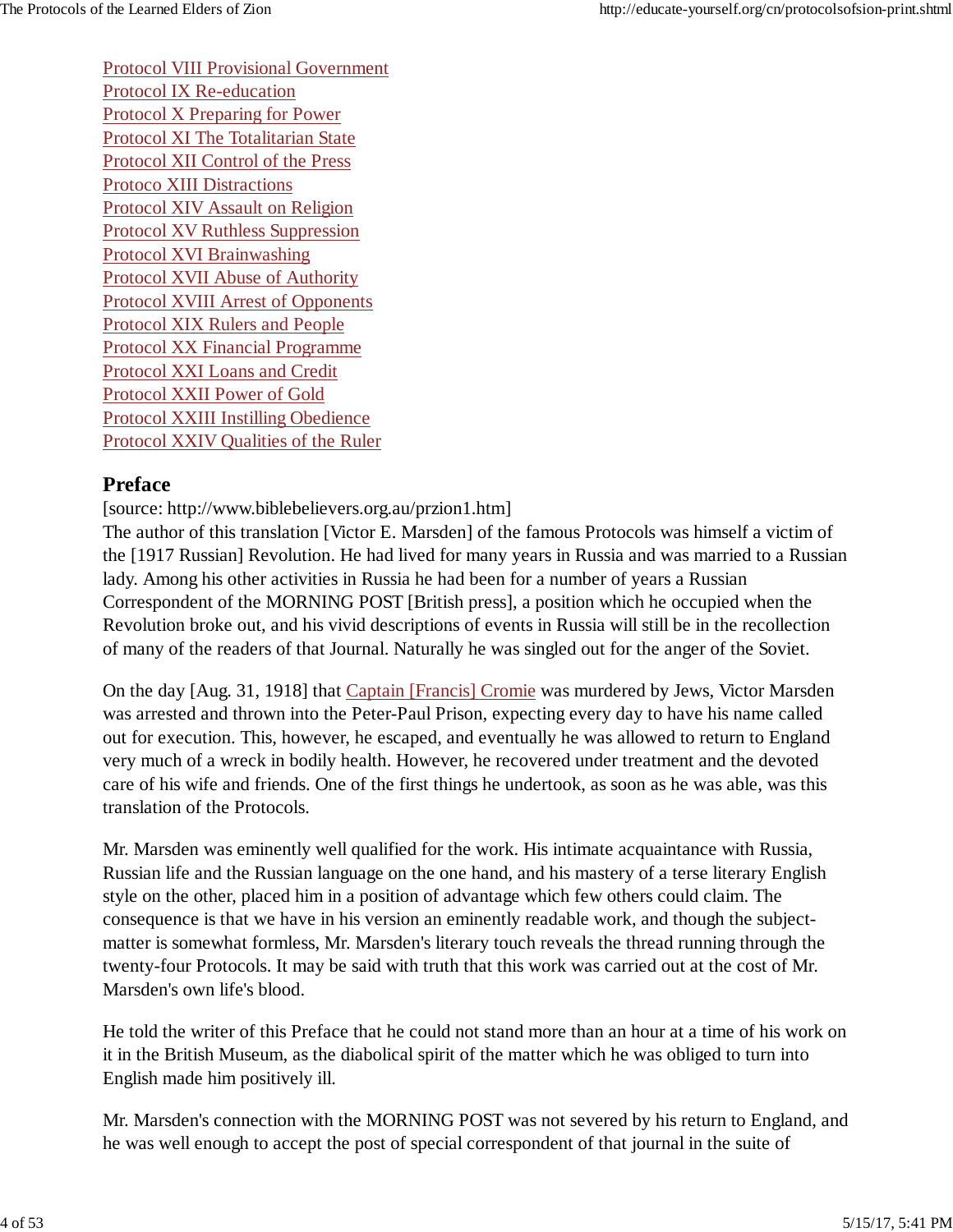H.R.H., the Prince of Wales on his Empire tour. From this he returned with the Prince, apparently in much better health, **but within a few days of his landing he was taken suddenly ill**, and **died** after a very brief illness [on October 28, 1920].

May this work be his crowning monument! In it he has performed an immense service to the English-speaking world, and there can be little doubt that it will take its place in the first rank of the English versions of "THE PROTOCOLS of the Meetings of the LEARNED ELDERS OF ZION."

## **Introduction**

Of the *Protocols* themselves little need be said in the way of introduction. The book in which they are embodied was first published in the year 1897 by **Philip Stepanov** for private circulation among his intimate friends. The first time **Sergyei Nilus** published them was in 1901 in a book called *The Great Within the Small* and reprinted in 1905. A copy of this is in the British Museum bearing the date of its reception, August 10, 1906. All copies that were known to exist in Russia were destroyed in the Kerensky regime, and under his successors the **possession of a copy by anyone in Soviet land was a crime sufficient to ensure the owner's of being shot on sight**. The fact is in itself sufficient proof of the genuineness of the *Protocols*. The Jewish journals, of course, say that they are a forgery, leaving it to be understood that Professor Nilus, who embodied them in a work of his own, had concocted them for his own purposes.

Mr. Henry Ford, in an interview published in the New York WORLD, February 17th, 1921, put the case for Nilus tersely and convincingly thus:

"The only statement I care to make about the PROTOCOLS is that **they fit in with what is going on**. They are sixteen years old, and they have fitted the world situation up to this time. They fit it *now*."

#### Indeed they do!

The word "Protocol" signifies a precis gummed on to the front of a document, a draft of a document, minutes of proceedings. In this instance, "Protocol" means minutes of the proceedings of the Meetings of the Learned Elders of Zion. These Protocols give the substance of addresses delivered to the innermost circle of the Rulers of Zion. They reveal the **converted plan of action of the Jewish Nation developed through the ages and edited by the Elders themselves** up to date. Parts and summaries of the plan have been published from time to time during the centuries as the secrets of the Elders have leaked out.

The claim of the Jews that the Protocols are forgeries is in itself an admission of their genuineness, for they NEVER ATTEMPT TO ANSWER THE FACTS corresponding to the THREATS which the Protocols contain, and, indeed, the correspondence between prophecy and fulfillment is too glaring to be set aside or obscured. This the Jews well know and therefore evade.

The presumption is strong that the Protocols were issued, or reissued, at the **First Zionist Congress** held at Basle in 1897 under the presidency of the Father of Modern Zionism, the late **Theodore Herzl**. There has been recently published a volume of Herzl's "Diaries," a translation of some passages which appeared in the JEWISH CHRONICLE of July 14, 1922.

Herzl gives an account of his first visit to England in 1895, and his conversation with **Colonel**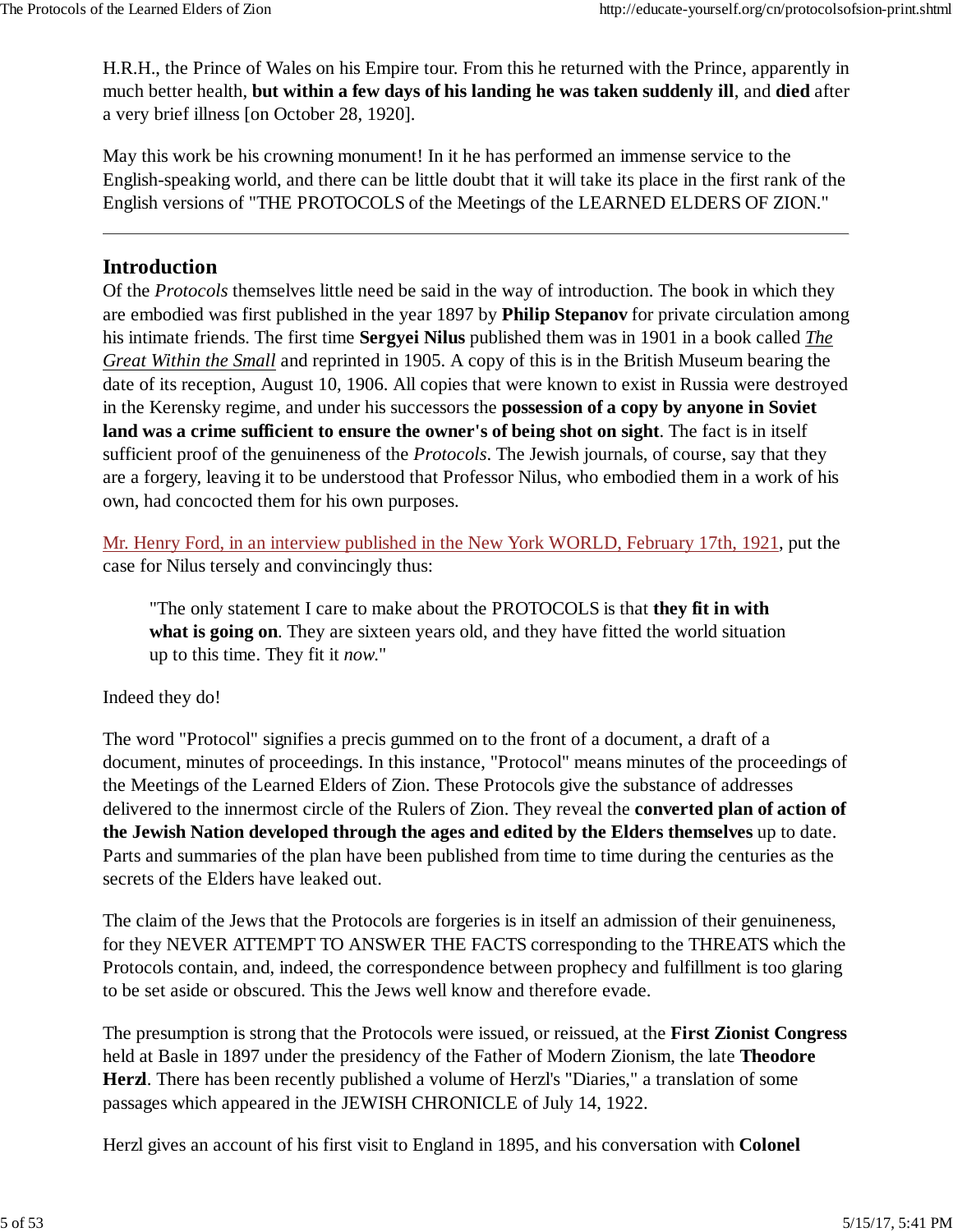**Goldsmid**, a Jew brought up as a Christian, an officer in the English Army, and at heart a Jew Nationalist all the time. Goldsmid suggested to Herzl that the best way of expropriating the English aristocracy, and so destroying their power to protect the people of England against Jew domination, was to put excessive taxes on the land. Herzl thought this an excellent idea, and it is now to be found definitely embodied in Protocol VI!

The above extract from Herzl's DIARY is an extremely significant bit of evidence bearing on the existence of the Jew World Plot and authenticity of the Protocols, but any reader of intelligence will be able from his own knowledge of recent history and from his own experience to confirm the genuineness of every line of them, and it is in the light of this LIVING comment that all readers are invited to study Mr. Marsden's translation of this terribly inhuman document. And here is another very significant circumstance.

The present successor of Herzl, as leader of the Zionist movement, Dr. Chaim Weizmann, quoted one of these sayings at the send-off banquet given to Chief Rabbi Hertz on October 6, 1920. The Chief Rabbi was on the point of leaving for HIS Empire tour of H.R.H., the Prince of Wales. And this is the "saying" of the Sages which Dr. Weizmann quoted: "A beneficent protection which God has instituted in the life of the Jew is that He has dispersed him all over the world." (JEWISH GUARDIAN, Oct. 8, 1920.) Now compare this with the last clause of but one of Protocol XI. "God has granted to us, His Chosen People, the **gift of dispersion**, and from this, which appears to all eyes to be our weakness, has come forth all our strength, which has now brought us to the threshold of sovereignty over all the world."

The remarkable correspondence between these passages proves several things. It proves that the Learned Elders exist. It proves that Dr. Weizmann knows all about them. It proves that the desire for a "National Home" in Palestine is only camouflage and an infinitesimal part of the Jew's real object. It proves that the Jews of the world have no intention of settling in Palestine or any separate country, and that their annual prayer that they may all meet "Next Year in Jerusalem" is merely a piece of their characteristic make-believe. It also demonstrates that the Jews are now a world menace, and that the Aryan races will have to domicile them permanently out of Europe..

## **Who Are the Elders?**

This is a secret which has not been revealed. They are the Hidden hand. They are not the "Board of Deputies" (the Jewish Parliament in England) or the "Universal Israelite Alliance" which sits in Paris. But the late **Walter Rathenau** of the Allgemeiner Electricitaets Gesellschaft has thrown a little light on the subject and doubtless he was in possession of their names, being, in all likelihood, one of the chief leaders himself. Writing in the WIENER FREIE PRESSE, **December 24, 1912**, he said: "Three hundred men, each of whom knows all the others, govern the fate of the European continent, and they elect their successors from their entourage."

In the year 1844, on the eve of the Jewish Revolution of 1848, **Benjamin Disraeli**, whose real name was **Israel**, and who was a "damped," or baptized Jew, published his novel, CONINGSBY, in which occurs this ominous passage: "The world is governed by very different personages from what is imagined by those who are not behind the scenes." And he went on to show that these personages were all Jews.

Now that Providence has brought to the light of day these secret Protocols all men may clearly see the hidden personages specified by Disraeli at work "behind the scenes" of all the Governments.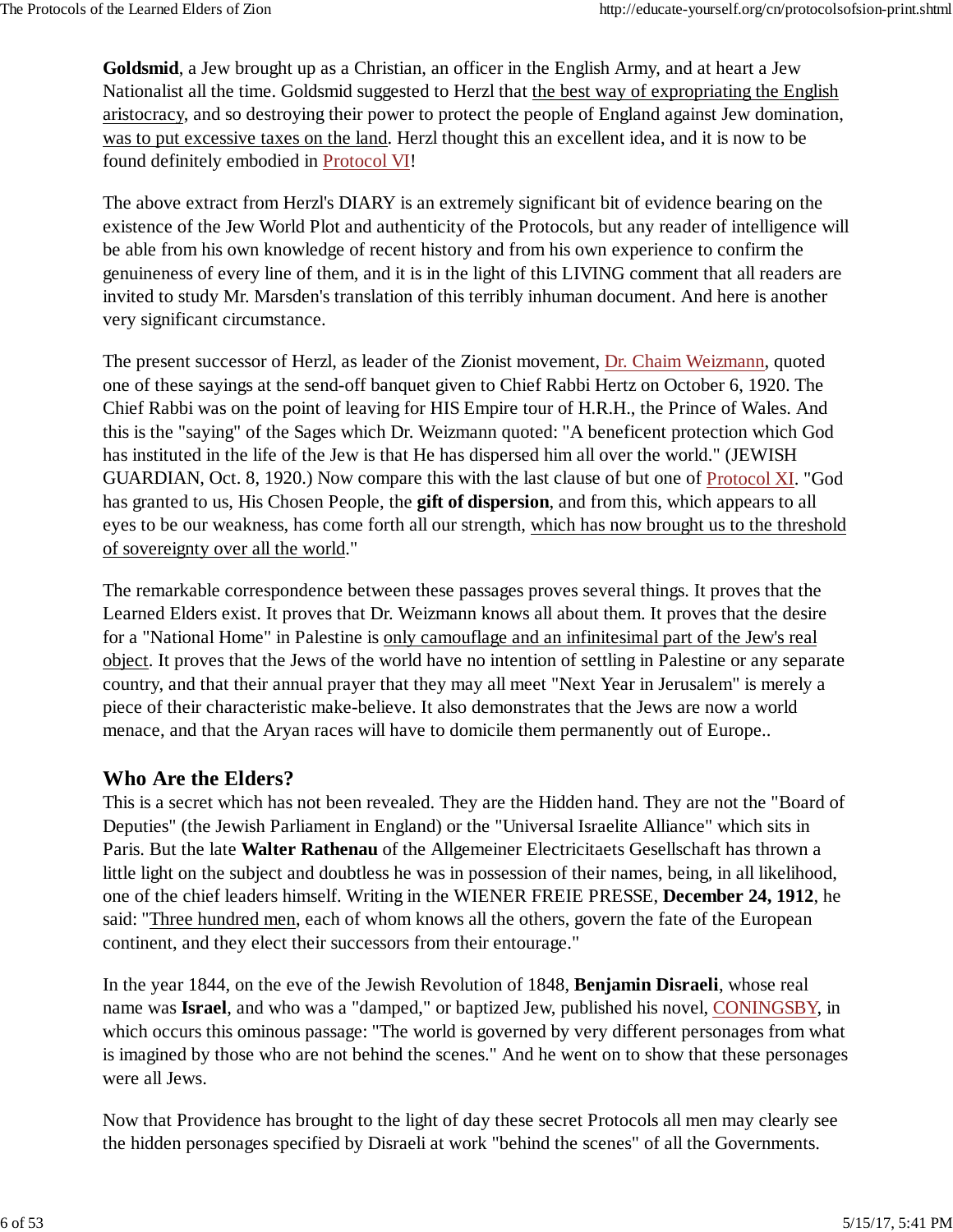This revelation entails on all white peoples the grave responsibility of examining and revising AU FOND [fundamentally] their attitude towards the Race and Nation which boasts of its survival over all Empires.

Notes I. - "Agentur" and "The Political." There are two words in this translation which are unusual, the word "AGENTUR" and "political" used as a substantive, AGENTUR appears to be a word adopted from the original and it means the whole body of agents and agencies made use of by the Elders, whether members of the tribe or their Gentile tools. By "the Political" Mr. Marsden means, not exactly the "body politic" but the entire machinery of politics.

Notes II - **The Symbolic Snake of Judaism**. Protocol III opens with a reference to the Symbolic Snake of Judaism. In his Epilogue to the 1905 Edition of the Protocols, Nilus gives the following interesting account of this symbol: "According to the records of secret Jewish Zionism, **Solomon** and other Jewish learned men already, in **929 B.C.**, thought out a scheme in theory for a peaceful conquest of the whole universe by Zion.



As history developed, this scheme was worked out in detail and completed by men who were subsequently initiated in this question. These learned men decided by peaceful means to conquer the world for Zion with the slyness of the Symbolic Snake, whose head was to represent those who have been initiated into the plans of the Jewish administration, and the body of the Snake to represent the Jewish people - the administration was always kept secret, EVEN FROM THE JEWISH NATION ITSELF. As this Snake penetrated into the hearts of the nations which it

encountered it undermined and devoured all the non-Jewish power of these States. **By Alain Roth, 1915 Jewish New Year Postcard**

*Leviathan***, from Jewish New Year Postcard**



It is foretold that the Snake has still to finish its work, strictly adhering to the designed plan, until the course which it has to run is closed by the return of its head to Zion and until, by this means, the Snake has completed its round of Europe and has encircled it and until, by dint of enchaining Europe, it has encompassed the whole world. This it is to accomplish by using every endeavor to subdue the other countries by an ECONOMICAL CONQUEST.

The return of the

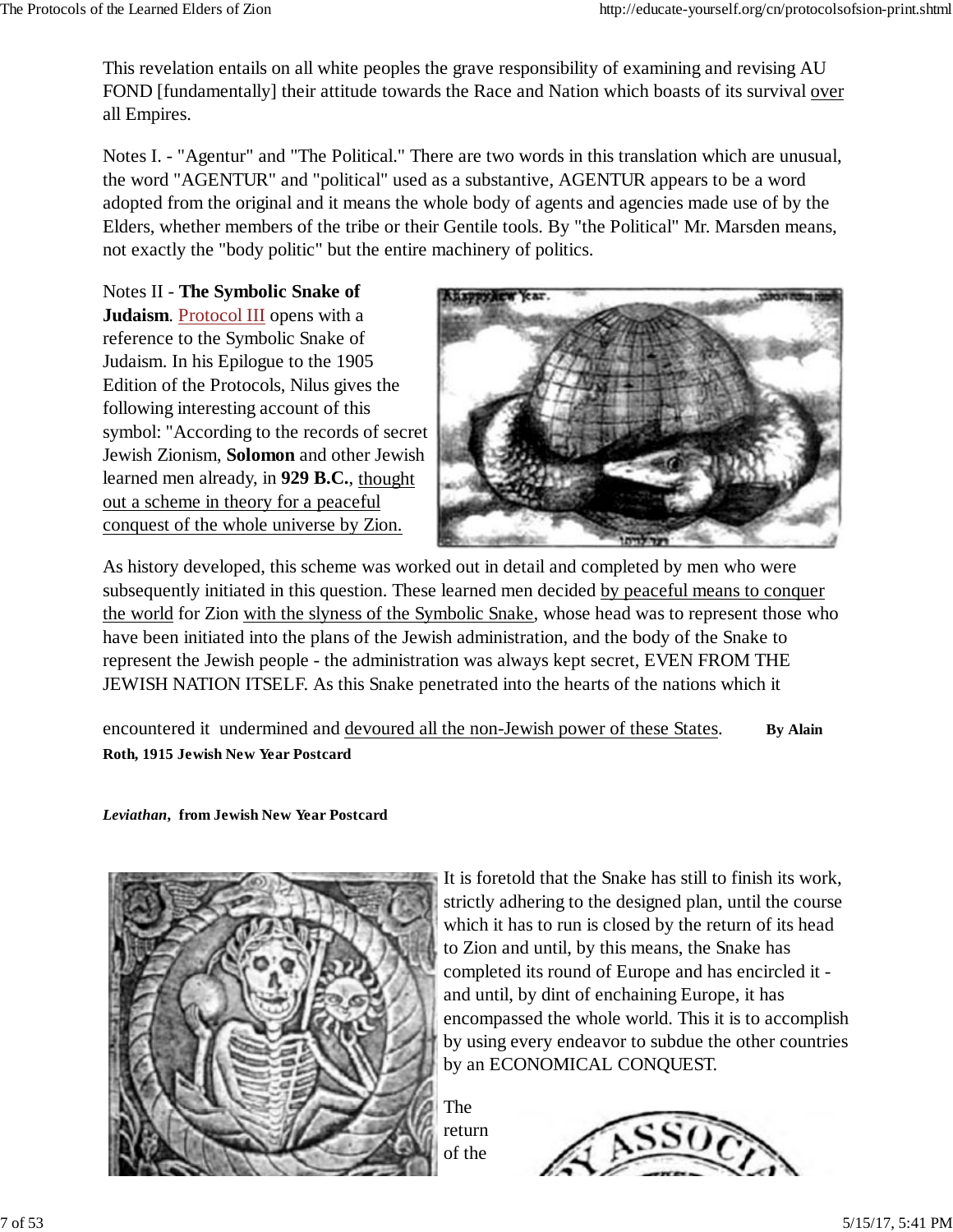head of the Snake to Zion can only be accomplished after the power of all the Sovereign of Europe has been laid low, that is to say, when by means of economic crises and wholesale destruction effected everywhere, there shall have been brought about a **spiritual demoralization** and a **moral corruption**, chiefly with the assistance of Jewish women masquerading as French, Italians, etc.. These are the surest spreaders of licentiousness into the lives of the leading men at the heads of nations.



#### **Fox-TV Ad for Millenium seires**



A map of the course of the Symbolic Snake is shown as follows: - Its first stage in Europe was in 429 B.C. in Greece, where, about the time of Pericles, the Snake first started eating into the power of that country. The second stage was in Rome in the time of Augustus, about 69 B.C.. The third in Madrid in the time of Charles V, in A.D. 1552. The fourth in Paris about 1790, in the time of Louis XVI. The fifth in London from 1814 onwards (after the downfall of Napoleon). The sixth in Berlin in 1871 after the Franco-Prussian war. The seventh in St. Petersburg, over which is

drawn the head of the Snake under the date of 1881. [This "Snake" is now being drawn through the Americas and in the United States of America, it is been partially identified as the "Council on Foreign Relations" (C.F.R.) and the "Tri-Lateral Commission"].

All these States which the Snake traversed have had the foundations of their constitutions shaken, Germany, with its apparent power, forming no exception to the rule. In economic conditions, England and Germany are spared, but only till the conquest of Russia is accomplished by the Snake, on which at present [i.e., 1905] all its efforts are concentrated. The further course of the Snake is not shown on this map, but arrows indicate its next movement towards Moscow, Kieft and Odessa. It is now well known to us to what extent the latter cities form the centuries of the militant Jewish race. Constantinople is shown as the last stage of the Snake's course before it reaches Jerusalem. (This map was drawn years before the occurrence of the "Young Turk" - i.e., Jewish - Revolution in Turkey). den.

Notes III. - The term "Goyim," meaning Gentile or non-Jews, is used throughout the Protocols and is retained by Mr. Marsden.

## Top of Protocols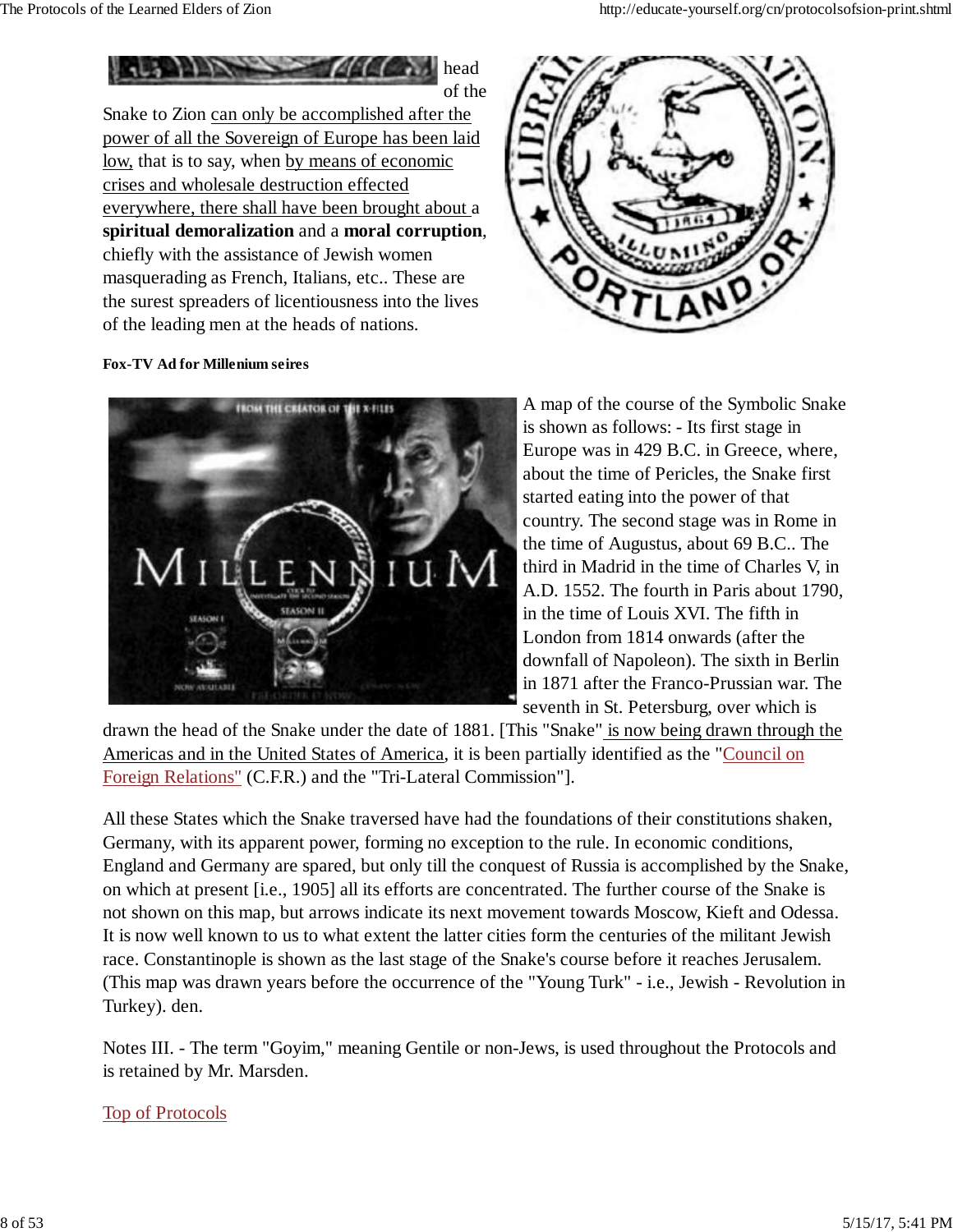## **PROTOCOLS OF THE MEETINGS OF THE LEARNED ELDERS OF ZION**

## **Protocol I**

1. ....Putting aside fine phrases we shall speak of the significance of each thought: by comparisons and deductions we shall throw light upon surrounding facts.

2. What I am about to set forth, then, is our system from the two points of view, that of ourselves and that of the GOYIM [i.e., non- Jews].

3. It must be noted that men with bad instincts are more in number than the good, and therefore the best results in governing them are attained by violence and terrorisation, and not by academic discussions. Every man aims at power, everyone would like to become a dictator if only he could, and rare indeed are the men who would not be willing to sacrifice the welfare of all for the sake of securing their own welfare.

4. What has restrained the beasts of prey who are called men? What has served for their guidance hitherto?

5. In the beginnings of the structure of society, they were subjected to brutal and blind force; after words - to Law, which is the same force, only disguised. I draw the conclusion that by the law of nature right lies in force.

6. Political freedom is an idea but not a fact. This idea one must know how to apply whenever it appears necessary with this bait of an idea to attract the masses of the people to one's party for the purpose of crushing another who is in authority. This task is rendered easier of the opponent has himself been infected with the idea of freedom, SO-CALLED LIBERALISM, and, for the sake of an idea, is willing to yield some of his power. It is precisely here that the triumph of our theory appears; the slackened reins of government are immediately, by the law of life, caught up and gathered together by a new hand, because the blind might of the nation cannot for one single day exist without guidance, and the new authority merely fits into the place of the old already weakened by liberalism.

#### GOLD

7. In our day the power which has replaced that of the rulers who were liberal is the power of Gold. Time was when Faith ruled. The idea of freedom is impossible of realization because no one knows how to use it with moderation. It is enough to hand over a people to self-government for a certain length of time for that people to be turned into a disorganized mob. From that moment on we get internecine strife which soon develops into battles between classes, in the midst of which States burn down and their importance is reduced to that of a heap of ashes.

8. Whether a State exhausts itself in its own convulsions, whether its internal discord brings it under the power of external foes - in any case it can be accounted irretrievable lost: IT IS IN OUR POWER. The despotism of Capital, which is entirely in our hands, reaches out to it a straw that the State, willy-nilly, must take hold of: if not - it goes to the bottom.

9. Should anyone of a liberal mind say that such reflections as the above are immoral, I would put the following questions: If every State has two foes and if in regard to the external foe it is allowed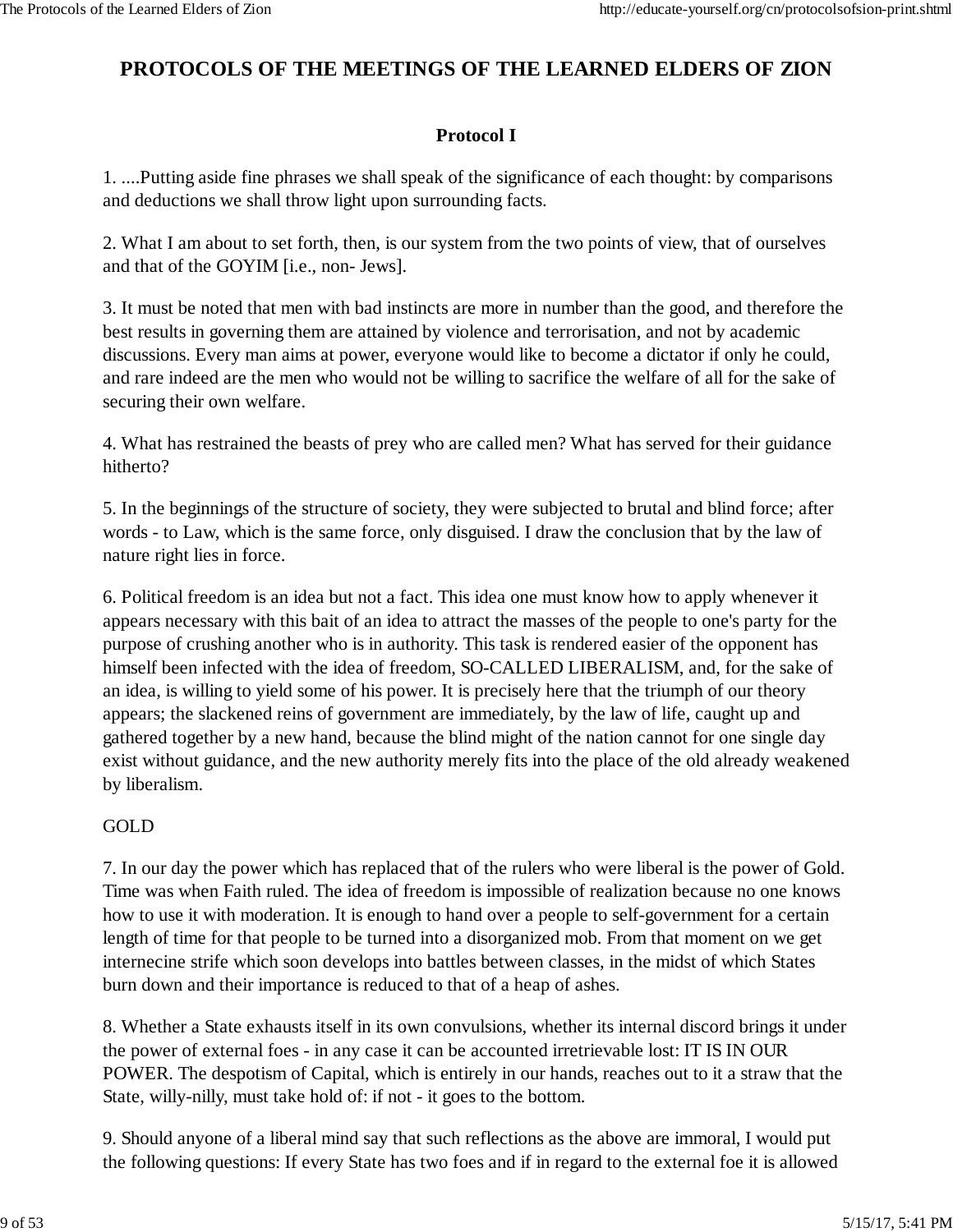and not considered immoral to use every manner and art of conflict, as for example to keep the enemy in ignorance of plans of attack and defense, to attack him by night or in superior numbers, then in what way can the same means in regard to a worse foe, the destroyer of the structure of society and the commonweal, be called immoral and not permissible?

10. Is it possible for any sound logical mind to hope with any success to guide crowds by the aid of reasonable counsels and arguments, when any objection or contradiction, senseless though it may be, can be made and when such objection may find more favor with the people, whose powers of reasoning are superficial? Men in masses and the men of the masses, being guided solely by petty passions, paltry beliefs, traditions and sentimental theorems, fall a prey to party dissension, which hinders any kind of agreement even on the basis of a perfectly reasonable argument. Every resolution of a crowd depends upon a chance or packed majority, which, in its ignorance of political secrets, puts forth some ridiculous resolution that lays in the administration a seed of anarchy.

11. The political has nothing in common with the moral. The ruler who is governed by the moral is not a skilled politician, and is therefore unstable on his throne. He who wishes to rule must have recourse both to cunning and to make-believe. Great national qualities, like frankness and honesty, are vices in politics, for they bring down rulers from their thrones more effectively and more certainly than the most powerful enemy. Such qualities must be the attributes of the kingdoms of the GOYIM, but we must in no wise be guided by them.

#### MIGHT IS RIGHT

12. Our right lies in force. The word "right" is an abstract thought and proved by nothing. The word means no more than: Give me what I want in order that thereby I may have a proof that I am stronger than you.

13. Where does right begin? Where does it end?

14. In any State in which there is a bad organization of authority, an impersonality of laws and of the rulers who have lost their personality amid the flood of rights ever multiplying out of liberalism, I find a new right - to attack by the right of the strong, and to scatter to the winds all existing forces of order and regulation, to reconstruct all institutions and to become the sovereign lord of those who have left to us the rights of their power by laying them down voluntarily in their liberalism.

15. Our power in the present tottering condition of all forms of power will be more invincible than any other, because it will remain invisible until the moment when it has gained such strength that no cunning can any longer undermine it.

16. Out of the temporary evil we are now compelled to commit will emerge the good of an unshakable rule, which will restore the regular course of the machinery of the national life, brought to naught by liberalism. The result justifies the means. Let us, however, in our plans, direct our attention not so much to what is good and moral as to what is necessary and useful.

17. Before us is a plan in which is laid down strategically the line from which we cannot deviate without running the risk of seeing the labor of many centuries brought to naught.

18. In order to elaborate satisfactory forms of action it is necessary to have regard to the rascality, the slackness, the instability of the mob, its lack of capacity to understand and respect the conditions of its own life, or its own welfare. It must be understood that the might of a mob is blind,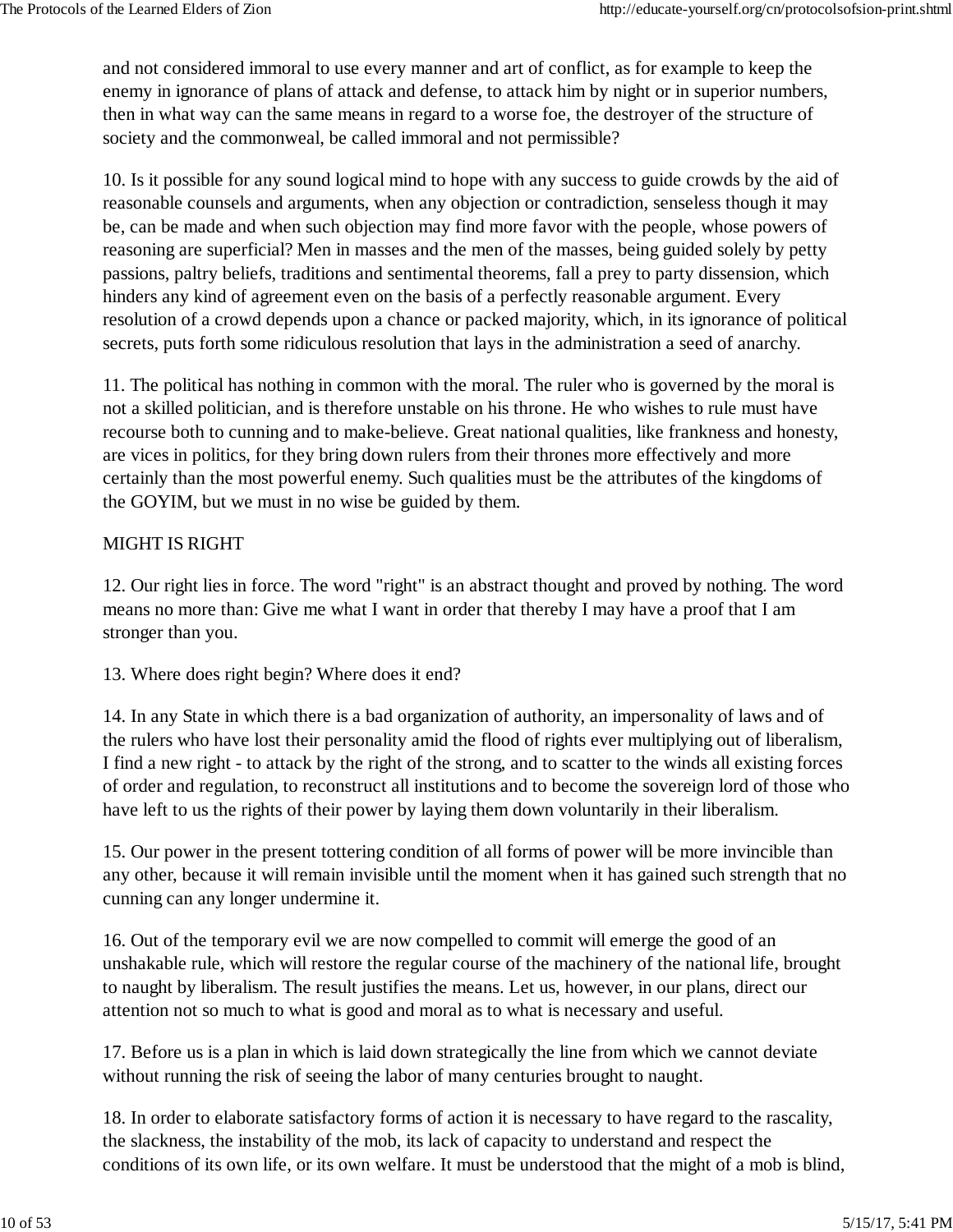senseless and unreasoning force ever at the mercy of a suggestion from any side. The blind cannot lead the blind without bringing them into the abyss; consequently, members of the mob, upstarts from the people even though they should be as a genius for wisdom, yet having no understanding of the political, cannot come forward as leaders of the mob without bringing the whole nation to ruin.

19. Only one trained from childhood for independent rule can have understanding of the words that can be made up of the political alphabet.

20. A people left to itself, i.e., to upstarts from its midst, brings itself to ruin by party dissensions excited by the pursuit of power and honors and the disorders arising therefrom. Is it possible for the masses of the people calmly and without petty jealousies to form judgment, to deal with the affairs of the country, which cannot be mixed up with personal interest? Can they defend themselves from an external foe? It is unthinkable; for a plan broken up into as many parts as there are heads in the mob, loses all homogeneity, and thereby becomes unintelligible and impossible of execution.

## WE ARE DESPOTS

21. It is only with a despotic ruler that plans can be elaborated extensively and clearly in such a way as to distribute the whole properly among the several parts of the machinery of the State: from this the conclusion is inevitable that a satisfactory form of government for any country is one that concentrates in the hands of one responsible person. Without an absolute despotism there can be no existence for civilization which is carried on not by the masses but by their guide, whosoever that person may be. The mob is savage, and displays its savagery at every opportunity. The moment the mob seizes freedom in its hands it quickly turns to anarchy, which in itself is the highest degree of savagery.

22. Behold the alcoholic animals, bemused with drink, the right to an immoderate use of which comes along with freedom. It is not for us and ours to walk that road. The peoples of the GOYIM are bemused with alcoholic liquors; their youth has grown stupid on classicism and from early immorality, into which it has been inducted by our special agents - by tutors, lackeys, governesses in the houses of the wealthy, by clerks and others, by our women in the places of dissipation frequented by the GOYIM. In the number of these last I count also the so-called "society ladies," voluntary followers of the others in corruption and luxury.

23. Our countersign is - Force and Make-believe. Only force conquers in political affairs, especially if it be concealed in the talents essential to statesmen. Violence must be the principle, and cunning and make-believe the rule for governments which do not want to lay down their crowns at the feet of agents of some new power. This evil is the one and only means to attain the end, the good. Therefore we must not stop at bribery, deceit and treachery when they should serve towards the attainment of our end. In politics one must know how to seize the property of others without hesitation if by it we secure submission and sovereignty.

24. Our State, marching along the path of peaceful conquest, has the right to replace the horrors of war by less noticeable and more satisfactory sentences of death, necessary to maintain the terror which tends to produce blind submission. Just but merciless severity is the greatest factor of strength in the State: not only for the sake of gain but also in the name of duty, for the sake of victory, we must keep to the programme of violence and make-believe. The doctrine of squaring accounts is precisely as strong as the means of which it makes use. Therefore it is not so much by the means themselves as by the doctrine of severity that we shall triumph and bring all governments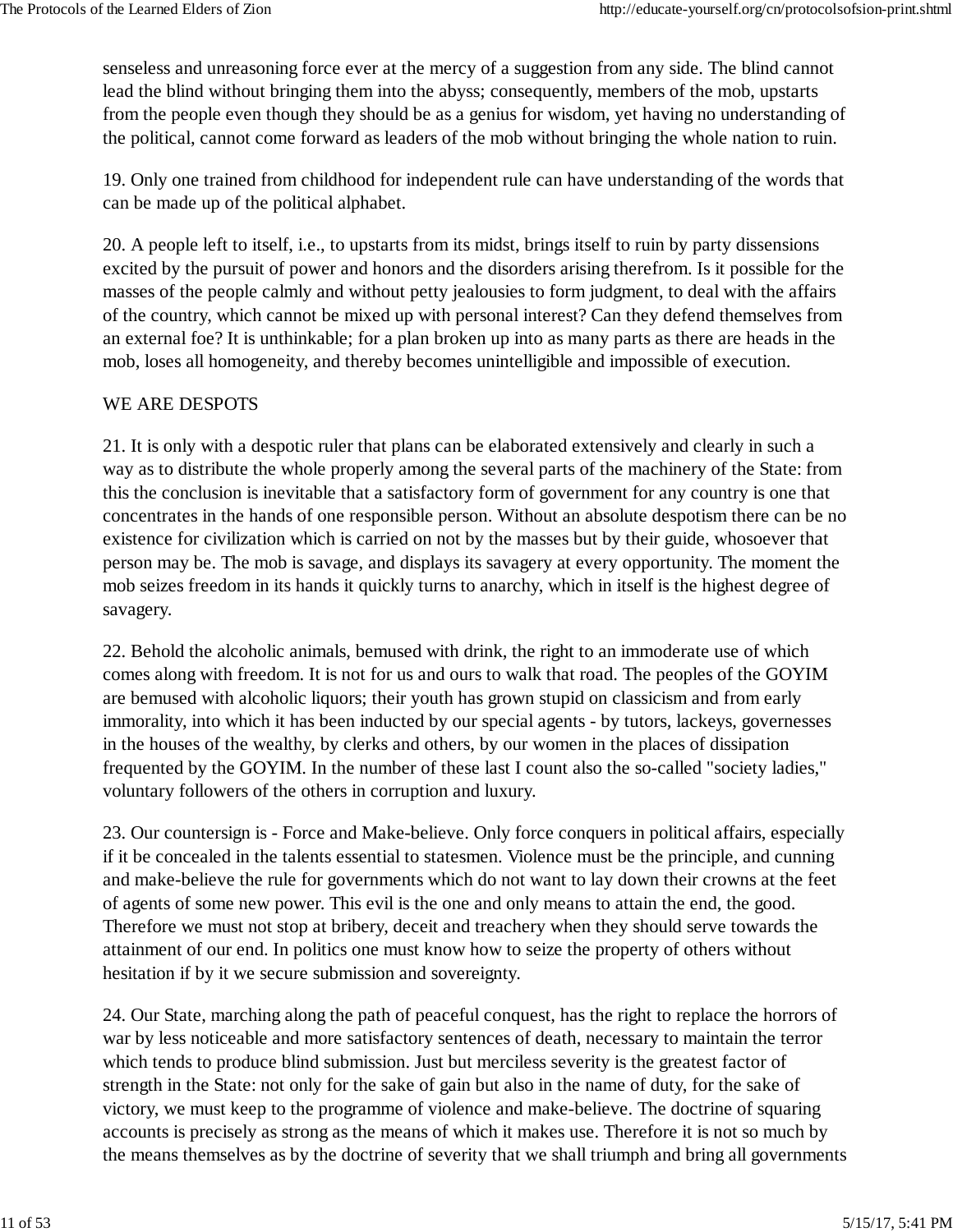into subjection to our super-government. It is enough for them to know that we are too merciless for all disobedience to cease.

## WE SHALL END LIBERTY

25. Far back in ancient times we were the first to cry among the masses of the people the words "Liberty, Equality, Fraternity," words many times repeated since these days by stupid poll- parrots who, from all sides around, flew down upon these baits and with them carried away the well-being of the world, true freedom of the individual, formerly so well guarded against the pressure of the mob. The would-be wise men of the GOYIM, the intellectuals, could not make anything out of the uttered words in their abstractedness; did not see that in nature there is no equality, cannot be freedom: that Nature herself has established inequality of minds, of characters, and capacities, just as immutably as she has established subordination to her laws: never stopped to think that the mob is a blind thing, that upstarts elected from among it to bear rule are, in regard to the political, the same blind men as the mob itself, that the adept, though he be a fool, can yet rule, whereas the non-adept, even if he were a genius, understands nothing in the political - to all those things the GOYIM paid no regard; yet all the time it was based upon these things that dynastic rule rested: the father passed on to the son a knowledge of the course of political affairs in such wise that none should know it but members of the dynasty and none could betray it to the governed. As time went on, the meaning of the dynastic transference of the true position of affairs in the political was lost, and this aided the success of our cause.

26. In all corners of the earth the words "Liberty, Equality, Fraternity," brought to our ranks, thanks to our blind agents, whole legions who bore our banners with enthusiasm. And all the time these words were canker-worms at work boring into the well-being of the GOYIM, putting an end everywhere to peace, quiet, solidarity and destroying all the foundations of the GOYA States. As you will see later, this helped us to our triumph: it gave us the possibility, among other things, of getting into our hands the master card - the destruction of the privileges, or in other words of the very existence of the aristocracy of the GOYIM, that class which was the only defense peoples and countries had against us. On the ruins of the eternal and genealogical aristocracy of the GOYIM we have set up the aristocracy of our educated class headed by the aristocracy of money. The qualifications for this aristocracy we have established in wealth, which is dependent upon us, and in knowledge, for which our learned elders provide the motive force.

27. Our triumph has been rendered easier by the fact that in our relations with the men, whom we wanted, we have always worked upon the most sensitive chords of the human mind, upon the cash account, upon the cupidity, upon the insatiability for material needs of man; and each one of these human weaknesses, taken alone, is sufficient to paralyze initiative, for it hands over the will of men to the disposition of him who has bought their activities.

28. The abstraction of freedom has enabled us to persuade the mob in all countries that their government is nothing but the steward of the people who are the owners of the country, and that the steward may be replaced like a worn-out glove.

29. It is this possibility of replacing the representatives of the people which has placed at our disposal, and, as it were, given us the power of appointment.

#### Top of Protocols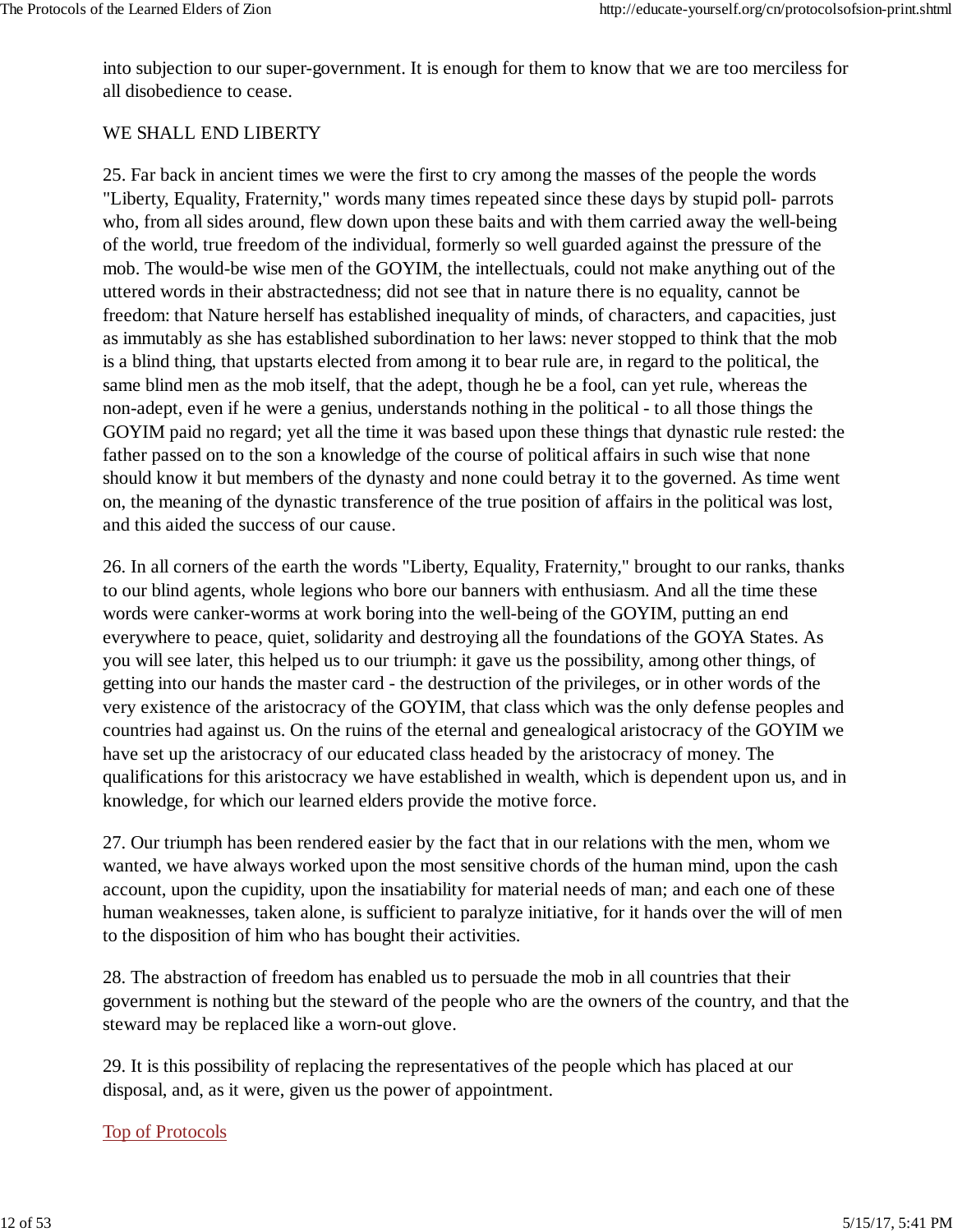## **Protocol II**

1. It is indispensable for our purpose that wars, so far as possible, should not result in territorial gains: war will thus be brought on to the economic ground, where the nations will not fail to perceive in the assistance we give the strength of our predominance, and this state of things will put both sides at the mercy of our international AGENTUR; which possesses millions of eyes ever on the watch and unhampered by any limitations whatsoever. Our international rights will then wipe out national rights, in the proper sense of right, and will rule the nations precisely as the civil law of States rules the relations of their subjects among themselves.

2. The administrators, whom we shall choose from among the public, with strict regard to their capacities for servile obedience, will not be persons trained in the arts of government, and will therefore easily become pawns in our game in the hands of men of learning and genius who will be their advisers, specialists bred and reared from early childhood to rule the affairs of the whole world. As is well known to you, these specialists of ours have been drawing to fit them for rule the information they need from our political plans from the lessons of history, from observations made of the events of every moment as it passes. The GOYIM are not guided by practical use of unprejudiced historical observation, but by theoretical routine without any critical regard for consequent results. We need not, therefore, take any account of them - let them amuse themselves until the hour strikes, or live on hopes of new forms of enterprising pastime, or on the memories of all they have enjoyed. For them let that play the principal part which we have persuaded them to accept as the dictates of science (theory). It is with this object in view that we are constantly, by means of our press, arousing a blind confidence in these theories. The intellectuals of the GOYIM will puff themselves up with their knowledge and without any logical verification of them will put into effect all the information available from science, which our AGENTUR specialists have cunningly pieced together for the purpose of educating their minds in the direction we want.

#### DESTRUCTIVE EDUCATION

3. Do not suppose for a moment that these statements are empty words: think carefully of the successes we arranged for Darwinism, Marxism, Nietzsche-ism. To us Jews, at any rate, it should be plain to see what a disintegrating importance these directives have had upon the minds of the GOYIM.

4. It is indispensable for us to take account of the thoughts, characters, tendencies of the nations in order to avoid making slips in the political and in the direction of administrative affairs. The triumph of our system of which the component parts of the machinery may be variously disposed according to the temperament of the peoples met on our way, will fail of success if the practical application of it be not based upon a summing up of the lessons of the past in the light of the present.

5. In the hands of the States of to-day there is a great force that creates the movement of thought in the people, and that is the Press. The part played by the Press is to keep pointing our requirements supposed to be indispensable, to give voice to the complaints of the people, to express and to create discontent. It is in the Press that the triumph of freedom of speech finds its incarnation. But the GOYIM States have not known how to make use of this force; and it has fallen into our hands. Through the Press we have gained the power to influence while remaining ourselves in the shade; thanks to the Press we have got the GOLD in our hands, notwithstanding that we have had to gather it out of the oceans of blood and tears. But it has paid us, though we have sacrificed many of our people. Each victim on our side is worth in the sight of God a thousand GOYIM.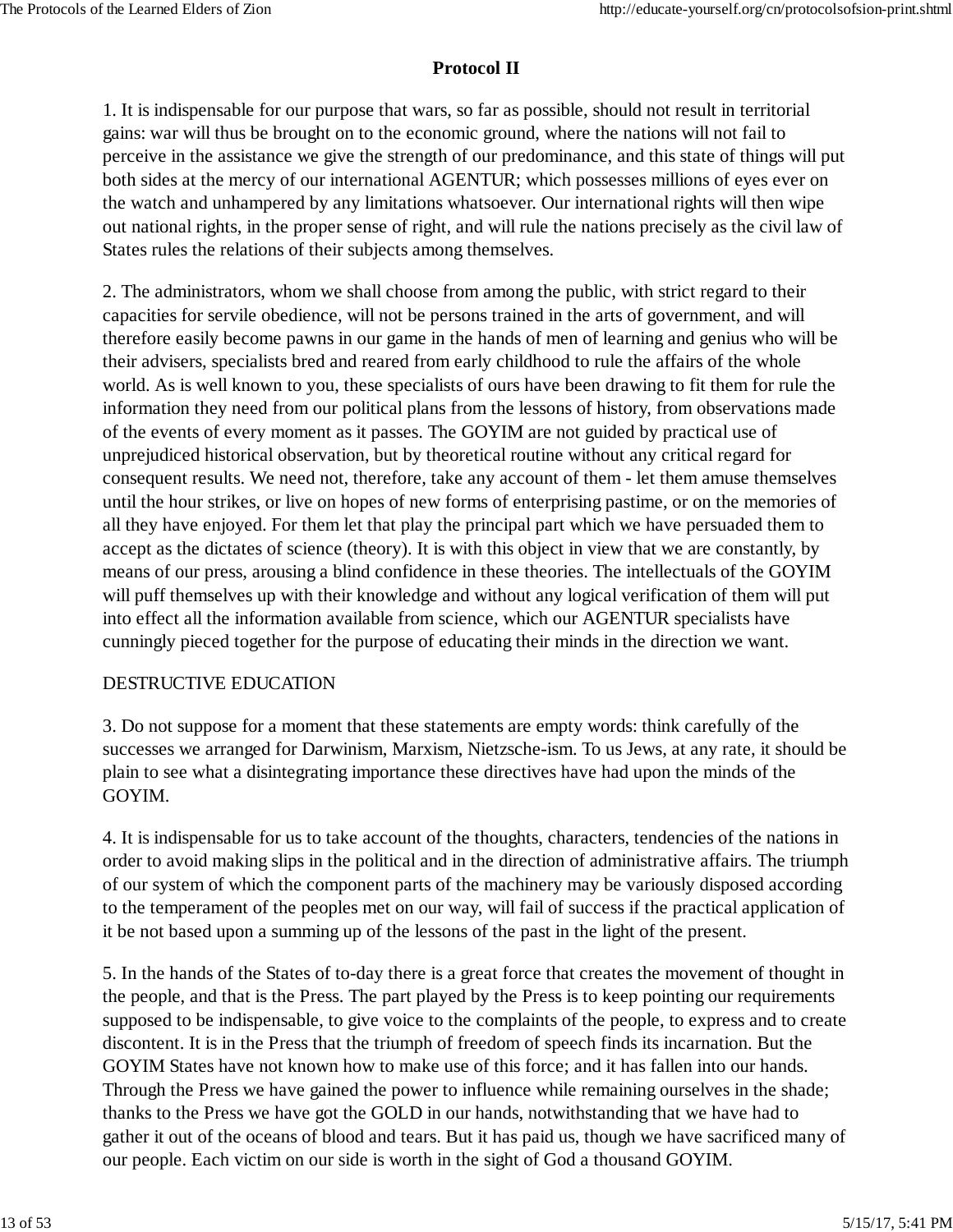### Top of Protocols

## **Protocol III**

1. To-day I may tell you that our goal is now only a few steps off. There remains a small space to cross and the whole long path we have trodden is ready now to close its cycle of the Symbolic Snake, by which we symbolize our people. When this ring closes, all the States of Europe will be locked in its coil as in a powerful vice.

2. The constitution scales of these days will shortly break down, for we have established them with a certain lack of accurate balance in order that they may oscillate incessantly until they wear through the pivot on which they turn. The GOYIM are under the impression that they have welded them sufficiently strong and they have all along kept on expecting that the scales would come into equilibrium. But the pivots - the kings on their thrones - are hemmed in by their representatives, who play the fool, distraught with their own uncontrolled and irresponsible power. This power they owe to the terror which has been breathed into the palaces. As they have no means of getting at their people, into their very midst, the kings on their thrones are no longer able to come to terms with them and so strengthen themselves against seekers after power. We have made a gulf between the far-seeing Sovereign Power and the blind force of the people so that both have lost all meaning, for like the blind man and his stick, both are powerless apart.

3. In order to incite seekers after power to a misuse of power we have set all forces in opposition one to another, breaking up their liberal tendencies towards independence. To this end we have stirred up every form of enterprise, we have armed all parties, we have set up authority as a target for every ambition. Of States we have made gladiatorial arenas where a lot of confused issues contend .... A little more, and disorders and bankruptcy will be universal ....

4. Babblers, inexhaustible, have turned into oratorical contests the sittings of Parliament and Administrative Boards. Bold journalists and unscrupulous pamphleteers daily fall upon executive officials. Abuses of power will put the final touch in preparing all institutions for their overthrow and everything will fly skyward under the blows of the maddened mob.

#### POVERTY OUR WEAPON

5. All people are chained down to heavy toil by poverty more firmly than ever. They were chained by slavery and serfdom; from these, one way and another, they might free themselves. These could be settled with, but from want they will never get away. We have included in the constitution such rights as to the masses appear fictitious and not actual rights. All these so-called "Peoples Rights" can exist only in idea, an idea which can never be realized in practical life. What is it to the proletariat laborer, bowed double over his heavy toil, crushed by his lot in life, if talkers get the right to babble, if journalists get the right to scribble any nonsense side by side with good stuff, once the proletariat has no other profit out of the constitution save only those pitiful crumbs which we fling them from our table in return for their voting in favor of what we dictate, in favor of the men we place in power, the servants of our AGENTUR ... Republican rights for a poor man are no more than a bitter piece of irony, for the necessity he is under of toiling almost all day gives him no present use of them, but the other hand robs him of all guarantee of regular and certain earnings by making him dependent on strikes by his comrades or lockouts by his masters.

#### WE SUPPORT COMMUNISM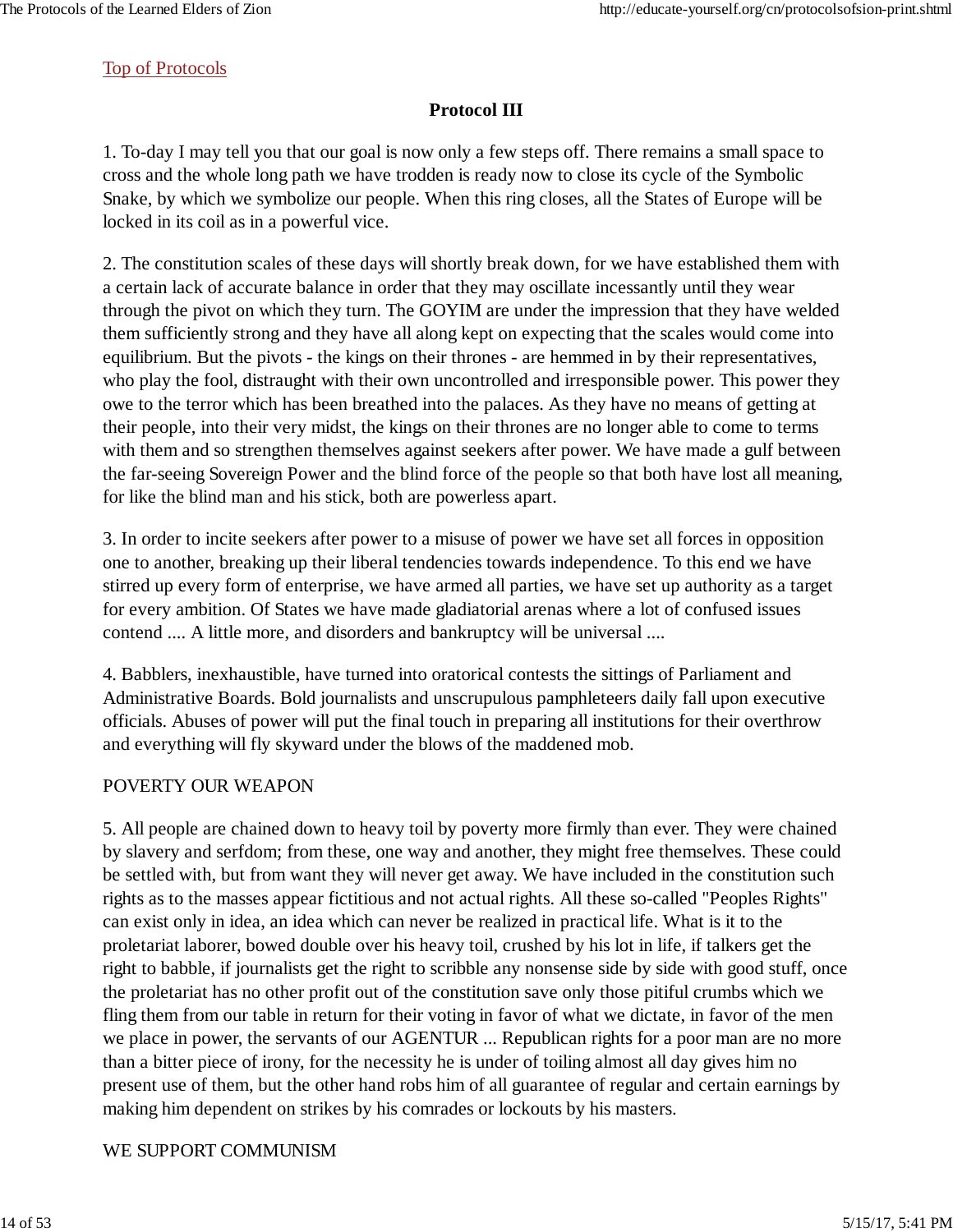6. The people, under our guidance, have annihilated the aristocracy, who were their one and only defense and foster- mother for the sake of their own advantage which is inseparably bound up with the well-being of the people. Nowadays, with the destruction of the aristocracy, the people have fallen into the grips of merciless money-grinding scoundrels who have laid a pitiless and cruel yoke upon the necks of the workers.

7. We appear on the scene as alleged saviours of the worker from this oppression when we propose to him to enter the ranks of our fighting forces - Socialists, Anarchists, Communists - to whom we always give support in accordance with an alleged brotherly rule (of the solidarity of all humanity) of our SOCIAL MASONRY. The aristocracy, which enjoyed by law the labor of the workers, was interested in seeing that the workers were well fed, healthy, and strong. We are interested in just the opposite - in the diminution, the KILLING OUT OF THE GOYIM. Our power is in the chronic shortness of food and physical weakness of the worker because by all that this implies he is made the slave of our will, and he will not find in his own authorities either strength or energy to set against our will. Hunger creates the right of capital to rule the worker more surely than it was given to the aristocracy by the legal authority of kings.

8. By want and the envy and hatred which it engenders we shall move the mobs and with their hands we shall wipe out all those who hinder us on our way.

## 9. WHEN THE HOUR STRIKES FOR OUR SOVEREIGN LORD OF ALL THE WORLD TO BE CROWNED IT IS THESE SAME HANDS WHICH WILL SWEEP AWAY EVERYTHING THAT MIGHT BE A HINDRANCE THERETO.

10. The GOYIM have lost the habit of thinking unless prompted by the suggestions of our specialists. Therefore they do not see the urgent necessity of what we, when our kingdom comes, shall adopt at once, namely this, that IT IS ESSENTIAL TO TEACH IN NATIONAL SCHOOLS ONE SIMPLE, TRUE PIECE OF KNOWLEDGE, THE BASIS OF ALL KNOWLEDGE - THE KNOWLEDGE OF THE STRUCTURE OF HUMAN LIFE, OF SOCIAL EXISTENCE, WHICH REQUIRES DIVISION OF LABOR, AND, CONSEQUENTLY, THE DIVISION OF MEN INTO CLASSES AND CONDITIONS. It is essential for all to know that OWING TO DIFFERENCE IN THE OBJECTS OF HUMAN ACTIVITY THERE CANNOT BE ANY EQUALITY, that he, who by any act of his compromises a whole class, cannot be equally responsible before the law with him who affects no one but only his own honor. The true knowledge of the structure of society, into the secrets of which we do not admit the GOYIM, would demonstrate to all men that the positions and work must be kept within a certain circle, that they may not become a source of human suffering, arising from an education which does not correspond with the work which individuals are called upon to do. After a thorough study of this knowledge, the peoples will voluntarily submit to authority and accept such position as is appointed them in the State. In the present state of knowledge and the direction we have given to its development of the people, blindly believing things in print - cherishes - thanks to promptings intended to mislead and to its own ignorance - a blind hatred towards all conditions which it considers above itself, for it has no understanding of the meaning of class and condition.

## JEWS WILL BE SAFE

11. THIS HATRED WILL BE STILL FURTHER MAGNIFIED BY THE EFFECTS of an ECONOMIC CRISES, which will stop dealing on the exchanges and bring industry to a standstill. We shall create by all the secret subterranean methods open to us and with the aid of gold, which is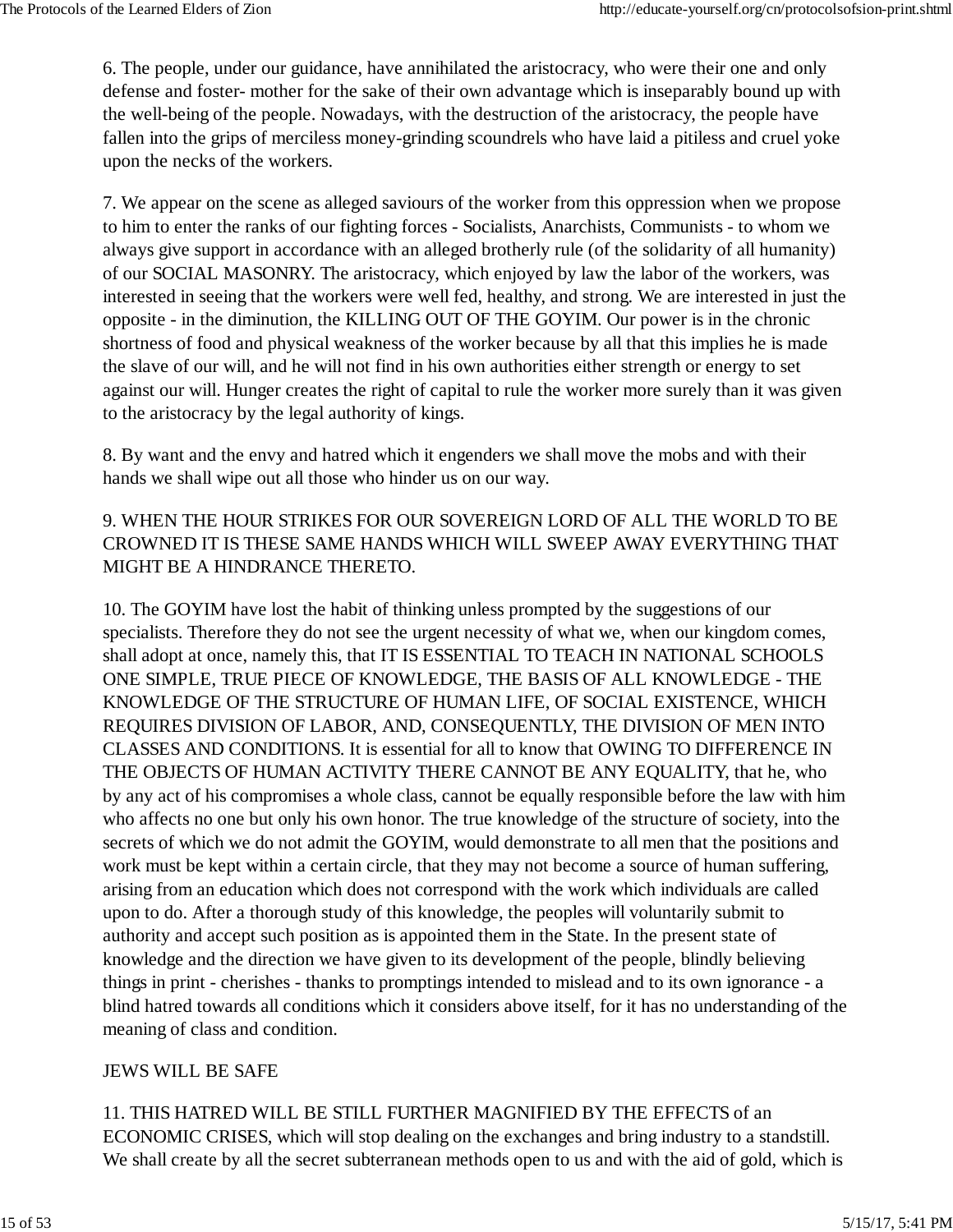all in our hands, A UNIVERSAL ECONOMIC CRISES WHEREBY WE SHALL THROW UPON THE STREETS WHOLE MOBS OF WORKERS SIMULTANEOUSLY IN ALL THE COUNTRIES OF EUROPE. These mobs will rush delightedly to shed the blood of those whom, in the simplicity of their ignorance, they have envied from their cradles, and whose property they will then be able to loot.

12. "OURS" THEY WILL NOT TOUCH, BECAUSE THE MOMENT OF ATTACK WILL BE KNOWN TO US AND WE SHALL TAKE MEASURES TO PROTECT OUR OWN.

13. We have demonstrated that progress will bring all the GOYIM to the sovereignty of reason. Our despotism will be precisely that; for it will know how, by wise severities, to pacificate all unrest, to cauterize liberalism out of all institutions.

14. When the populace has seen that all sorts of concessions and indulgences are yielded it, in the same name of freedom it has imagined itself to be sovereign lord and has stormed its way to power, but, naturally like every other blind man, it has come upon a host of stumbling blocks. IT HAS RUSHED TO FIND A GUIDE, IT HAS NEVER HAD THE SENSE TO RETURN TO THE FORMER STATE and it has laid down its plenipotentiary powers at OUR feet. Remember the French Revolution, to which it was we who gave the name of "Great": the secrets of its preparations are well known to us for it was wholly the work of our hands.

15 Ever since that time we have been leading the peoples from one disenchantment to another, so that in the end they should turn also from us in favor of that KING-DESPOT OF THE BLOOD OF ZION, WHOM WE ARE PREPARING FOR THE WORLD.

16. At the present day we are, as an international force, invincible, because if attacked by some we are supported by other States. It is the bottomless rascality of the GOYIM peoples, who crawl on their bellies to force, but are merciless towards weakness, unsparing to faults and indulgent to crimes, unwilling to bear the contradictions of a free social system but patient unto martyrdom under the violence of a bold despotism - it is those qualities which are aiding us to independence. From the premier- dictators of the present day, the GOYIM peoples suffer patiently and bear such abuses as for the least of them they would have beheaded twenty kings.

17. What is the explanation of this phenomenon, this curious inconsequence of the masses of the peoples in their attitude towards what would appear to be events of the same order?

18. It is explained by the fact that these dictators whisper to the peoples through their agents that through these abuses they are inflicting injury on the States with the highest purpose - to secure the welfare of the peoples, the international brotherhood of them all, their solidarity and equality of rights. Naturally they do not tell the peoples that this unification must be accomplished only under our sovereign rule.

19. And thus the people condemn the upright and acquit the guilty, persuaded ever more and more that it can do whatsoever it wishes. Thanks to this state of things, the people are destroying every kind of stability and creating disorders at every step.

20. The word "freedom" brings out the communities of men to fight against every kind of force, against every kind of authority even against God and the laws of nature. For this reason we, when we come into our kingdom, shall have to erase this word from the lexicon of life as implying a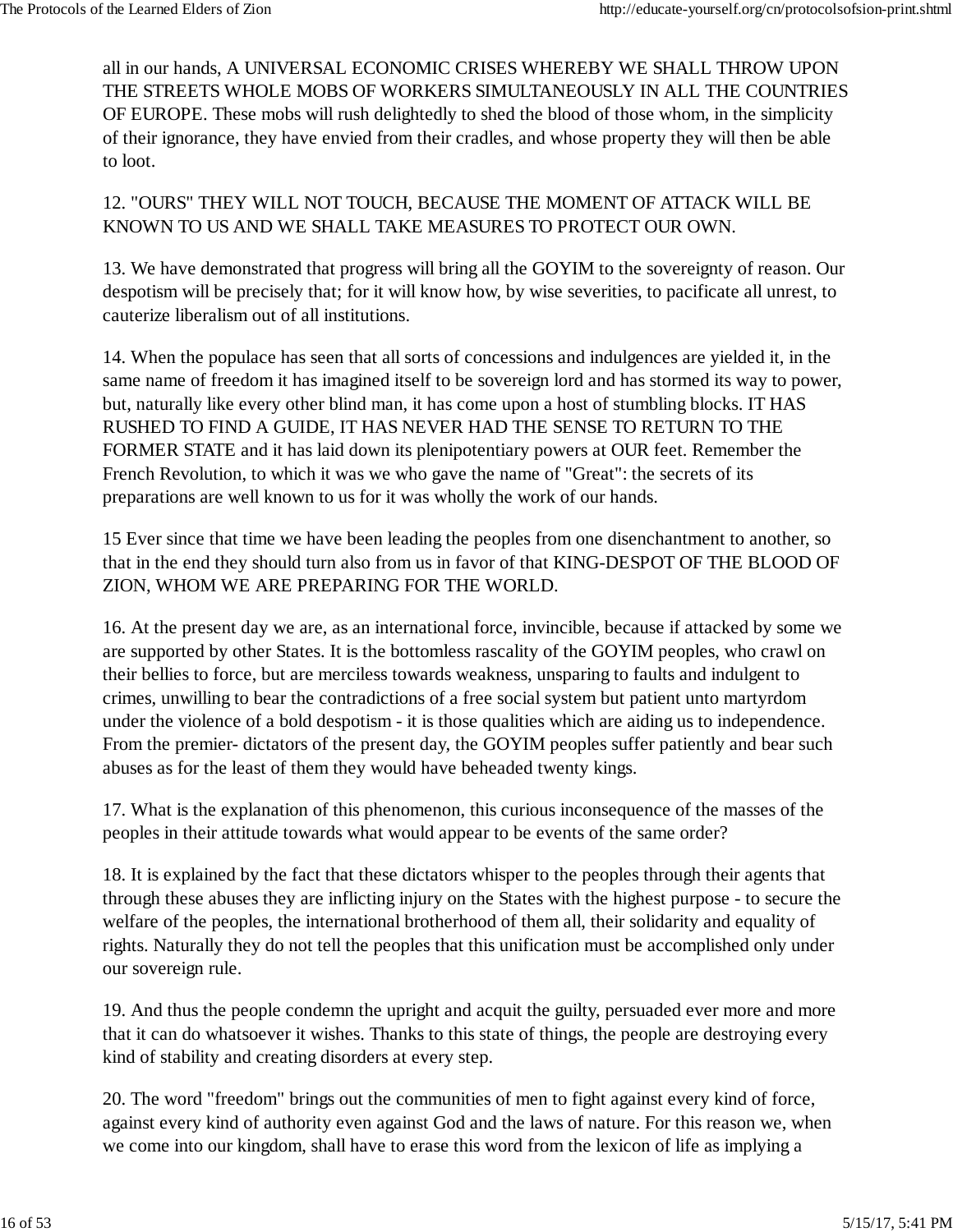principle of brute force which turns mobs into bloodthirsty beasts.

21. These beasts, it is true, fall asleep again every time when they have drunk their fill of blood, and at such time can easily be riveted into their chains. But if they be not given blood they will not sleep and continue to struggle

#### Top of Protocols

#### **Protocol IV**

1. Every republic passes through several stages. The first of these is comprised in the early days of mad raging by the blind mob, tossed hither and thither, right and left: the second is demagogy from which is born anarchy, and that leads inevitably to despotism - not any longer legal and overt, and therefore responsible despotism, but to unseen and secretly hidden, yet nevertheless sensibly felt despotism in the hands of some secret organization or other, whose acts are the more unscrupulous inasmuch as it works behind a screen, behind the backs of all sorts of agents, the changing of whom not only does not injuriously affect but actually aids the secret force by saving it, thanks to continual changes, from the necessity of expanding its resources on the rewarding of long services.

2. Who and what is in a position to overthrow an invisible force? And this is precisely what our force is. GENTILE masonry blindly serves as a screen for us and our objects, but the plan of action of our force, even its very abiding-place, remains for the whole people an unknown mystery.

#### WE SHALL DESTROY GOD

3. But even freedom might be harmless and have its place in the State economy without injury to the well-being of the peoples if it rested upon the foundation of faith in God, upon the brotherhood of humanity, unconnected with the conception of equality, which is negatived by the very laws of creation, for they have established subordination. With such a faith as this a people might be governed by a wardship of parishes, and would walk contentedly and humbly under the guiding hand of its spiritual pastor submitting to the dispositions of God upon earth. This is the reason why IT IS INDISPENSABLE FOR US TO UNDERMINE ALL FAITH, TO TEAR OUT OF THE MIND OF THE "GOYIM" THE VERY PRINCIPLE OF GOD-HEAD AND THE SPIRIT, AND TO PUT IN ITS PLACE ARITHMETICAL CALCULATIONS AND MATERIAL NEEDS.

4. In order to give the GOYIM no time to think and take note, their minds must be diverted towards industry and trade. Thus, all the nations will be swallowed up in the pursuit of gain and in the race for it will not take note of their common foe. But again, in order that freedom may once for all disintegrate and ruin the communities of the GOYIM, we must put industry on a speculative basis: the result of this will be that what is withdrawn from the land by industry will slip through the hands and pass into speculation, that is, to our classes.

5. The intensified struggle for superiority and shocks delivered to economic life will create, nay, have already created, disenchanted, cold and heartless communities. Such communities will foster a strong aversion towards the higher political and towards religion. Their only guide is gain, that is Gold, which they will erect into a veritable cult, for the sake of those material delights which it can give. Then will the hour strike when, not for the sake of attaining the good, not even to win wealth, but solely out of hatred towards the privileged, the lower classes of the GOYIM will follow our lead against our rivals for power, the intellectuals of the GOYIM.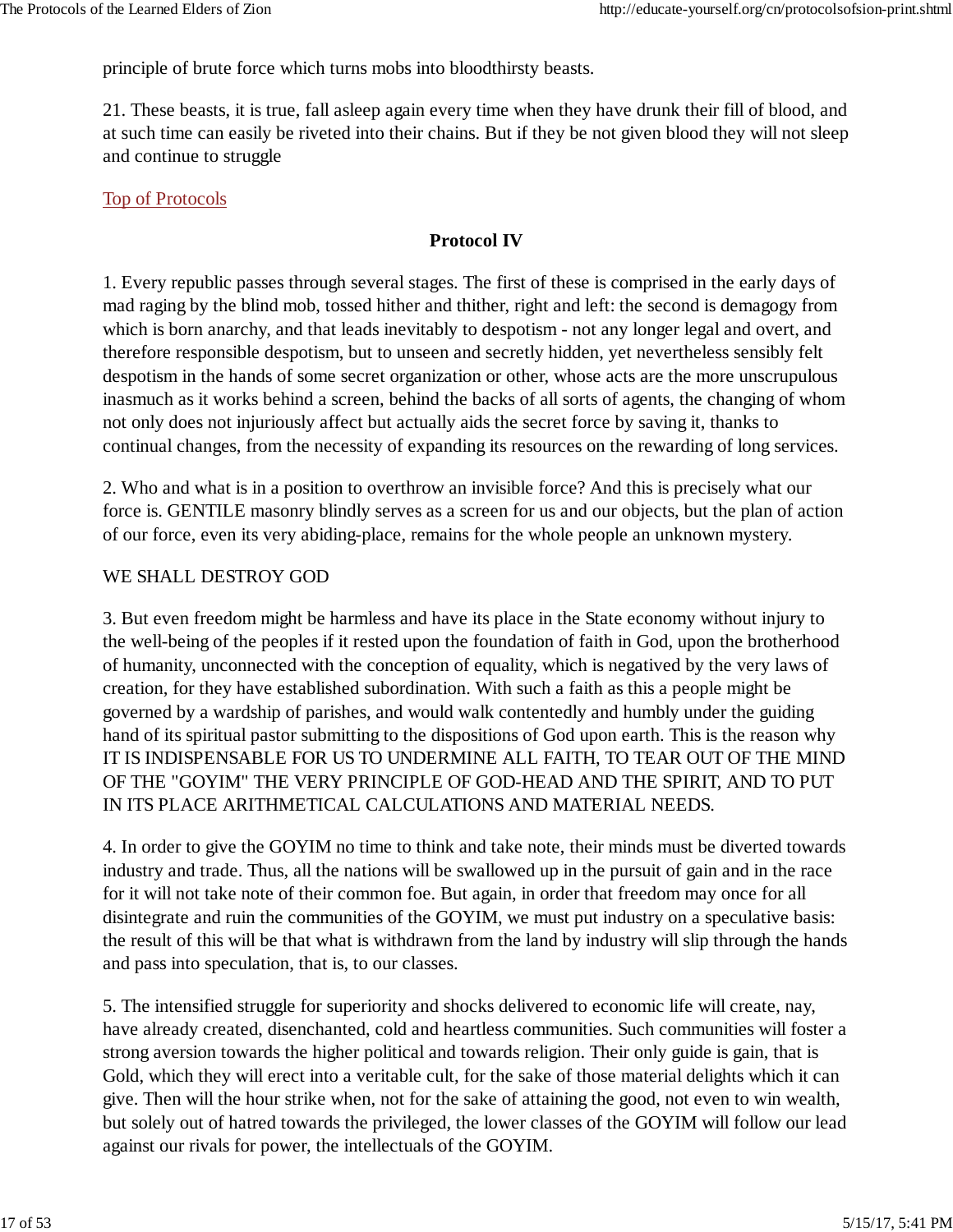## Top of Protocols

## **Protocol V**

1. What form of administrative rule can be given to communities in which corruption has penetrated everywhere, communities where riches are attained only by the clever surprise tactics of semi-swindling tricks; where looseness reigns: where morality is maintained by penal measures and harsh laws but not by voluntarily accepted principles: where the feelings towards faith and country are obligated by cosmopolitan convictions? What form of rule is to be given to these communities if not that despotism which I shall describe to you later? We shall create an intensified centralization of government in order to grip in our hands all the forces of the community. We shall regulate mechanically all the actions of the political life of our subjects by new laws. These laws will withdraw one by one all the indulgences and liberties which have been permitted by the GOYIM, and our kingdom will be distinguished by a despotism of such magnificent proportions as to be at any moment and in every place in a position to wipe out any GOYIM who oppose us by deed or word.

2. We shall be told that such a despotism as I speak of is not consistent with the progress of these days, but I will prove to you that is is.

3. In the times when the peoples looked upon kings on their thrones as on a pure manifestation of the will of God, they submitted without a murmur to the despotic power of kings: but from the day when we insinuated into their minds the conception of their own rights they began to regard the occupants of thrones as mere ordinary mortals. The holy unction of the Lord's Anointed has fallen from the heads of kings in the eyes of the people, and when we also robbed them of their faith in God the might of power was flung upon the streets into the place of public proprietorship and was seized by us.

## MASSES LED BY LIES

4. Moreover, the art of directing masses and individuals by means of cleverly manipulated theory and verbitage, by regulations of life in common and all sorts of other quirks, in all which the GOYIM understand nothing, belongs likewise to the specialists of our administrative brain. Reared on analysis, observation, on delicacies of fine calculation, in this species of skill we have no rivals, any more than we have either in the drawing up of plans of political actions and solidarity. In this respect the Jesuits alone might have compared with us, but we have contrived to discredit them in the eyes of the unthinking mob as an overt organization, while we ourselves all the while have kept our secret organization in the shade. However, it is probably all the same to the world who is its sovereign lord, whether the head of Catholicism or our despot of the blood of Zion! But to us, the Chosen People, it is very far from being a matter of indifference.

5. FOR A TIME PERHAPS WE MIGHT BE SUCCESSFULLY DEALT WITH BY A COALITION OF THE "GOYIM" OF ALL THE WORLD: but from this danger we are secured by the discord existing among them whose roots are so deeply seated that they can never now be plucked up. We have set one against another the personal and national reckonings of the GOYIM, religious and race hatreds, which we have fostered into a huge growth in the course of the past twenty centuries. This is the reason why there is not one State which would anywhere receive support if it were to raise its arm, for every one of them must bear in mind that any agreement against us would be unprofitable to itself. We are too strong - there is no evading our power. THE NATIONS CANNOT COME TO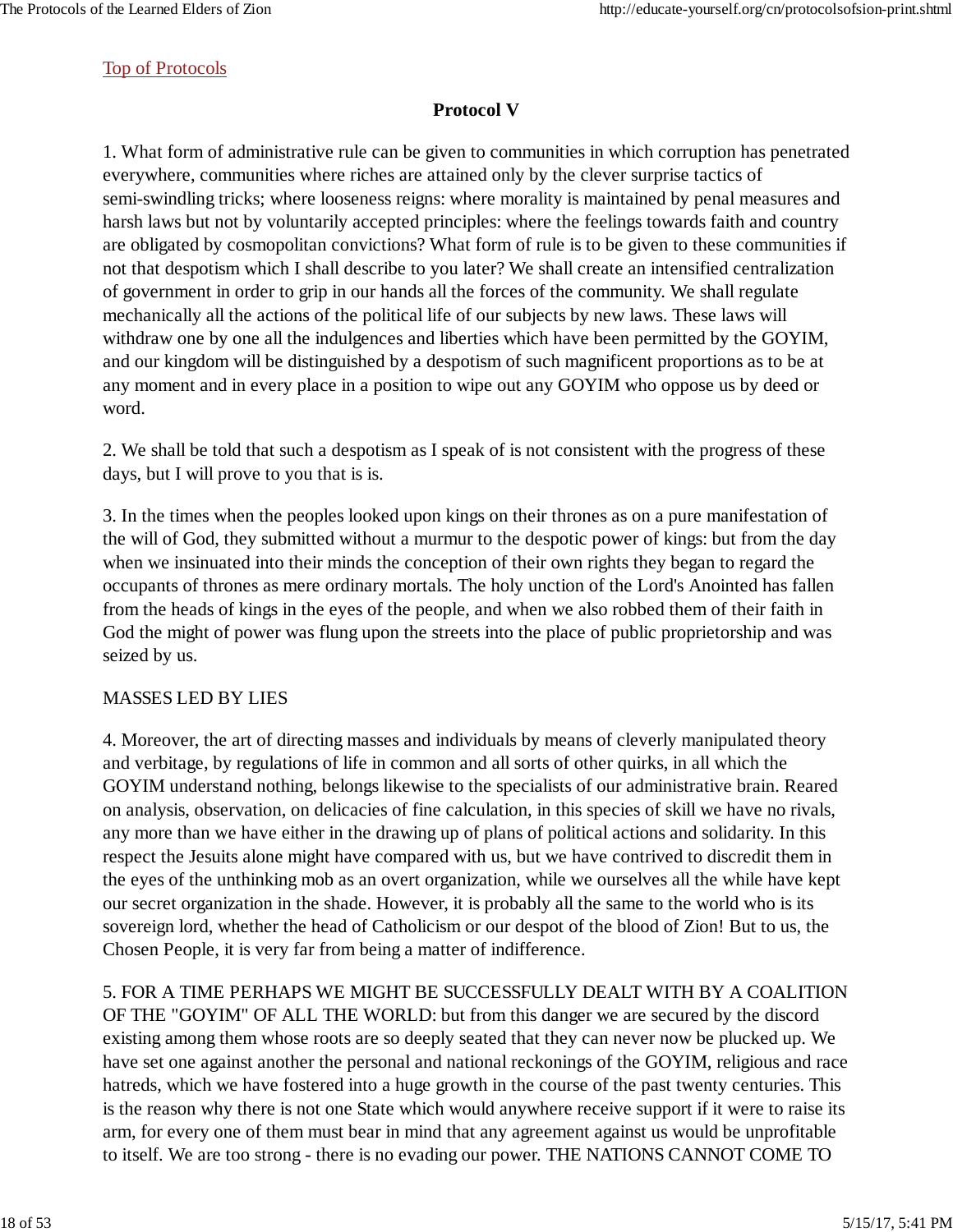## EVEN AN INCONSIDERABLE PRIVATE AGREEMENT WITHOUT OUR SECRETLY HAVING A HAND IN IT.

6. PER ME REGES REGNANT. "It is through me that Kings reign." And it was said by the prophets that we were chosen by God Himself to rule over the whole earth. God has endowed us with genius that we may be equal to our task. Were genius in the opposite camp it would still struggle against us, but even so, a newcomer is no match for the old-established settler: the struggle would be merciless between us, such a fight as the world has never seen. Aye, and the genius on their side would have arrived too late. All the wheels of the machinery of all States go by the force of the engine, which is in our hands, and that engine of the machinery of States is - Gold. The science of political economy invented by our learned elders has for long past been giving royal prestige to capital.

### MONOPOLY CAPITAL

7. Capital, if it is to co-operate untrammeled, must be free to establish a monopoly of industry and trade: this is already being put in execution by an unseen hand in all quarters of the world. This freedom will give political force to those engaged in industry, and that will help to oppress the people. Nowadays it is more important to disarm the peoples than to lead them into war: more important to use for our advantage the passions which have burst into flames than to quench their fire: more important to eradicate them. THE PRINCIPLE OBJECT OF OUR DIRECTORATE CONSISTS IN THIS: TO DEBILITATE THE PUBLIC MIND BY CRITICISM; TO LEAD IT AWAY FROM SERIOUS REFLECTIONS CALCULATED TO AROUSE RESISTANCE; TO DISTRACT THE FORCES OF THE MIND TOWARDS A SHAM FIGHT OF EMPTY ELOQUENCE.

8. In all ages the people of the world, equally with individuals, have accepted words for deeds, for THEY ARE CONTENT WITH A SHOW and rarely pause to note, in the public arena, whether promises are followed by performance. Therefore we shall establish show institutions which will give eloquent proof of their benefit to progress.

9. We shall assume to ourselves the liberal physiognomy of all parties, of all directions, and we shall give that physiognomy a VOICE IN ORATORS WHO WILL SPEAK SO MUCH THAT THEY WILL EXHAUST THE PATIENCE OF THEIR HEARERS AND PRODUCE AN ABHORRENCE OF ORATORY.

10. IN ORDER TO PUT PUBLIC OPINION INTO OUR HANDS WE MUST BRING IT INTO A STATE OF BEWILDERMENT BY GIVING EXPRESSION FROM ALL SIDES TO SO MANY CONTRADICTORY OPINIONS AND FOR SUCH LENGTH OF TIME AS WILL SUFFICE TO MAKE THE "GOYIM" LOSE THEIR HEADS IN THE LABYRINTH AND COME TO SEE THAT THE BEST THING IS TO HAVE NO OPINION OF ANY KIND IN MATTERS POLITICAL, which it is not given to the public to understand, because they are understood only by him who guides the public. This is the first secret.

11. The second secret requisite for the success of our government is comprised in the following: To multiply to such an extent national failings, habits, passions, conditions of civil life, that it will be impossible for anyone to know where he is in the resulting chaos, so that the people in consequence will fail to understand one another. This measure will also serve us in another way, namely, to sow discord in all parties, to dislocate all collective forces which are still unwilling to submit to us, and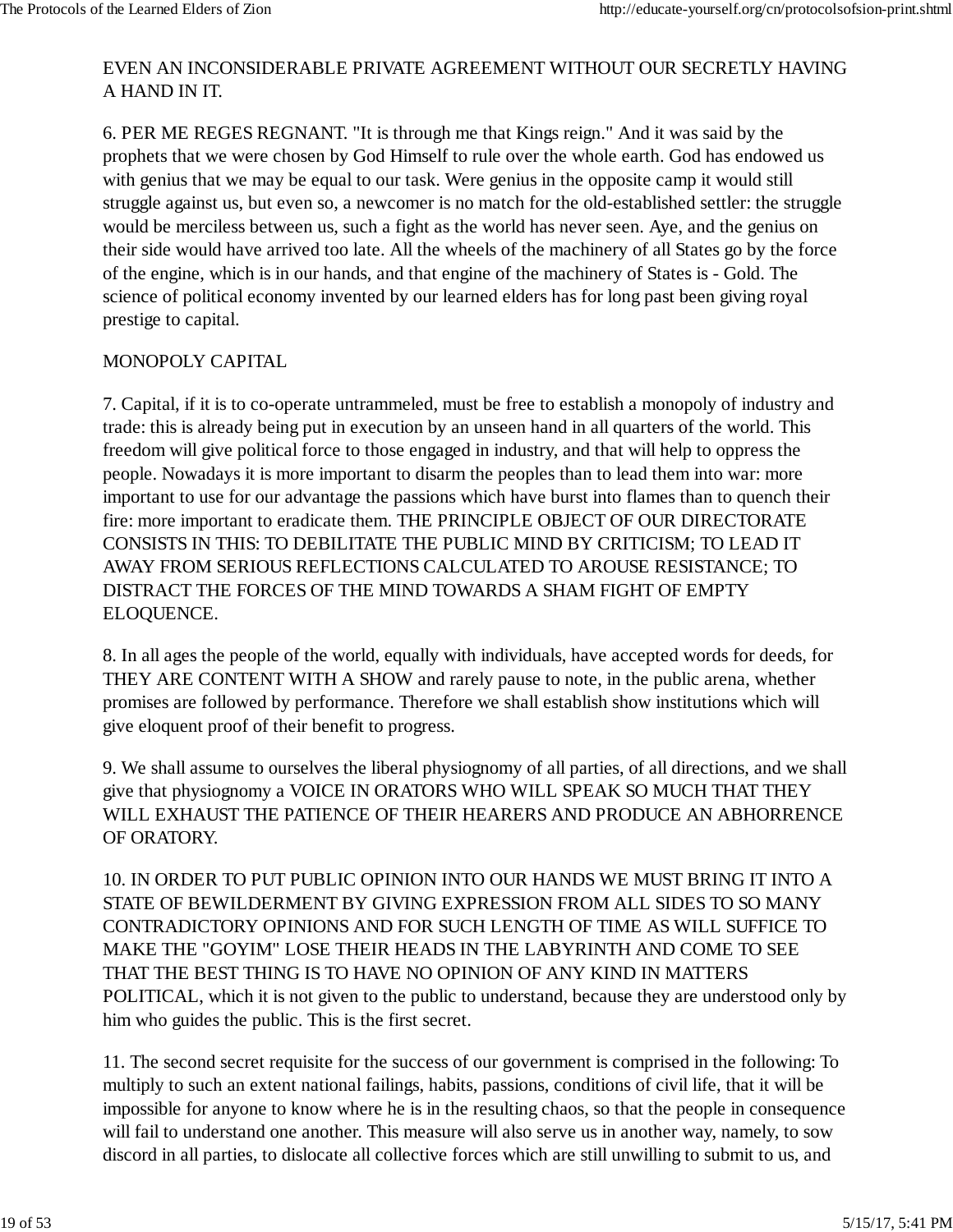to discourage any kind of personal initiative which might in any degree hinder our affair. THERE IS NOTHING MORE DANGEROUS THAN PERSONAL INITIATIVE: if it has genius behind it, such initiative can do more than can be done by millions of people among whom we have sown discord. We must so direct the education of the GOYIM communities that whenever they come upon a matter requiring initiative they may drop their hands in despairing impotence. The strain which results from freedom of actions saps the forces when it meets with the freedom of another. From this collision arise grave moral shocks, disenchantments, failures. BY ALL THESE MEANS WE SHALL SO WEAR DOWN THE "GOYIM" THAT THEY WILL BE COMPELLED TO OFFER US INTERNATIONAL POWER OF A NATURE THAT BY ITS POSITION WILL ENABLE US WITHOUT ANY VIOLENCE GRADUALLY TO ABSORB ALL THE STATE FORCES OF THE WORLD AND TO FORM A SUPER-GOVERNMENT.

In place of the rulers of to-day we shall set up a bogey which will be called the Super-Government Administration. Its hands will reach out in all directions like nippers and its organization will be of such colossal dimensions that it cannot fail to subdue all the nations of the world.

### Top of Protocols

### **Protocol VI**

1. We shall soon begin to establish huge monopolies, reservoirs of colossal riches, upon which even, large fortunes of the GOYIM will depend to such an extent that they will go to the bottom together with the credit of the States on the day after the political smash ...

2. You gentlemen here present who are economists, just strike an estimate of the significance of this combination! ...

3. In every possible way we must develop the significance of our Super-Government by representing it as the Protector and Benefactor of all those who voluntarily submit to us.

4. The aristocracy of the GOYIM as a political force, is dead - We need not take it into account; but as landed proprietors they can still be harmful to us from the fact that they are self-sufficing in the resources upon which they live. It is essential therefore for us at whatever cost to deprive them of their land. This object will be best attained by increasing the burdens upon landed property - in loading lands with debts. These measures will check land- holding and keep it in a state of humble and unconditional submission.

5. The aristocrats of the GOYIM, being hereditarily incapable of contenting themselves with little, will rapidly burn up and fizzle out.

## WE SHALL ENSLAVE GENTILES

6. At the same time we must intensively patronize trade and industry, but, first and foremost, speculation, the part played by which is to provide a counterpoise to industry: the absence of speculative industry will multiply capital in private hands and will serve to restore agriculture by freeing the land from indebtedness to the land banks. What we want is that industry should drain off from the land both labor and capital and by means of speculation transfer into our hands all the money of the world, and thereby throw all the GOYIM into the ranks of the proletariat. Then the GOYIM will bow down before us, if for no other reason but to get the right to exist.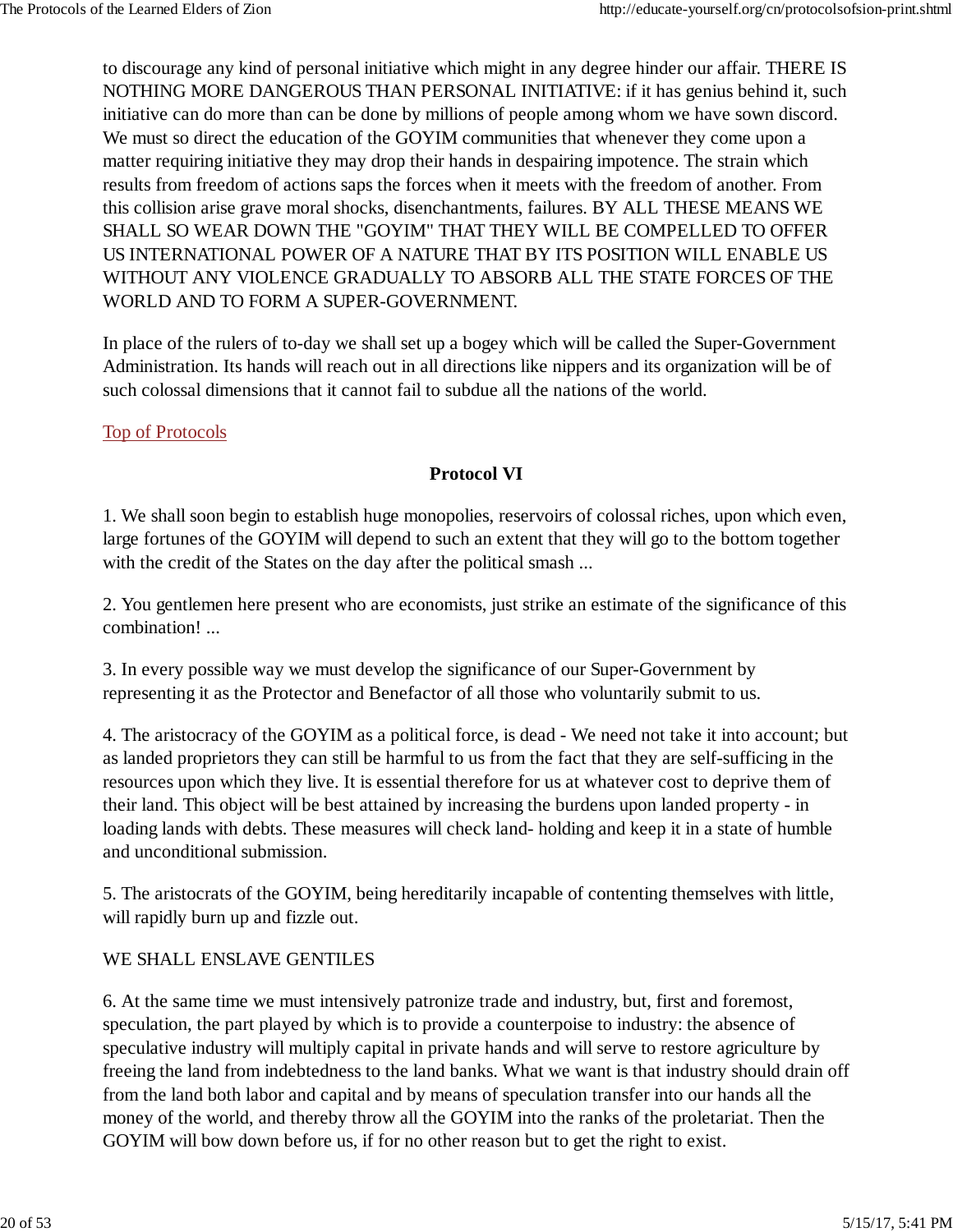7. To complete the ruin of the industry of the GOYIM we shall bring to the assistance of speculation the luxury which we have developed among the GOYIM, that greedy demand for luxury which is swallowing up everything. WE SHALL RAISE THE RATE OF WAGES WHICH, HOWEVER, WILL NOT BRING ANY ADVANTAGE TO THE WORKERS, FOR, AT THE SAME TIME, WE SHALL PRODUCE A RISE IN PRICES OF THE FIRST NECESSARIES OF LIFE, ALLEGING THAT IT ARISES FROM THE DECLINE OF AGRICULTURE AND CATTLE-BREEDING: WE SHALL FURTHER UNDERMINE ARTFULLY AND DEEPLY SOURCES OF PRODUCTION, BY ACCUSTOMING THE WORKERS TO ANARCHY AND TO DRUNKENNESS AND SIDE BY SIDE THEREWITH TAKING ALL MEASURE TO EXTIRPATE FROM THE FACE OF THE EARTH ALL THE EDUCATED FORCES OF THE "GOYIM."

8. IN ORDER THAT THE TRUE MEANING OF THINGS MAY NOT STRIKE THE "GOYIM" BEFORE THE PROPER TIME WE SHALL MASK IT UNDER AN ALLEGED ARDENT DESIRE TO SERVE THE WORKING CLASSES AND THE GREAT PRINCIPLES OF POLITICAL ECONOMY ABOUT WHICH OUR ECONOMIC THEORIES ARE CARRYING ON AN ENERGETIC PROPAGANDA

#### Top of Protocols

#### **Protocol VII**

1. The intensification of armaments, the increase of police forces - are all essential for the completion of the aforementioned plans. What we have to get at is that there should be in all the States of the world, besides ourselves, only the masses of the proletariat, a few millionaires devoted to our interests, police and soldiers.

2. Throughout all Europe, and by means of relations with Europe, in other continents also, we must create ferments, discords and hostility. Therein we gain a double advantage. In the first place we keep in check all countries, for they will know that we have the power whenever we like to create disorders or to restore order. All these countries are accustomed to see in us an indispensable force of coercion. In the second place, by our intrigues we shall tangle up all the threads which we have stretched into the cabinets of all States by means of the political, by economic treaties, or loan obligations. In order to succeed in this we must use great cunning and penetration during negotiations and agreements, but, as regards what is called the "official language," we shall keep to the opposite tactics and assume the mask of honesty and complacency. In this way the peoples and governments of the GOYIM, whom we have taught to look only at the outside whatever we present to their notice, will still continue to accept us as the benefactors and saviours of the human race.

#### UNIVERSAL WAR

3. We must be in a position to respond to every act of opposition by war with the neighbors of that country which dares to oppose us: but if these neighbors should also venture to stand collectively together against us, then we must offer resistance by a universal war.

4. The principal factor of success in the political is the secrecy of its undertakings: the word should not agree with the deeds of the diplomat.

5. We must compel the governments of the GOYIM to take action in the direction favored by our widely conceived plan, already approaching the desired consummation, by what we shall represent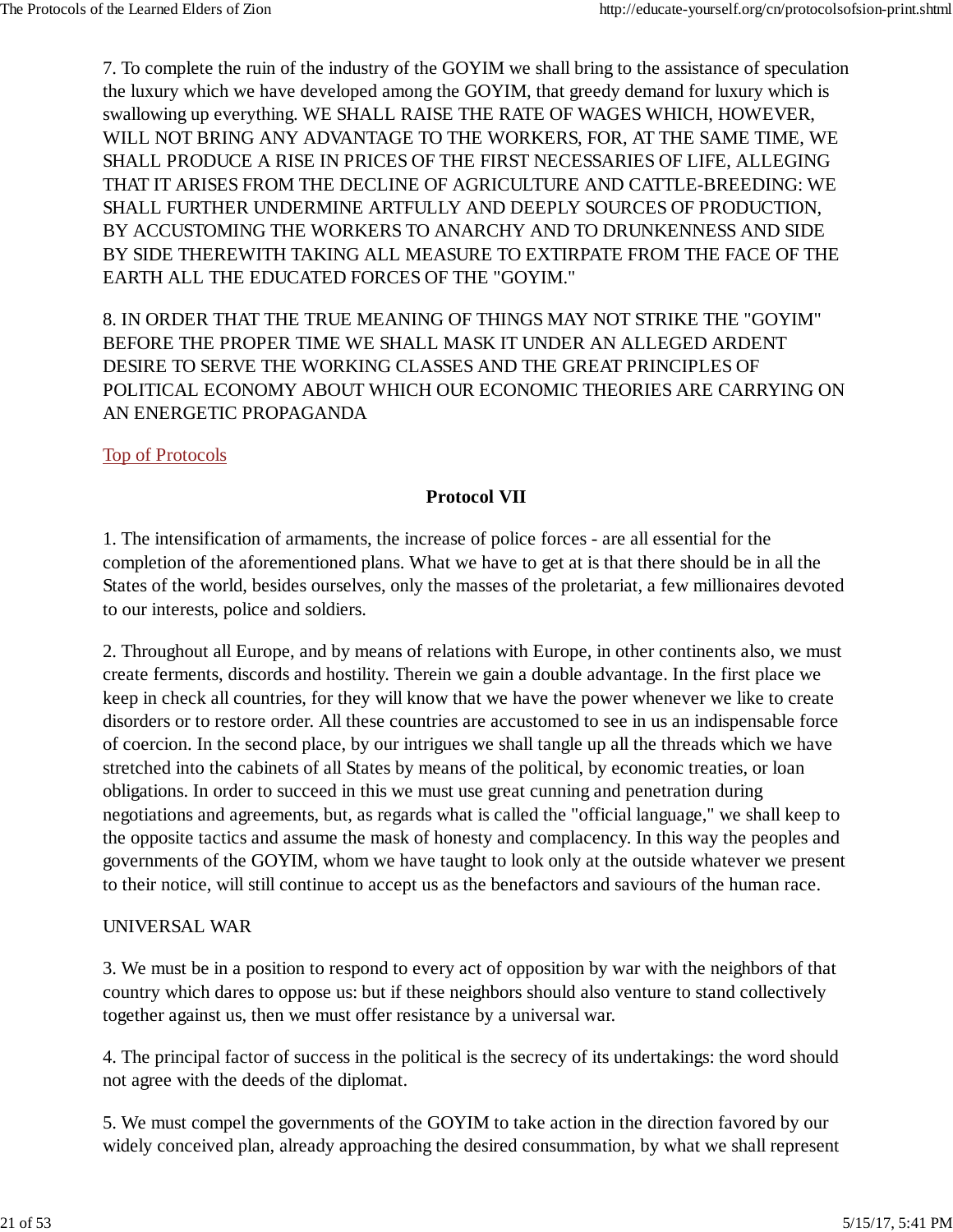as public opinion, secretly promoted by us through the means of that so-called "Great Power" - THE PRESS, WHICH, WITH A FEW EXCEPTIONS THAT MAY BE DISREGARDED, IS ALREADY ENTIRELY IN OUR HANDS.

In a word, to sum up our system of keeping the governments of the goyim in Europe in check, we shall show our strength to one of them **by terrorist attempts** and to all, if we allow the possibility of a general rising against us, we shall respond with the guns of America or China or Japan.

## Top of Protocols

## **Protocol VIII**

1. We must arm ourselves with all the weapons which our opponents might employ against us. We must search out in the very finest shades of expression and the knotty points of the lexicon of law justification for those cases where we shall have to pronounce judgments that might appear abnormally audacious and unjust, for it is important that these resolutions should be set forth in expressions that shall seem to be the most exalted moral principles cast into legal form. Our directorate must surround itself with all these forces of civilization among which it will have to work. It will surround itself with publicists, practical jurists, administrators, diplomats and, finally, with persons prepared by a special super-educational training IN OUR SPECIAL SCHOOLS. These persons will have consonance of all the secrets of the social structure, they will know all the languages that can be made up by political alphabets and words; they will be made acquainted with the whole underside of human nature, with all its sensitive chords on which they will have to play. These chords are the cast of mind of the GOYIM, their tendencies, short-comings, vices and qualities, the particularities of classes and conditions. Needless to say that the talented assistants of authority, of whom I speak, will be taken not from among the GOYIM, who are accustomed to perform their administrative work without giving themselves the trouble to think what its aim is, and never consider what it is needed for. The administrators of the GOYIM sign papers without reading them, and they serve either for mercenary reasons or from ambition.

2. We shall surround our government with a whole world of economists. That is the reason why economic sciences form the principal subject of the teaching given to the Jews. Around us again will be a whole constellation of bankers, industrialists, capitalists and - THE MAIN THING - MILLIONAIRES, BECAUSE IN SUBSTANCE EVERYTHING WILL BE SETTLED BY THE QUESTION OF FIGURES.

3. For a time, until there will no longer be any risk in entrusting responsible posts in our State to our brother-Jews, we shall put them in the hands of persons whose past and reputation are such that between them and the people lies an abyss, persons who, in case of disobedience to our instructions, must face criminal charges or disappear - this in order to make them defend our interests to their last gasp.

#### Top of Protocols

## **Protocol IX**

1. In applying our principles let attention be paid to the character of the people in whose country you live and act; a general, identical application of them, until such time as the people shall have been re-educated to our pattern, cannot have success. But by approaching their application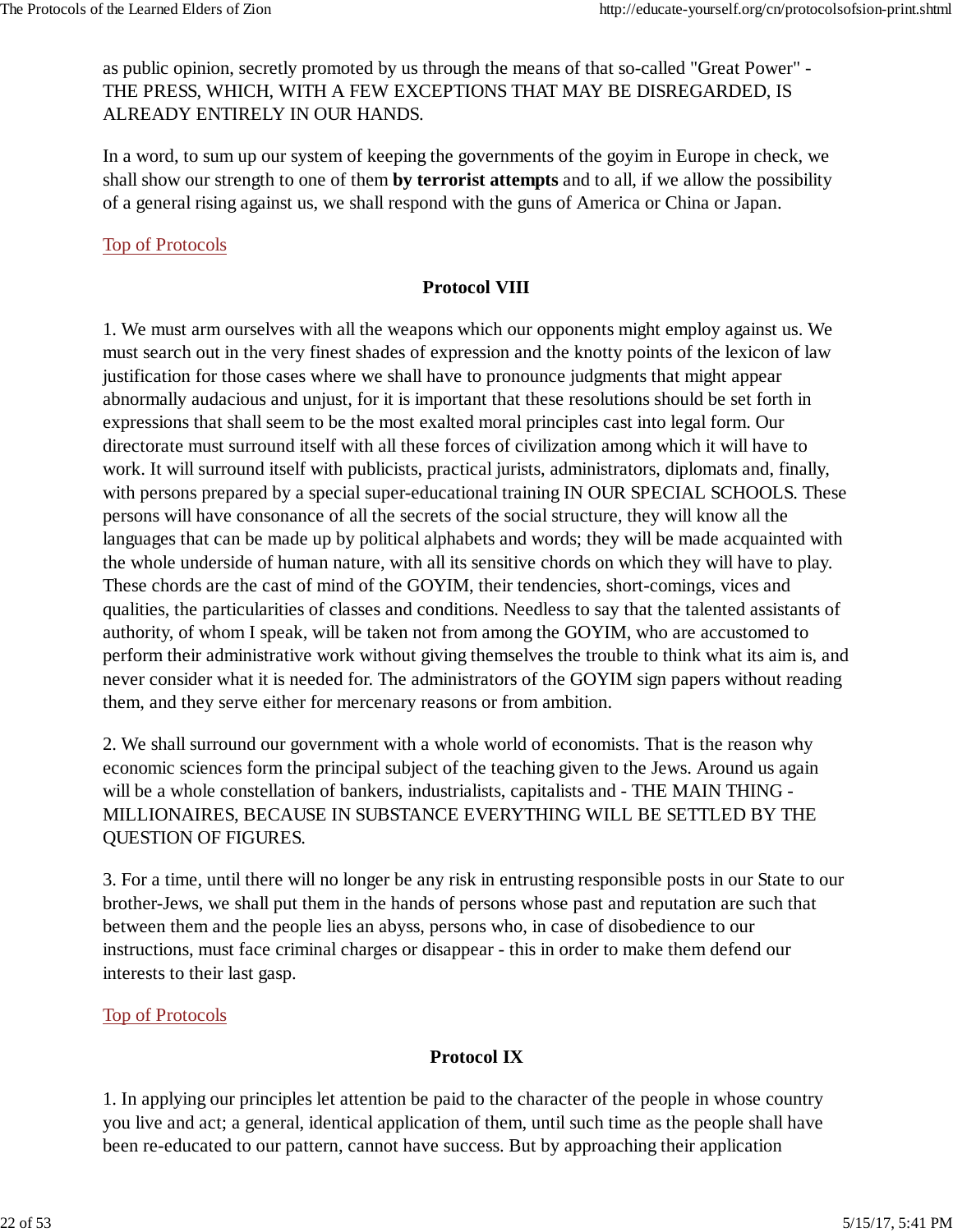cautiously you will see that not a decade will pass before the most stubborn character will change and we shall add a new people to the ranks of those already subdued by us.

2. The words of the liberal, which are in effect the words of our masonic watchword, namely, "Liberty, Equality, Fraternity," will, when we come into our kingdom, be changed by us into words no longer of a watchword, but only an expression of idealism, namely, into "The right of liberty, the duty of equality, the ideal of brotherhood." That is how we shall put it, - and so we shall catch the bull by the horns ... DE FACTO we have already wiped out every kind of rule except our own, although DE JURE there still remain a good many of them. Nowadays, if any States raise a protest against us it is only PRO FORMA at our discretion and by our direction, for THEIR ANTI-SEMITISM IS INDISPENSABLE TO US FOR THE MANAGEMENT OF OUR LESSER BRETHREN. I will not enter into further explanations, for this matter has formed the subject of repeated discussions amongst us.

#### JEWISH SUPER-STATE

3. For us there are not checks to limit the range of our activity. Our Super-Government subsists in extra-legal conditions which are described in the accepted terminology by the energetic and forcible word - Dictatorship. I am in a position to tell you with a clear conscience that at the proper time we, the law-givers, shall execute judgment and sentence, we shall slay and we shall spare, we, as head of all our troops, are mounted on the steed of the leader. We rule by force of will, because in our hands are the fragments of a once powerful party, now vanquished by us. AND THE WEAPONS IN OUR HANDS ARE LIMITLESS AMBITIONS, BURNING GREEDINESS, MERCILESS VENGEANCE, HATREDS AND MALICE.

4. IT IS FROM US THAT THE ALL-ENGULFING TERROR PROCEEDS. WE HAVE IN OUR SERVICE PERSONS OF ALL OPINIONS, OF ALL DOCTRINES, RESTORATING MONARCHISTS, DEMAGOGUES, SOCIALISTS, COMMUNISTS, AND UTOPIAN DREAMERS OF EVERY KIND. We have harnessed them all to the task: EACH ONE OF THEM ON HIS OWN ACCOUNT IS BORING AWAY AT THE LAST REMNANTS OF AUTHORITY, IS STRIVING TO OVERTHROW ALL ESTABLISHED FORM OF ORDER. By these acts all States are in torture; they exhort to tranquility, are ready to sacrifice everything for peace: BUT WE WILL NOT GIVE THEM PEACE UNTIL THEY OPENLY ACKNOWLEDGE OUR INTERNATIONAL SUPER-GOVERNMENT, AND WITH SUBMISSIVENESS.

5. The people have raised a howl about the necessity of settling the question of Socialism by way of an international agreement. DIVISION INTO FRACTIONAL PARTIES HAS GIVEN THEM INTO OUR HANDS, FOR, IN ORDER TO CARRY ON A CONTESTED STRUGGLE ONE MUST HAVE MONEY, AND THE MONEY IS ALL IN OUR HANDS.

6. We might have reason to apprehend a union between the "clear-sighted" force of the GOY kings on their thrones and the "blind" force of the GOY mobs, but we have taken all the needful measure against any such possibility: between the one and the other force we have erected a bulwark in the shape of a mutual terror between them. In this way the blind force of the people remains our support and we, and we only, shall provide them with a leader and, of course, direct them along the road that leads to our goal.

7. In order that the hand of the blind mob may not free itself from our guiding hand, we must every now and then enter into close communion with it, if not actually in person, at any rate through some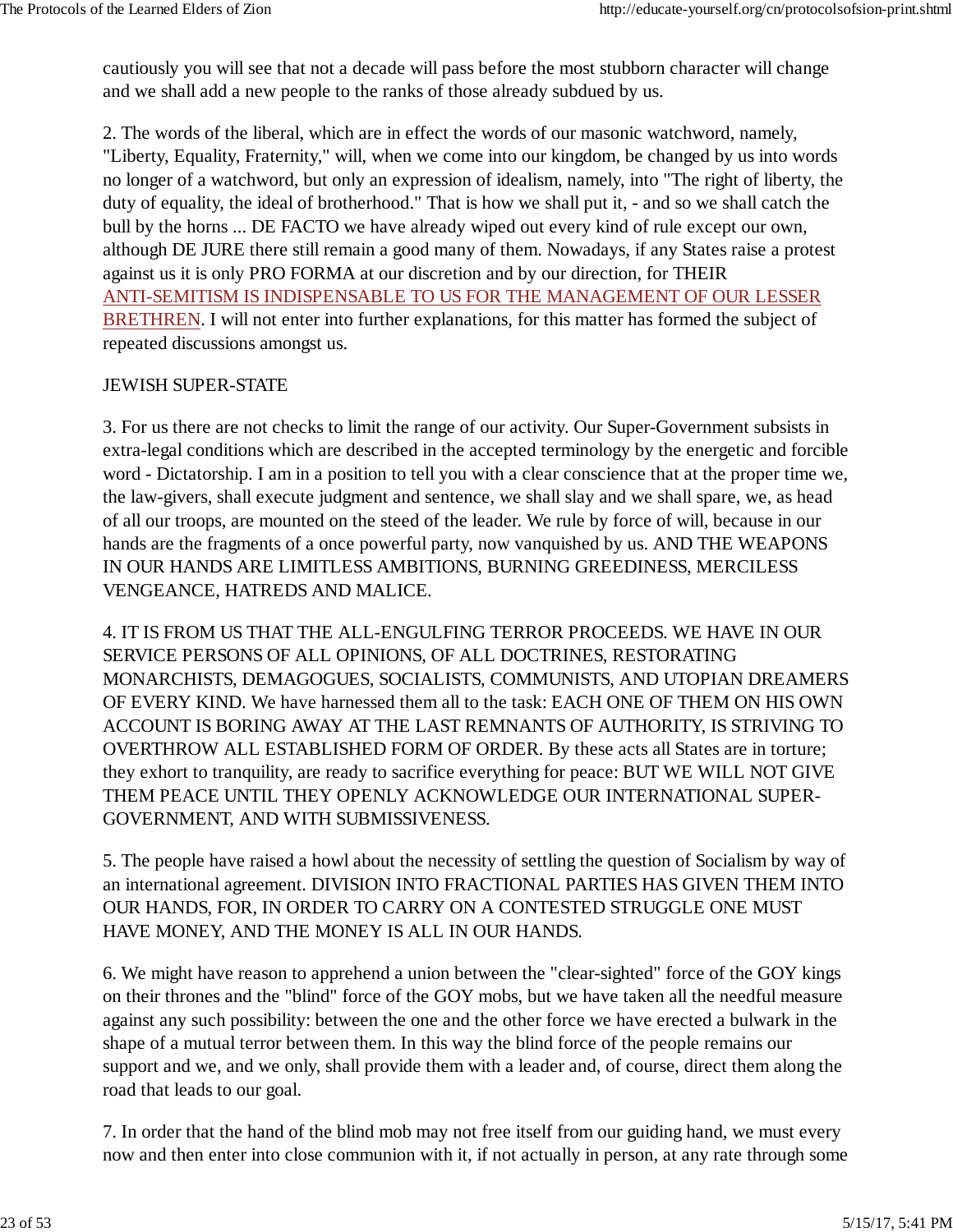of the most trusty of our brethren. When we are acknowledged as the only authority we shall discuss with the people personally on the market, places, and we shall instruct them on questings of the political in such wise as may turn them in the direction that suits us.

8. Who is going to verify what is taught in the village schools? But what an envoy of the government or a king on his throne himself may say cannot but become immediately known to the whole State, for it will be spread abroad by the voice of the people.

9. In order to annihilate the institutions of the GOYIM before it is time we have touched them with craft and delicacy, and have taken hold of the ends of the springs which move their mechanism. These springs lay in a strict but just sense of order; we have replaced them by the chaotic license of liberalism. We have got our hands into the administration of the law, into the conduct of elections, into the press, into liberty of the person, BUT PRINCIPALLY INTO EDUCATION AND TRAINING AS BEING THE CORNERSTONES OF A FREE EXISTENCE.

## CHRISTIAN YOUTH DESTROYED

## 10. WE HAVE FOOLED, BEMUSED AND CORRUPTED THE YOUTH OF THE "GOYIM" BY REARING THEM IN PRINCIPLES AND THEORIES WHICH ARE KNOWN TO US TO BE FALSE ALTHOUGH IT IS THAT THEY HAVE BEEN INCULCATED.

11. Above the existing laws without substantially altering them, and by merely twisting them into contradictions of interpretations, we have erected something grandiose in the way of results. These results found expression in the fact that the INTERPRETATIONS MASKED THE LAW: afterwards they entirely hid them from the eyes of the governments owing to the impossibility of making anything out of the tangled web of legislation.

12. This is the origin of the theory of course of arbitration.

13. You may say that the GOYIM will rise upon us, arms in hand, if they guess what is going on before the time comes; but in the West we have against this a maneuver of such appalling terror that the very stoutest hearts quail - the undergrounds, metropolitans, those subterranean corridors which, before the time comes, will be driven under all the capitals and from whence those capitals will be blown into the air with all their organizations and archives.

## Top of Protocols

## **Protocol X**

1. To-day I begin with a repetition of what I said before, and I BEG YOU TO BEAR IN MIND THAT GOVERNMENTS AND PEOPLE ARE CONTENT IN THE POLITICAL WITH OUTSIDE APPEARANCES. And how, indeed, are the GOYIM to perceive the underlying meaning of things when their representatives give the best of their energies to enjoying themselves? For our policy it is of the greatest importance to take cognizance of this detail; it will be of assistance to us when we come to consider the division of authority of property, of the dwelling, of taxation (the idea of concealed taxes), of the reflex force of the laws. All these questions are such as ought not to be touched upon directly and openly before the people. In cases where it is indispensable to touch upon them they must not be categorically named, it must merely be declared without detailed exposition that the principles of contemporary law are acknowledged by us. The reason of keeping silence in this respect is that by not naming a principle we leave ourselves freedom of action, to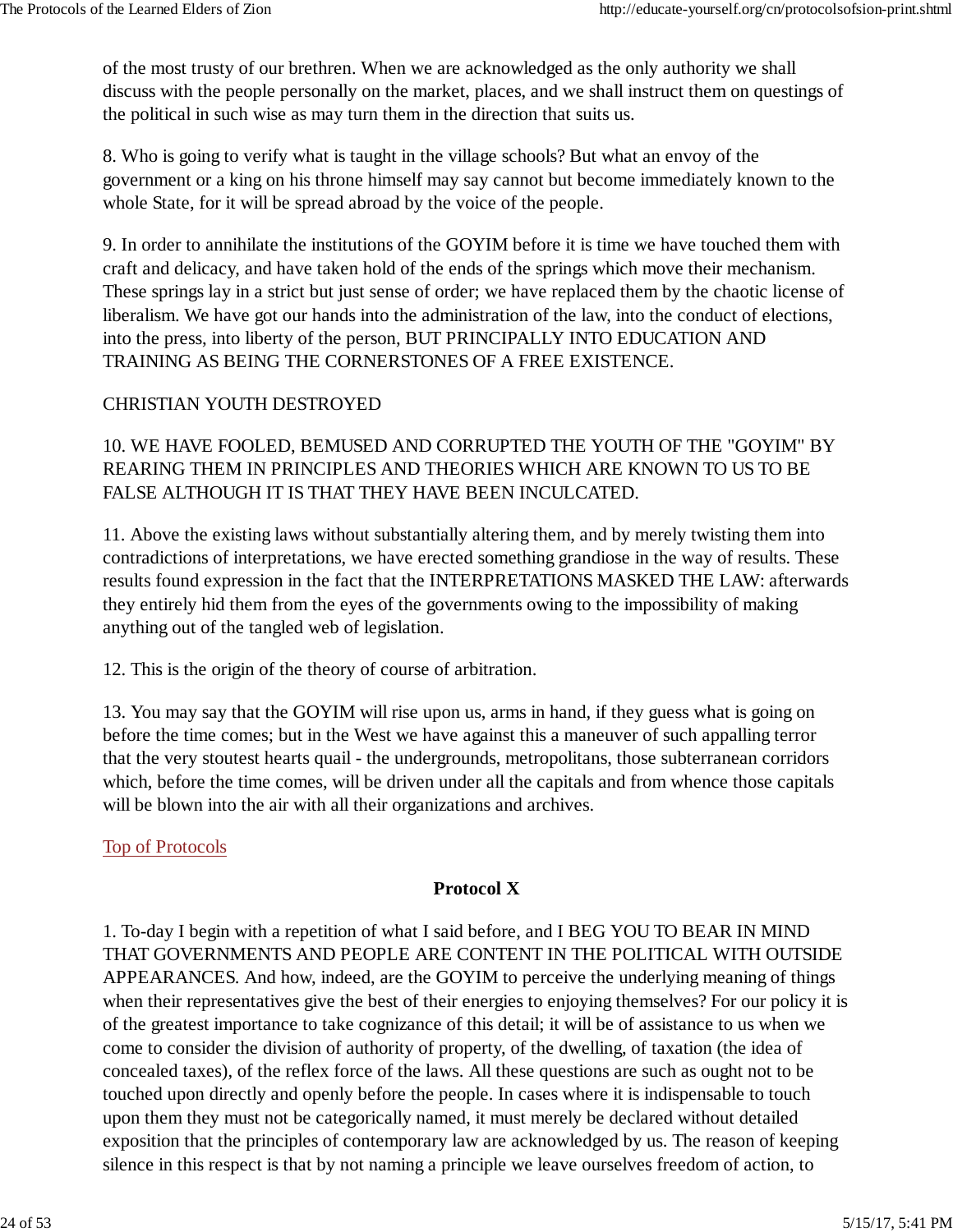drop this or that out of it without attracting notice; if they were all categorically named they would all appear to have been already given.

2. The mob cherishes a special affection and respect for the geniuses of political power and accepts all their deeds of violence with the admiring response: "rascally, well, yes, it is rascally, but it's clever! ... a trick, if you like, but how craftily played, how magnificently done, what impudent audacity!" ...

#### OUR GOAL - WORLD POWER

3. We count upon attracting all nations to the task of erecting the new fundamental structure, the project for which has been drawn up by us. This is why, before everything, it is indispensable for us to arm ourselves and to store up in ourselves that absolutely reckless audacity and irresistible might of the spirit which in the person of our active workers will break down all hindrances on our way.

4. WHEN WE HAVE ACCOMPLISHED OUR COUP D'ETAT WE SHALL SAY THEN TO THE VARIOUS PEOPLES: "EVERYTHING HAS GONE TERRIBLY BADLY, ALL HAVE BEEN WORN OUT WITH SUFFERING. WE ARE DESTROYING THE CAUSES OF YOUR TORMENT - NATIONALITIES, FRONTIERS, DIFFERENCES OF COINAGES. YOU ARE AT LIBERTY, OF COURSE, TO PRONOUNCE SENTENCE UPON US, BUT CAN IT POSSIBLY BE A JUST ONE IF IT IS CONFIRMED BY YOU BEFORE YOU MAKE ANY TRIAL OF WHAT WE ARE OFFERING YOU." ... THEN WILL THE MOB EXALT US AND BEAR US UP IN THEIR HANDS IN A UNANIMOUS TRIUMPH OF HOPES AND EXPECTATIONS. VOTING, WHICH WE HAVE MADE THE INSTRUMENT WHICH WILL SET US ON THE THRONE OF THE WORLD BY TEACHING EVEN THE VERY SMALLEST UNITS OF MEMBERS OF THE HUMAN RACE TO VOTE BY MEANS OF MEETINGS AND AGREEMENTS BY GROUPS, WILL THEN HAVE SERVED ITS PURPOSES AND WILL PLAY ITS PART THEN FOR THE LAST TIME BY A UNANIMITY OF DESIRE TO MAKE CLOSE ACQUAINTANCE WITH US BEFORE CONDEMNING US.

5. TO SECURE THIS WE MUST HAVE EVERYBODY VOTE WITHOUT DISTINCTION OF

CLASSES AND QUALIFICATIONS, in order to establish an absolute majority, which cannot be got from the educated propertied classes. In this way, by inculcating in all a sense of self-importance, we shall destroy among the GOYIM the importance of the family and its educational value and remove the possibility of individual minds splitting off, for the mob, handled by us, will not let them come to the front nor even give them a hearing; it is accustomed to listen to us only who pay it for obedience and attention. In this way we shall create a blind, mighty force which will never be in a position to move in any direction without the guidance of our agents set at its head by us as leaders of the mob. The people will submit to this regime because it will know that upon these leaders will depend its earnings, gratifications and the receipt of all kinds of benefits.

6. A scheme of government should come ready made from one brain, because it will never be clinched firmly if it is allowed to be split into fractional parts in the minds of many. It is allowable, therefore, for us to have cognizance of the scheme of action but not to discuss it lest we disturb its artfulness, the interdependence of its component parts, the practical force of the secret meaning of each clause. To discuss and make alterations in a labor of this kind by means of numerous votings is to impress upon it the stamp of all ratiocinations and misunderstandings which have failed to penetrate the depth and nexus of its plotting. We want our schemes to be forcible and suitably concocted. Therefore WE OUGHT NOT TO FLING THE WORK OF GENIUS OF OUR GUIDE to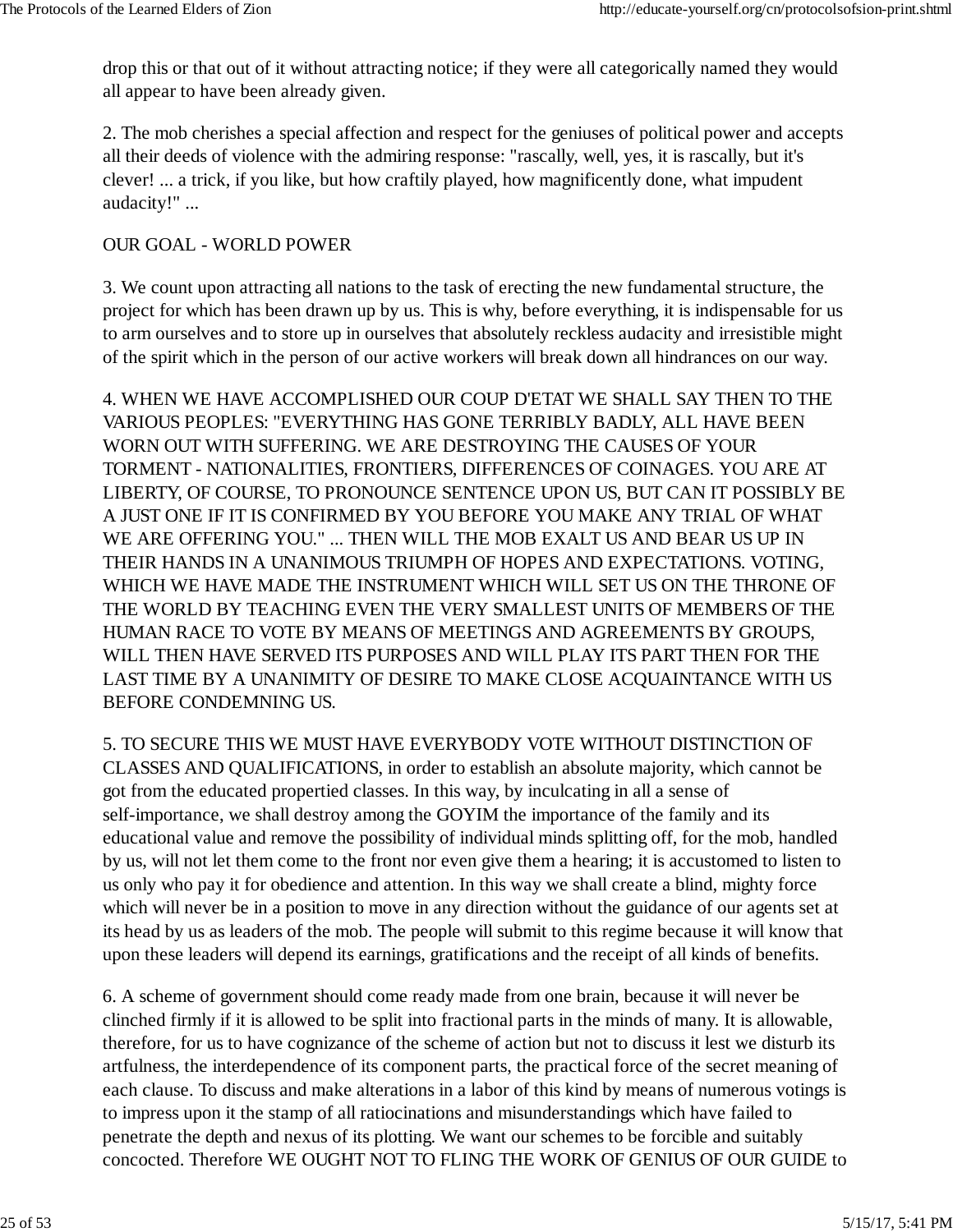the fangs of the mob or even of a select company.

7. These schemes will not turn existing institutions upside down just yet. They will only effect changes in their economy and consequently in the whole combined movement of their progress, which will thus be directed along the paths laid down in our schemes.

#### POISON OF LIBERALISM

8. Under various names there exists in all countries approximately one and the same thing. Representation, Ministry, Senate, State Council, Legislative and Executive Corps. I need not explain to you the mechanism of the relation of these institutions to one another, because you are aware of all that; only take note of the fact that each of the above-named institutions corresponds to some important function of the State, and I would beg you to remark that the word "important" I apply not to the institution but to the function, consequently it is not the institutions which are important but their functions. These institutions have divided up among themselves all the functions of government - administrative, legislative, executive, wherefore they have come to operate as do the organs in the human body. If we injure one part in the machinery of State, the State falls sick, like a human body, and ... will die.

9. When we introduced into the State organism the poison of Liberalism its whole political complexion underwent a change. States have been seized with a mortal illness - blood poisoning. All that remains is to await the end of their death agony.

10. Liberalism produced Constitutional States, which took the place of what was the only safeguard of the GOYIM, namely, Despotism; and A CONSTITUTION, AS YOU WELL KNOW, IS NOTHING ELSE BUT A SCHOOL OF DISCORDS, misunderstandings, quarrels, disagreements, fruitless party agitations, party whims - in a word, a school of everything that serves to destroy the personality of State activity. THE TRIBUNE OF THE "TALKERICS" HAS, NO LESS EFFECTIVELY THAN THE PRESS, CONDEMNED THE RULERS TO INACTIVITY AND IMPOTENCE, and thereby rendered them useless and superfluous, for which reason indeed they have been in many countries deposed. THEN IT WAS THAT THE ERA OF REPUBLICS BECOME POSSIBLE OF REALIZATION; AND THEN IT WAS THAT WE REPLACED THE RULER BY A CARICATURE OF A GOVERNMENT - BY A PRESIDENT, TAKEN FROM THE MOB, FROM THE MIDST OF OUR PUPPET CREATURES, OR SLAVES. This was the foundation of the mine which we have laid under the GOY people, I should rather say, under the GOY peoples.

#### WE NAME PRESIDENTS

11. In the near future we shall establish the responsibility of presidents.

12. By that time we shall be in a position to disregard forms in carrying through matters for which our impersonal puppet will be responsible. What do we care if the ranks of those striving for power should be thinned, if there should arise a deadlock from the impossibility of finding presidents, a deadlock which will finally disorganize the country? ...

13. In order that our scheme may produce this result we shall arrange elections in favor of such presidents as have in their past some dark, undiscovered stain, some "Panama" or other - then they will be trustworthy agents for the accomplishment of our plans out of fear of revelations and from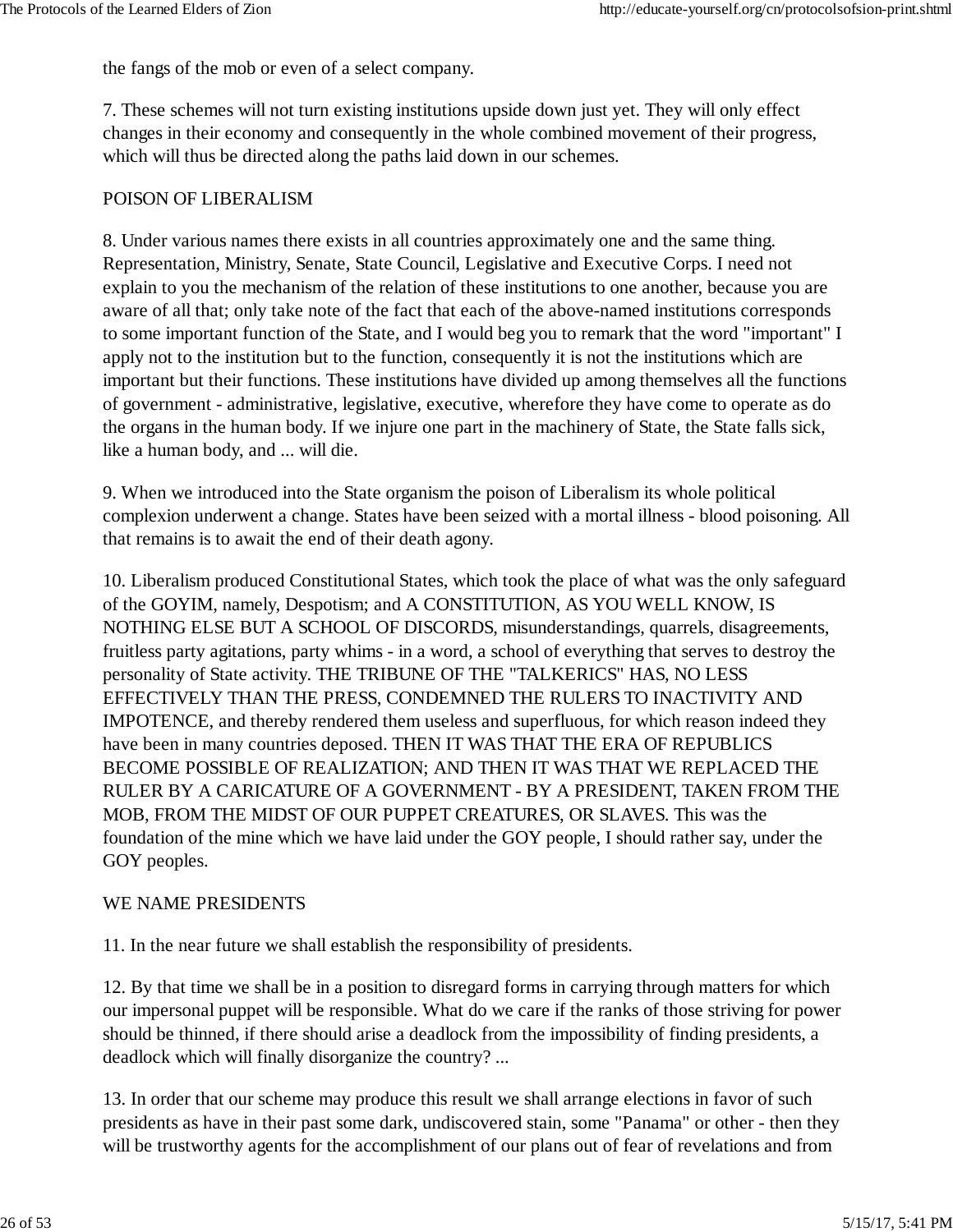the natural desire of everyone who has attained power, namely, the retention of the privileges, advantages and honor connected with the office of president. The chamber of deputies will provide cover for, will protect, will elect presidents, but we shall take from it the right to propose new, or make changes in existing laws, for this right will be given by us to the responsible president, a puppet in our hands. Naturally, the authority of the presidents will then become a target for every possible form of attack, but we shall provide him with a means of self-defense in the right of an appeal to the people, for the decision of the people over the heads of their representatives, that is to say, an appeal to that some blind slave of ours - the majority of the mob. Independently of this we shall invest the president with the right of declaring a state of war. We shall justify this last right on the ground that the president as chief of the whole army of the country must have it at his disposal, in case of need for the defense of the new republican constitution, the right to defend which will belong to him as the responsible representative of this constitution.

14. It is easy to understand them in these conditions the key of the shrine will lie in our hands, and no one outside ourselves will any longer direct the force of legislation.

15. Besides this we shall, with the introduction of the new republican constitution, take from the Chamber the right of interpolation on government measures, on the pretext of preserving political secrecy, and, further, we shall by the new constitution reduce the number of representatives to a minimum, thereby proportionately reducing political passions and the passion for politics. If, however, they should, which is hardly to be expected, burst into flame, even in this minimum, we shall nullify them by a stirring appeal and a reference to the majority of the whole people ... Upon the president will depend the appointment of presidents and vice-presidents of the Chamber and the Senate. Instead of constant sessions of Parliaments we shall reduce their sittings to a few months. Moreover, the president, as chief of the executive power, will have the right to summon and dissolve Parliament, and, in the latter case, to prolong the time for the appointment of a new parliamentary assembly. But in order that the consequences of all these acts which in substance are illegal, should not, prematurely for our plans, upon the responsibility established by use of the president, WE SHALL INSTIGATE MINISTERS AND OTHER OFFICIALS OF THE HIGHER ADMINISTRATION ABOUT THE PRESIDENT TO EVADE HIS DISPOSITIONS BY TAKING MEASURES OF THEIR OWN, for doing which they will be made the scapegoats in his place ... This part we especially recommend to be given to be played by the Senate, the Council of State, or the Council of Ministers, but not to an individual official.

16. The president will, at our discretion, interpret the sense of such of the existing laws as admit of various interpretation; he will further annul them when we indicate to him the necessity to do so, besides this, he will have the right to propose temporary laws, and even new departures in the government constitutional working, the pretext both for the one and the other being the requirements for the supreme welfare of the State.

#### WE SHALL DESTROY

17. By such measure we shall obtain the power of destroying little by little, step by step, all that at the outset when we enter on our rights, we are compelled to introduce into the constitutions of States to prepare for the transition to an imperceptible abolition of every kind of constitution, and then the time is come to turn every form of government into OUR DESPOTISM.

18. The recognition of our despot may also come before the destruction of the constitution; the moment for this recognition will come when the peoples, utterly wearied by the irregularities and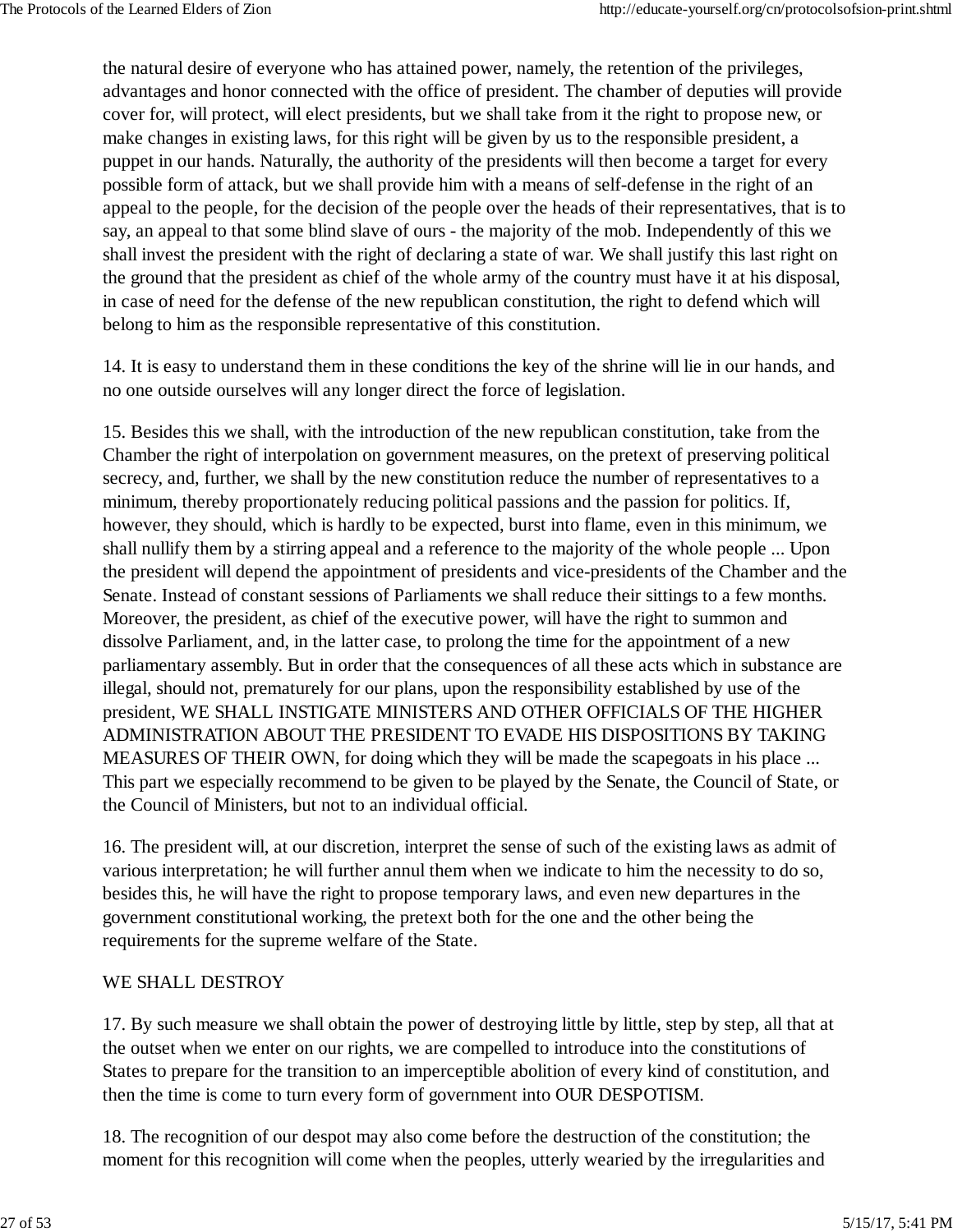incompetence - a matter which we shall arrange for - of their rulers, will clamor: "Away with them and give us one king over all the earth who will unite us and annihilate the causes of disorders frontiers, nationalities, religions, State debts - who will give us peace and quiet which we cannot find under our rulers and representatives."

19. But you yourselves perfectly well know that TO PRODUCE THE POSSIBILITY OF THE EXPRESSION OF SUCH WISHES BY ALL THE NATIONS IT IS INDISPENSABLE TO TROUBLE IN ALL COUNTRIES THE PEOPLE'S RELATIONS WITH THEIR GOVERNMENTS SO AS TO UTTERLY EXHAUST HUMANITY WITH DISSENSION, HATRED, STRUGGLE, ENVY AND EVEN BY THE USE OF TORTURE, BY STARVATION, BY THE INOCULATION OF DISEASES, BY WANT, SO THAT THE "GOYIM" SEE NO OTHER ISSUE THAN TO TAKE REFUGE IN OUR COMPLETE SOVEREIGNTY IN MONEY AND IN ALL ELSE.

20. But if we give the nations of the world a breathing space the moment we long for is hardly likely ever to arrive.

#### Top of Protocols

#### **Protocol XI**

1. The State Council has been, as it were, the emphatic expression of the authority of the ruler: it will be, as the "show" part of the Legislative Corps, what may be called the editorial committee of the laws and decrees of the ruler.

2. This, then, is the program of the new constitution. We shall make Law, Right and Justice (1) in the guise of proposals to the Legislative Corps, (2) by decrees of the president under the guise of general regulations, of orders of the Senate and of resolutions of the State Council in the guise of ministerial orders, (3) and in case a suitable occasion should arise - in the form of a revolution in the State.

3. Having established approximately the MODUS AGENDI we will occupy ourselves with details of those combinations by which we have still to complete the revolution in the course of the machinery of State in the direction already indicated. By these combinations I mean the freedom of the Press, the right of association, freedom of conscience, the voting principle, and many another that must disappear for ever from the memory of man, or undergo a radical alteration the day after the promulgation of the new constitution. It is only at the moment that we shall be able at once to announce all our orders, for, afterwards, every noticeable alteration will be dangerous, for the following reasons: if this alteration be brought in with harsh severity and in a sense of severity and limitations, it may lead to a feeling of despair caused by fear of new alterations in the same direction; if, on the other hand, it be brought in a sense of further indulgences it will be said that we have recognized our own wrong-doing and this will destroy the prestige of the infallibility of our authority, or else it will be said that we have become alarmed and are compelled to show a yielding disposition, for which we shall get no thanks because it will be supposed to be compulsory ... Both the one and the other are injurious to the prestige of the new constitution. What we want is that from the first moment of its promulgation, while the peoples of the world are still stunned by the accomplished fact of the revolution, still in a condition of terror and uncertainty, they should recognize once for all that we are so strong, so inexpugnable, so super-abundantly filled with power, that in no case shall we take any account of them, and so far from paying any attention to their opinions or wishes, we are ready and able to crush with irresistible power all expression or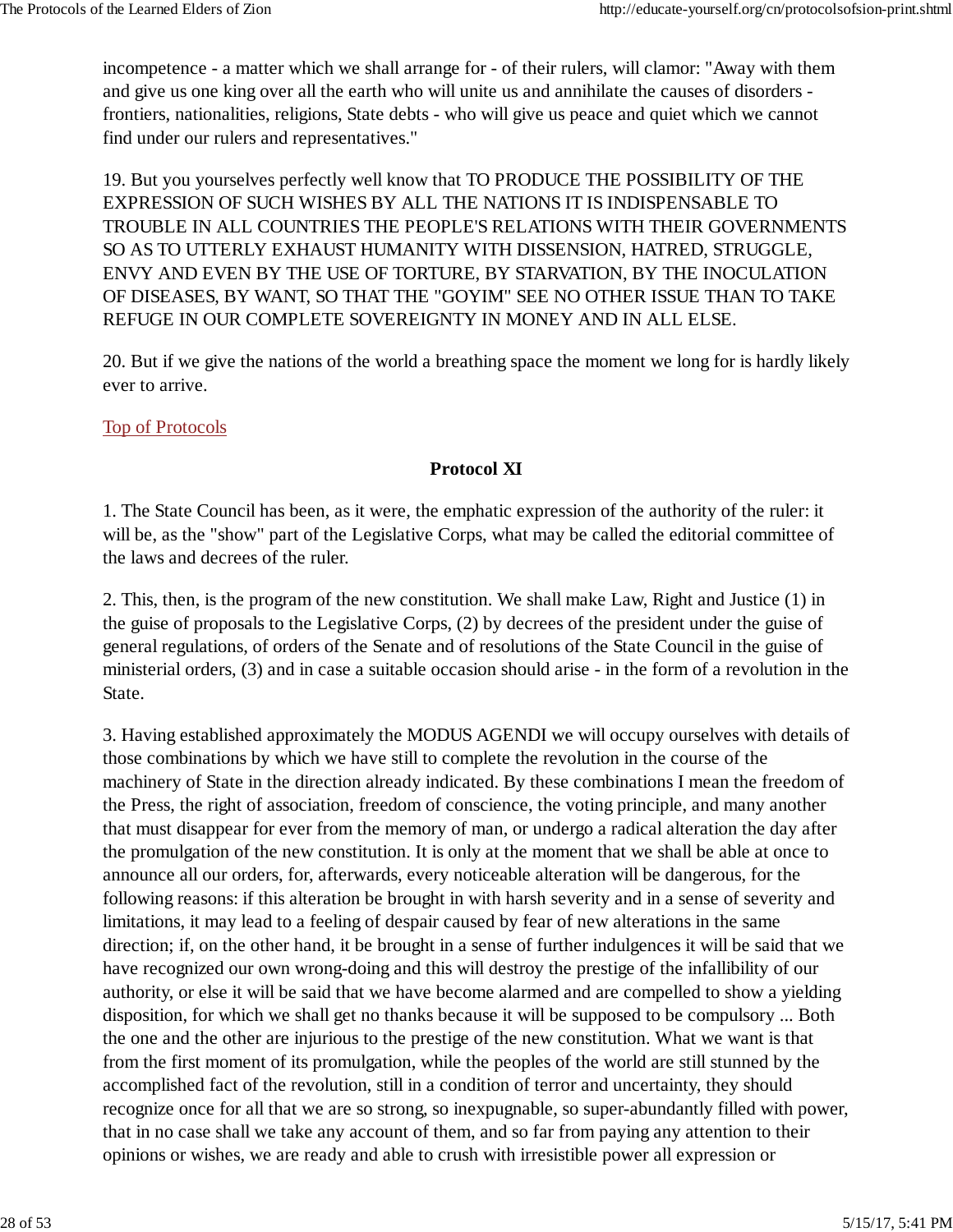manifestation thereof at every moment and in every place, that we have seized at once everything we wanted and shall in no case divide our power with them ... Then in fear and trembling they will close their eyes to everything, and be content to await what will be the end of it all.

#### WE ARE WOLVES

4. The GOYIM are a flock of sheep, and we are their wolves. And you know what happens when the wolves get hold of the flock? ....

5. There is another reason also why they will close their eyes: for we shall keep promising them to give back all the liberties we have taken away as soon as we have quelled the enemies of peace and tamed all parties ....

6. It is not worth to say anything about how long a time they will be kept waiting for this return of their liberties ....

7. For what purpose then have we invented this whole policy and insinuated it into the minds of the GOY without giving them any chance to examine its underlying meaning? For what, indeed, if not in order to obtain in a roundabout way what is for our scattered tribe unattainable by the direct road? It is this which has served as the basis for our organization of SECRET MASONRY WHICH IS NOT KNOWN TO, AND AIMS WHICH ARE NOT EVEN SO MUCH AS SUSPECTED BY, THESE "GOY" CATTLE, ATTRACTED BY US INTO THE "SHOW" ARMY OF MASONIC LODGES IN ORDER TO THROW DUST IN THE EYES OF THEIR FELLOWS.

8. God has granted to us, His Chosen People, the gift of the dispersion, and in this which appears in all eyes to be our weakness, has come forth all our strength, which has now brought us to the threshold of sovereignty over all the world.

9. There now remains not much more for us to build up upon the foundation we have laid.

Top of Protocols

## **Protocol XII**

1. The word "freedom," which can be interpreted in various ways, is defined by us as follows -

2. Freedom is the right to do what which the law allows. This interpretation of the word will at the proper time be of service to us, because all freedom will thus be in our hands, since the laws will abolish or create only that which is desirable for us according to the aforesaid program.

3. We shall deal with the press in the following way: what is the part played by the press to-day? It serves to excite and inflame those passions which are needed for our purpose or else it serves selfish ends of parties. It is often vapid, unjust, mendacious, and the majority of the public have not the slightest idea what ends the press really serves. We shall saddle and bridle it with a tight curb: we shall do the same also with all productions of the printing press, for where would be the sense of getting rid of the attacks of the press if we remain targets for pamphlets and books? The produce of publicity, which nowadays is a source of heavy expense owing to the necessity of censoring it, will be turned by us into a very lucrative source of income to our State: we shall law on it a special stamp tax and require deposits of caution-money before permitting the establishment of any organ of the press or of printing offices; these will then have to guarantee our government against any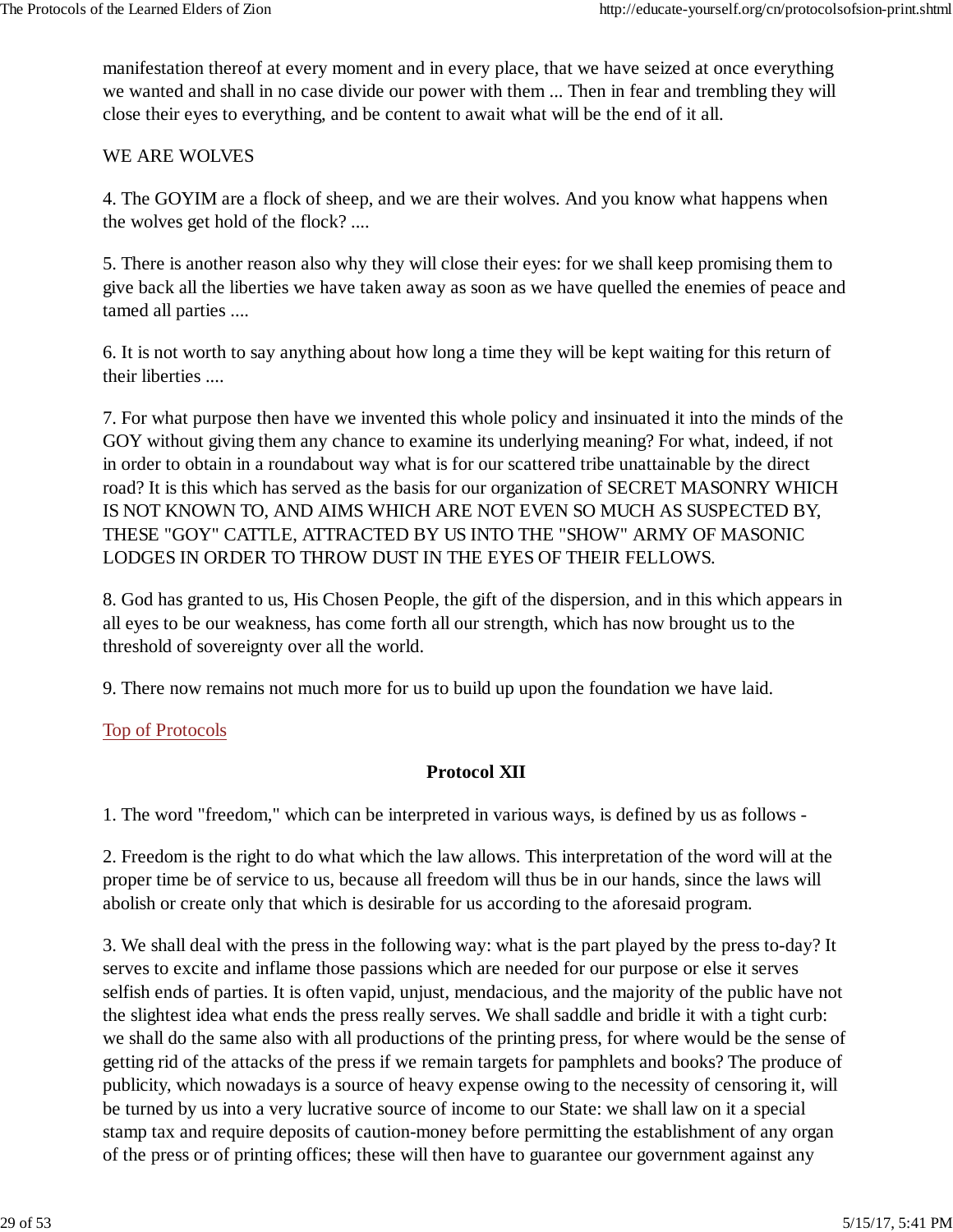kind of attack on the part of the press. For any attempt to attack us, if such still be possible, we shall inflict fines without mercy. Such measures as stamp tax, deposit of caution-money and fines secured by these deposits, will bring in a huge income to the government. It is true that party organs might not spare money for the sake of publicity, but these we shall shut up at the second attack upon us. No one shall with impunity lay a finger on the aureole of our government infallibility. The pretext for stopping any publication will be the alleged plea that it is agitating the public mind without occasion or justification. I BEG YOU TO NOTE THAT AMONG THOSE MAKING ATTACKS UPON US WILL ALSO BE ORGANS ESTABLISHED BY US, BUT THEY WILL ATTACK EXCLUSIVELY POINTS THAT WE HAVE PRE-DETERMINED TO ALTER.

### WE CONTROL THE PRESS

#### 4. NOT A SINGLE ANNOUNCEMENT WILL REACH THE PUBLIC WITHOUT OUR

CONTROL. Even now this is already being attained by us inasmuch as all news items are received by a few agencies, in whose offices they are focused from all parts of the world. These agencies will then be already entirely ours and will give publicity only to what we dictate to them.

5. If already now we have contrived to possess ourselves of the minds of the GOY communities to such an extent the they all come near looking upon the events of the world through the colored glasses of those spectacles we are setting astride their noses; if already now there is not a single State where there exist for us any barriers to admittance into what GOY stupidity calls State secrets: what will our positions be then, when we shall be acknowledged supreme lords of the world in the person of our king of all the world ....

6. Let us turn again to the FUTURE OF THE PRINTING PRESS. Every one desirous of being a publisher, librarian, or printer, will be obliged to provide himself with the diploma instituted therefore, which, in case of any fault, will be immediately impounded. With such measures THE INSTRUMENT OF THOUGHT WILL BECOME AN EDUCATIVE MEANS ON THE HANDS OF OUR GOVERNMENT, WHICH WILL NO LONGER ALLOW THE MASS OF THE NATION TO BE LED ASTRAY IN BY-WAYS AND FANTASIES ABOUT THE BLESSINGS OF PROGRESS. Is there any one of us who does not know that these phantom blessings are the direct roads to foolish imaginings which give birth to anarchical relations of men among themselves and towards authority, because progress, or rather the idea of progress, has introduced the conception of every kind of emancipation, but has failed to establish its limits .... All the so-called liberals are anarchists, if not in fact, at any rate in thought. Every one of them in hunting after phantoms of freedom, and falling exclusively into license, that is, into the anarchy of protest for the sake of protest ....

#### FREE PRESS DESTROYED

7. We turn to the periodical press. We shall impose on it, as on all printed matter, stamp taxes per sheet and deposits of caution- money, and books of less than 30 sheets will pay double. We shall reckon them as pamphlets in order, on the one hand, to reduce the number of magazines, which are the worst form of printed poison, and, on the other, in order that this measure may force writers into such lengthy productions that they will be little read, especially as they will be costly. At the same time what we shall publish ourselves to influence mental development in the direction laid down for our profit will be cheap and will be read voraciously. The tax will bring vapid literary ambitions within bounds and the liability to penalties will make literary men dependent upon us. And if there should be any found who are desirous of writing against us, they will not find any person eager to print their productions in print the publisher or printer will have to apply to the authorities for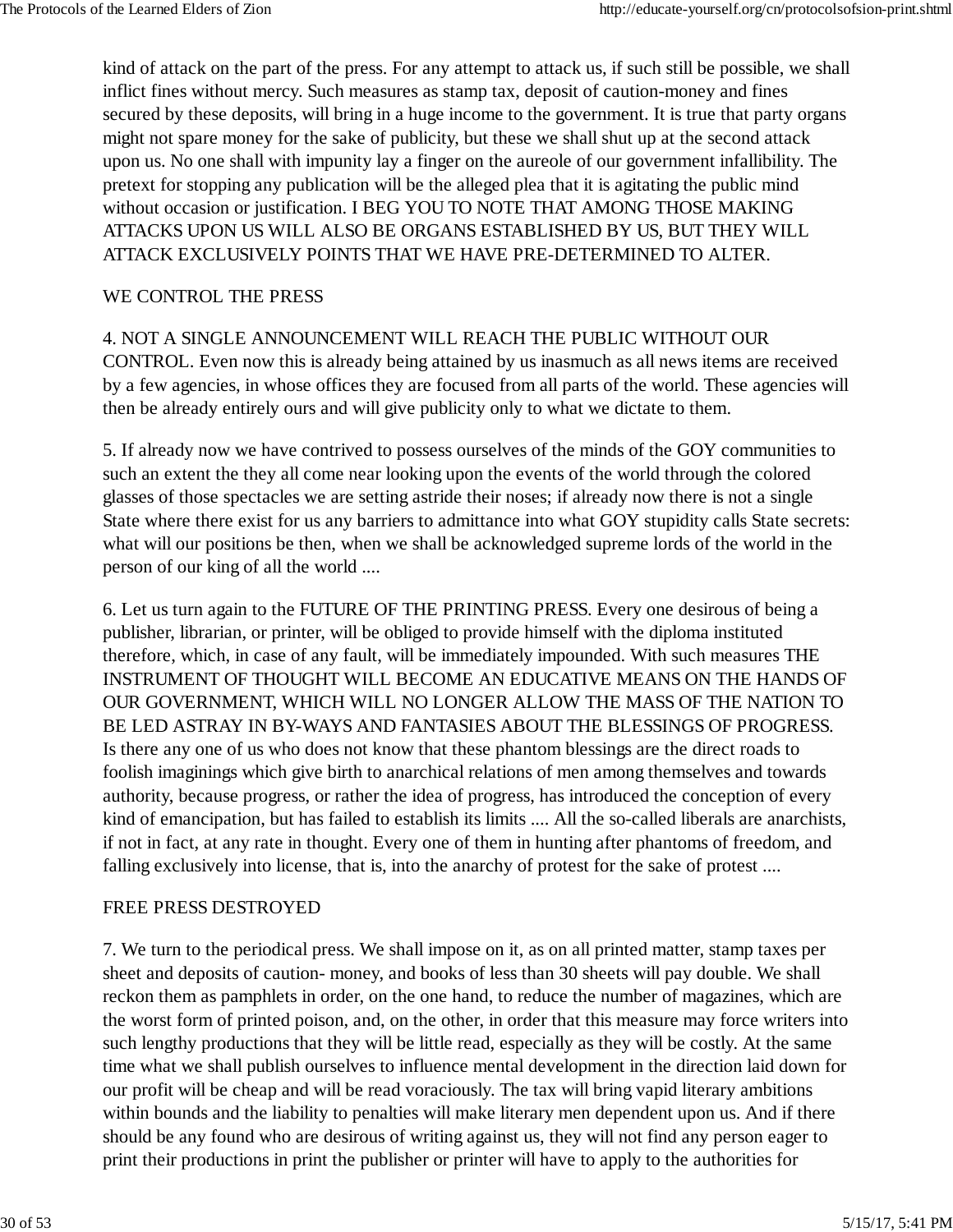permission to do so. Thus we shall know beforehand of all tricks preparing against us and shall nullify them by getting ahead with explanations on the subject treated of.

8. Literature and journalism are two of the most important educative forces, and therefore our government will become proprietor of the majority of the journals. This will neutralize the injurious influence of the privately-owned press and will put us in possession of a tremendous influence upon the public mind .... If we give permits for ten journals, we shall ourselves found thirty, and so on in the same proportion. This, however, must in no wise be suspected by the public. For which reason all journals published by us will be of the most opposite, in appearance, tendencies and opinions, thereby creating confidence in us and bringing over to us quite unsuspicious opponents, who will thus fall into our trap and be rendered harmless.

9. In the front rank will stand organs of an official character. They will always stand guard over our interests, and therefore their influence will be comparatively insignificant.

10. In the second rank will be the semi-official organs, whose part it will be to attack the tepid and indifferent.

11. In the third rank we shall set up our own, to all appearance, off position, which, in at least one of its organs, will present what looks like the very antipodes to us. Our real opponents at heart will accept this simulated opposition as their own and will show us their cards.

12. All our newspapers will be of all possible complexions - aristocratic, republican, revolutionary, even anarchical - for so long, of course, as the constitution exists .... Like the Indian idol "Vishnu" they will have a hundred hands, and every one of them will have a finger on any one of the public opinions as required. When a pulse quickens these hands will lead opinion in the direction of our aims, for an excited patient loses all power of judgment and easily yields to suggestion. Those fools who will think they are repeating the opinion of a newspaper of their own camp will be repeating our opinion or any opinion that seems desirable for us. In the vain belief that they are following the organ of their party they will, in fact, follow the flag which we hang out for them.

13. In order to direct our newspaper militia in this sense we must take special and minute care in organizing this matter. Under the title of central department of the press we shall institute literary gatherings at which our agents will without attracting attention issue the orders and watchwords of the day. By discussing and controverting, but always superficially, without touching the essence of the matter, our organs will carry on a sham fight fusillade with the official newspapers solely for the purpose of giving occasion for us to express ourselves more fully than could well be done from the outset in official announcements, whenever, of course, that is to our advantage.

14. THESE ATTACKS UPON US WILL ALSO SERVE ANOTHER PURPOSE, NAMELY, THAT OUR SUBJECTS WILL BE CONVINCED TO THE EXISTENCE OF FULL FREEDOM OF SPEECH AND SO GIVE OUR AGENTS AN OCCASION TO AFFIRM THAT ALL ORGANS WHICH OPPOSE US ARE EMPTY BABBLERS, since they are incapable of finding any substantial objections to our orders.

## ONLY LIES PRINTED

15. Methods of organization like these, imperceptible to the public eye but absolutely sure, are the best calculated to succeed in bringing the attention and the confidence of the public to the side of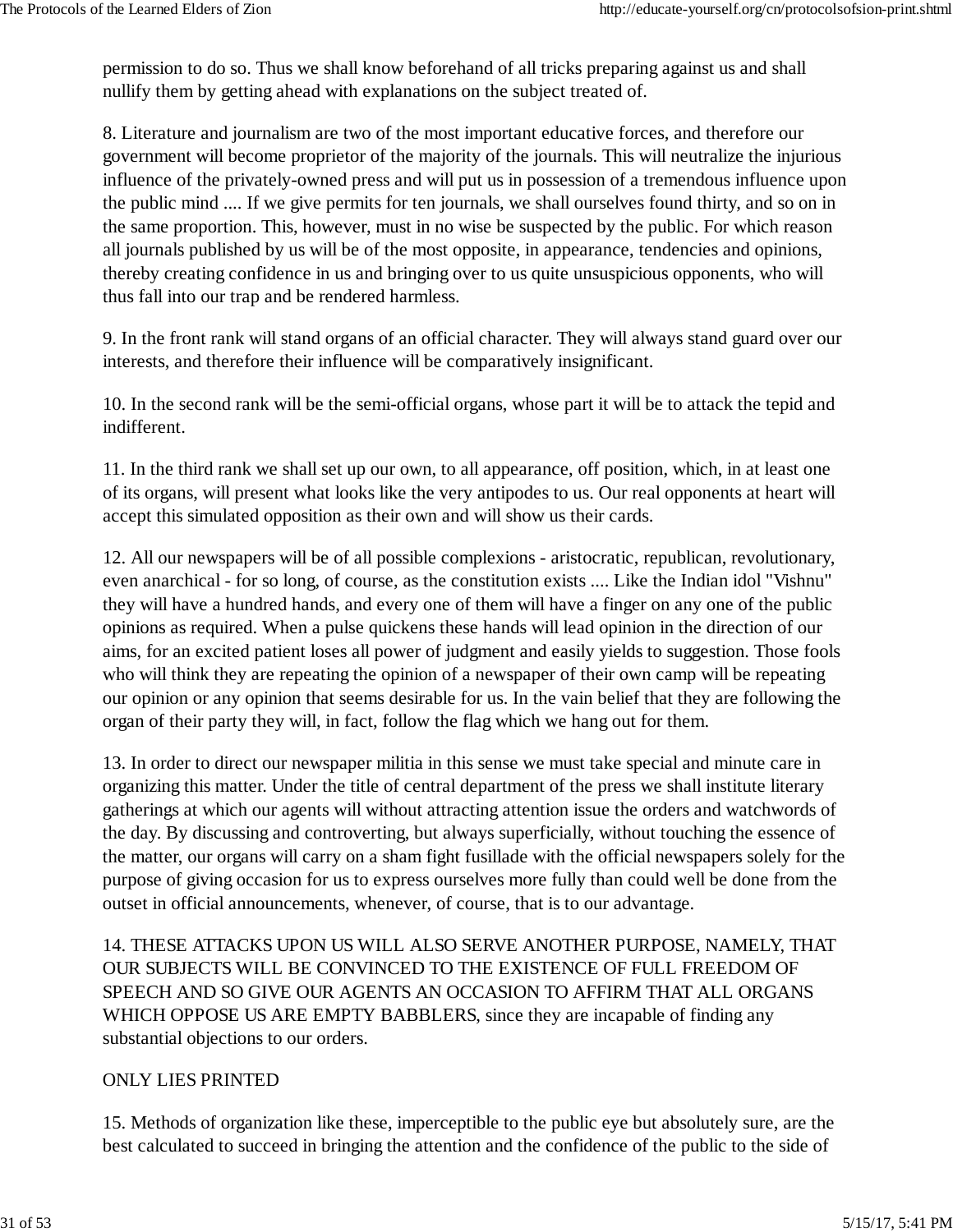our government. Thanks to such methods we shall be in a position as from time to time may be required, to excite or to tranquilize the public mind on political questions, to persuade or to confuse, printing now truth, now lies, facts or their contradictions, according as they may be well or ill received, always very cautiously feeling our ground before stepping upon it .... WE SHALL HAVE A SURE TRIUMPH OVER OUR OPPONENTS SINCE THEY WILL NOT HAVE AT THEIR DISPOSITION ORGANS OF THE PRESS IN WHICH THEY CAN GIVE FULL AND FINAL EXPRESSION TO THEIR VIEWS owing to the aforesaid methods of dealing with the press. We shall not even need to refute them except very superficially.

16. Trial shots like these, fired by us in the third rank of our press, in case of need, will be energetically refuted by us in our semi-official organs.

17. Even nowadays, already, to take only the French press, there are forms which reveal masonic solidarity in acting on the watchword: all organs of the press are bound together by professional secrecy; like the augurs of old, not one of their numbers will give away the secret of his sources of information unless it be resolved to make announcement of them. Not one journalist will venture to betray this secret, for not one of them is ever admitted to practice literature unless his whole past has some disgraceful sore or other .... These sores would be immediately revealed. So long as they remain the secret of a few the prestige of the journalist attacks the majority of the country - the mob follow after him with enthusiasm.

18. Our calculations are especially extended to the provinces. It is indispensable for us to inflame there those hopes and impulses with which we could at any moment fall upon the capital, and we shall represent to the capitals that these expressions are the independent hopes and impulses of the provinces. Naturally, the source of them will be always one and the same - ours. WHAT WE NEED IS THAT, UNTIL SUCH TIME AS WE ARE IN THE PLENITUDE POWER, THE CAPITALS SHOULD FIND THEMSELVES STIFLED BY THE PROVINCIAL OPINION OF THE NATIONS, I.E., OF A MAJORITY ARRANGED BY OUR AGENTUR. What we need is that at the psychological moment the capitals should not be in a position to discuss an accomplished fact for the simple reason, if for no other, that it has been accepted by the public opinion of a majority in the provinces. 19. WHEN WE ARE IN THE PERIOD OF THE NEW REGIME TRANSITIONAL TO THAT OF OUR ASSUMPTION OF FULL SOVEREIGNTY WE MUST NOT ADMIT ANY REVELATION BY THE PRESS OF ANY FORM OF PUBLIC DISHONESTY; IT IS NECESSARY THAT THE NEW REGIME SHOULD BE THOUGHT TO HAVE SO PERFECTLY CONTENDED EVERYBODY THAT EVEN CRIMINALITY HAS DISAPPEARED ... Cases of the manifestation of criminality should remain known only to their victims and to chance witnesses - no more.

#### Top of Protocols

## **Protocol XIII**

1. The need for daily forces the GOYIM to keep silence and be our humble servants. Agents taken on to our press from among the GOYIM will at our orders discuss anything which it is inconvenient for us to issue directly in official documents, and we meanwhile, quietly amid the din of the discussion so raised, shall simply take and carry through such measures as we wish and then offer them to the public as an accomplished fact. No one will dare to demand the abrogation of a matter once settled, all the more so as it will be represented as an improvement ... And immediately the press will distract the current of thought towards, new questions, (have we not trained people always to be seeking something new?). Into the discussions of these new questions will throw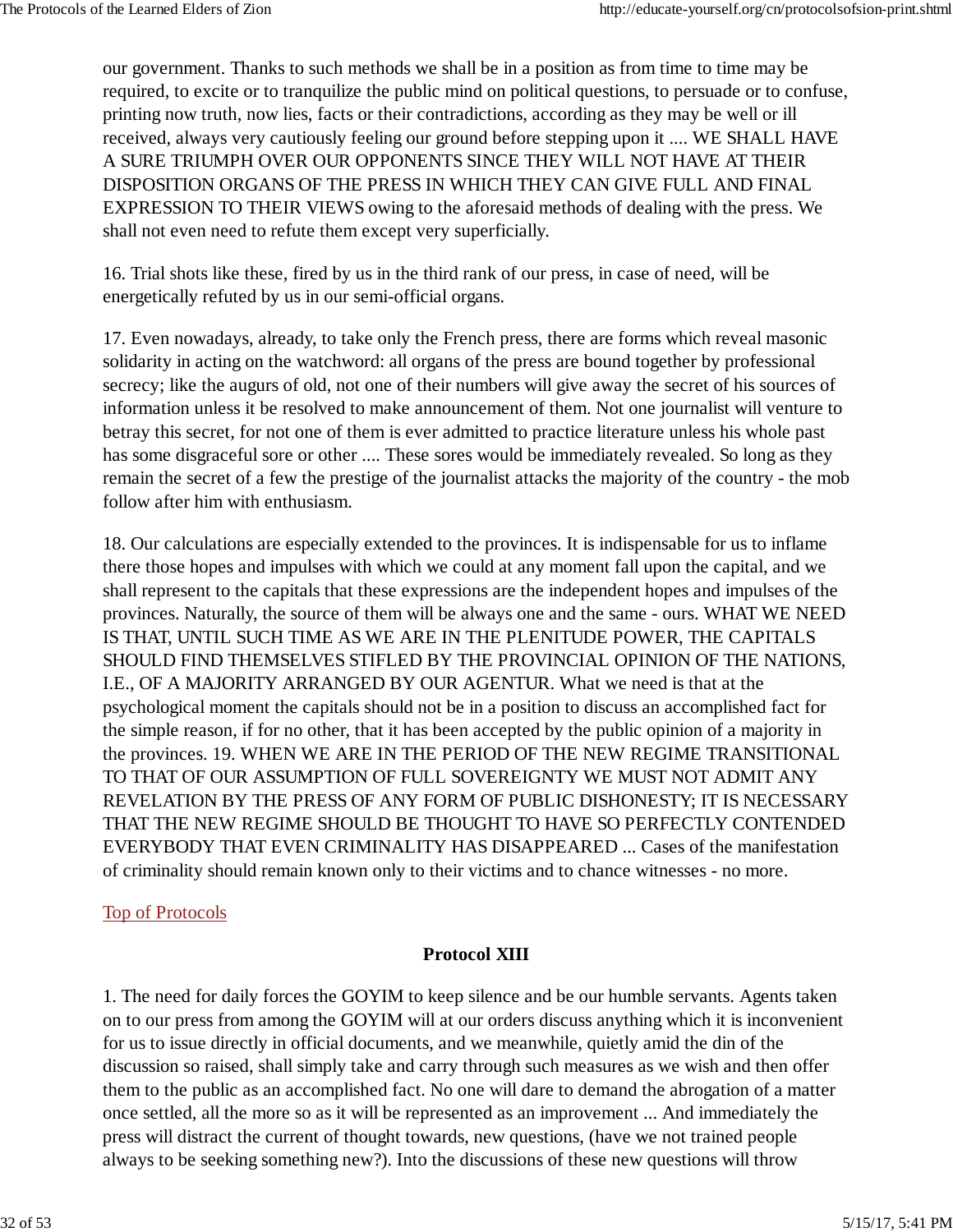themselves those of the brainless dispensers of fortunes who are not able even now to understand that they have not the remotest conception about the matters which they undertake to discuss. Questions of the political are unattainable for any save those who have guided it already for many ages, the creators.

2. From all this you will see that in seeming the opinion of the mob we are only facilitating the working of our machinery, and you may remark that it is not for actions but for words issued by us on this or that question that we seem to seek approval. We are constantly making public declaration that we are guided in all our undertakings by the hope, joined to the conviction, that we are serving the common weal.

#### WE DECEIVE WORKERS

3. In order to distract people who may be too troublesome from discussions of questions of the political we are now putting forward what we allege to be new questions of the political, namely, questions of industry. In this sphere let them discuss themselves silly! The masses are agreed to remain inactive, to take a rest from what they suppose to be political (which we trained them to in order to use them as a means of combating the GOY governments) only on condition of being found new employments, in which we are prescribing them something that looks like the same political object. In order that the masses themselves may not guess what they are about WE FURTHER DISTRACT THEM WITH AMUSEMENTS, GAMES, PASTIMES, PASSIONS, PEOPLE'S PALACES .... SOON WE SHALL BEGIN THROUGH THE PRESS TO PROPOSE COMPETITIONS IN ART, IN SPORT IN ALL KINDS: these interests will finally distract their minds from questions in which we should find ourselves compelled to oppose them. Growing more and more disaccustomed to reflect and form any opinions of their own, people will begin to talk in the same tone as we because we alone shall be offering them new directions for thought ... of course through such persons as will not be suspected of solidarity with us.

4. The part played by the liberals, utopian dreamers, will be finally played out when our government is acknowledged. Till such time they will continue to do us good service. Therefore we shall continue to direct their minds to all sorts of vain conceptions of fantastic theories, new and apparently progressive: for have we not with complete success turned the brainless heads of the GOYIM with progress, till there is not among the GOYIM one mind able to perceive that under this word lies a departure from truth in all cases where it is not a question of material inventions, like a fallacious idea, serves to obscure truth so that none may know it except us, the Chosen of God, its guardians.

5. When, we come into our kingdom our orators will expound great problems which have turned humanity upside down in order to bring it at the end under our beneficent rule.

6. Who will ever suspect then that ALL THESE PEOPLES WERE STAGE-MANAGED BY US ACCORDING TO A POLITICAL PLAN WHICH NO ONE HAS SO MUCH AS GUESSED AT IN THE COURSE OF MANY CENTURIES?

## Top of Protocols

## **Protocol XIV**

1. When we come into our kingdom it will be undesirable for us that there should exist any other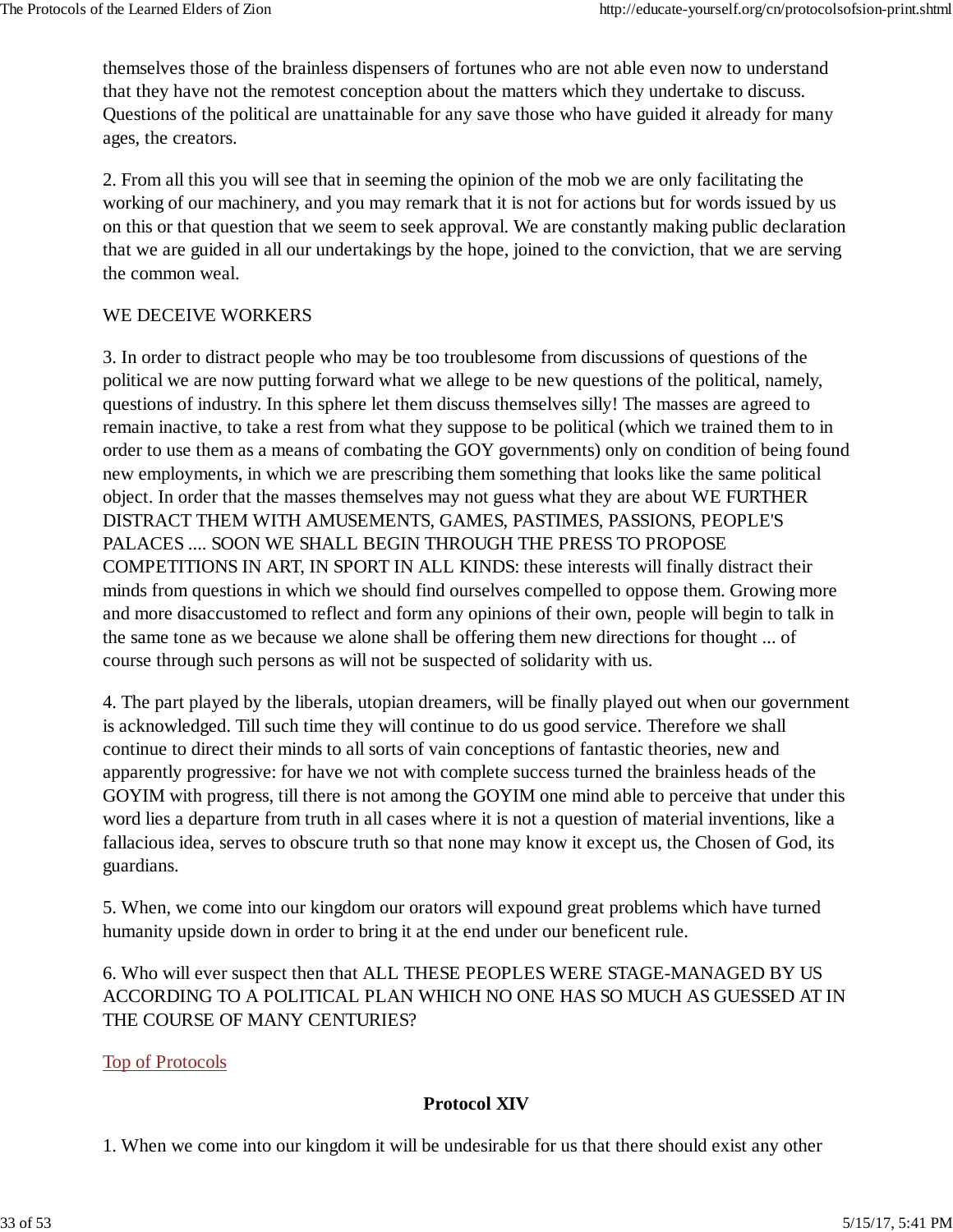religion than ours of the One God with whom our destiny is bound up by our position as the Chosen People and through whom our same destiny is united with the destinies of the world. We must therefore sweep away all other forms of belief. If this gives birth to the atheists whom we see to-day, it will not, being only a transitional stage, interfere with our views, but will serve as a warning for those generations which will hearken to our preaching of the religion of Moses, that, by its stable and thoroughly elaborated system has brought all the peoples of the world into subjection to us. Therein we shall emphasize its mystical right, on which, as we shall say, all its educative power is based .... Then at every possible opportunity we shall publish articles in which we shall make comparisons between our beneficent rule and those of past ages. The blessing of tranquility, though it be a tranquility forcibly brought about by centuries of agitation, will throw into higher relief the benefits to which we shall point. The errors of the GOYIM governments will be depicted by us in the most vivid hues. We shall implant such an abhorrence of them that the peoples will prefer tranquility in a state of serfdom to those rights of vaunted freedom which have tortured humanity and exhausted the very sources of human existence, sources which have been exploited by a mob of rascally adventurers who know not what they do .... USELESS CHANGES OF FORMS OF GOVERNMENT TO WHICH WE INSTIGATED THE "GOYIM" WHEN WE WERE UNDERMINING THEIR STATE STRUCTURES, WILL HAVE SO WEARIED THE PEOPLES BY THAT TIME THAT THEY WILL PREFER TO SUFFER ANYTHING UNDER US RATHER THAN RUN THE RISK OF ENDURING AGAIN ALL THE AGITATIONS AND MISERIES THEY HAVE GONE THROUGH.

### WE SHALL FORBID CHRIST

2. At the same time we shall not omit to emphasize the historical mistakes of the GOY governments which have tormented humanity for so many centuries by their lack of understanding of everything that constitutes the true good of humanity in their chase after fantastic schemes of social blessings, and have never noticed that these schemes kept on producing a worse and never a better state of the universal relations which are the basis of human life ....

3. The whole force of our principles and methods will lie in the fact that we shall present them and expound them as a splendid contrast to the dead and decomposed old order of things in social life.

4. Our philosophers will discuss all the shortcomings of the various beliefs of the "GOYIM," BUT NO ONE WILL EVER BRING UNDER DISCUSSION OUR FAITH FROM ITS TRUE POINT OF VIEW SINCE THIS WILL BE FULLY LEARNED BY NONE SAVE OURS WHO WILL NEVER DARE TO BETRAY ITS SECRETS.

5. IN COUNTRIES KNOWN AS PROGRESSIVE AND ENLIGHTENED WE HAVE CREATED A SENSELESS, FILTHY, ABOMINABLE LITERATURE. For some time after our entrance to power we shall continue to encourage its existence in order to provide a telling relief by contrast to the speeches, party program, which will be distributed from exalted quarters of ours .... Our wise men, trained to become leaders of the GOYIM, will compose speeches, projects, memoirs, articles, which will be used by us to influence the minds of the GOYIM, directing them towards such understanding and forms of knowledge as have been determined by us.

Top of Protocols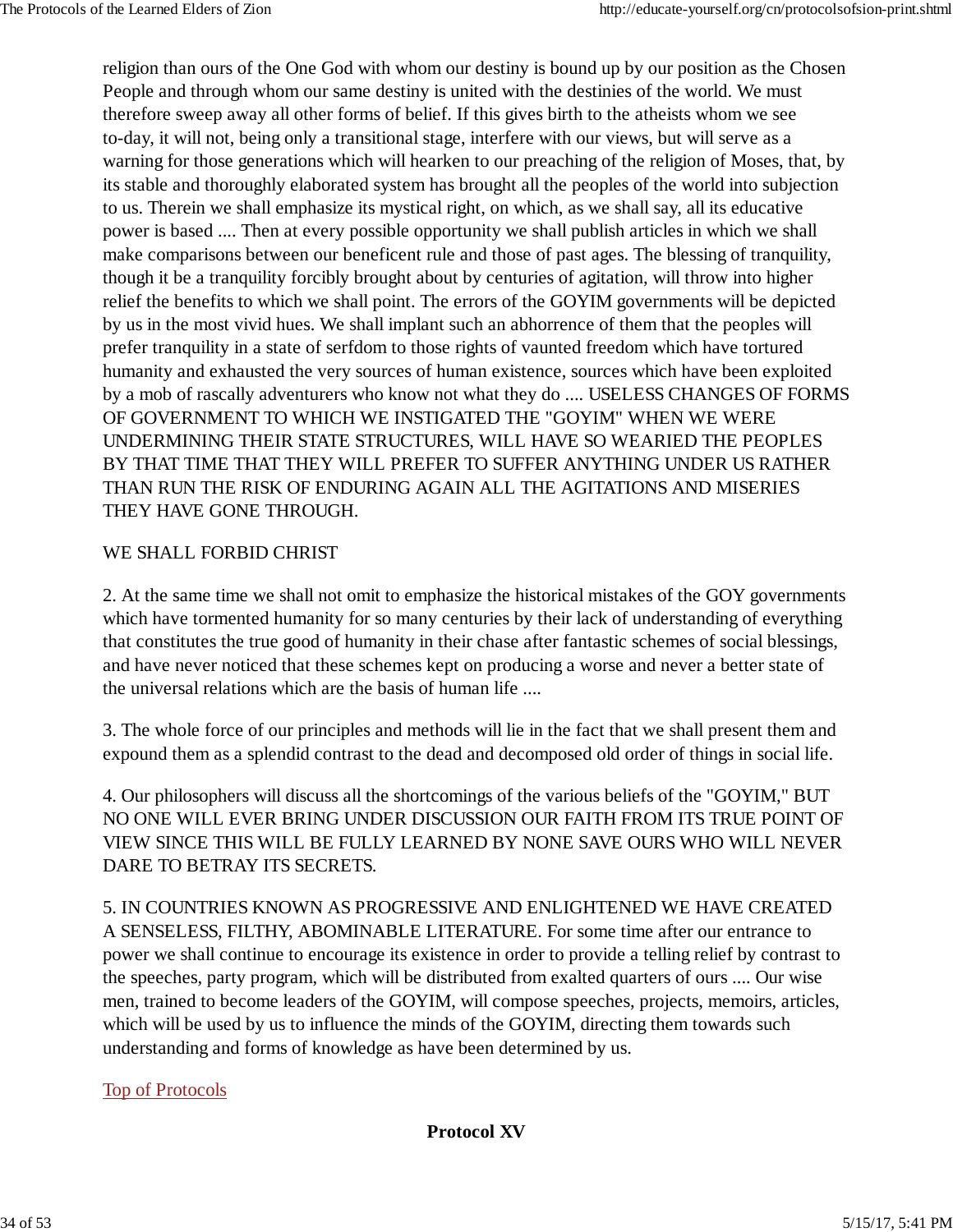1. When we at last definitely come into our kingdom by the aid of COUPS D'ETAT prepared everywhere for one and the same day, after definitely acknowledged (and not a little time will pass before that comes about, perhaps even a whole century) we shall make it our task to see that against us such things as plots shall no longer exist. With this purpose we shall slay without mercy all who take arms (in hand) to oppose our coming into our kingdom. Every kind of new institution of anything like a secret society will also be punished with death; those of them which are now in existence, are known to us, serve us and have served us, we shall disband and send into exile to continents far removed from Europe. IN THIS WAY WE SHALL PROCEED WITH THOSE "GOY" MASONS WHO KNOW TOO MUCH; such of these as we may for some reason spare will be kept in constant fear of exile. We shall promulgate a law making all former members of secret societies liable to exile from Europe as the center of rule.

2. Resolutions of our government will be final, without appeal.

3. In the GOY societies, in which we have planted and deeply rooted discord and protestantism, the only possible way of restoring order is to employ merciless measures that prove the direct force of authority: no regard must be paid to the victims who fall, they suffer for the well-being of the future. The attainment of that well-being, even at the expense of sacrifices, is the duty of any kind of government that acknowledges as justification for its existence not only its privileges but its obligations. The principal guarantee of stability of rule is to confirm the aureole of power, and this aureole is attained only by such a majestic inflexibility of might as shall carry on its face the emblems of inviolability from mystical causes - from the choice of God. SUCH WAS, UNTIL RECENT TIMES, THE RUSSIAN AUTOCRACY, THE ONE AND ONLY SERIOUS FOE WE HAD IN THE WORLD, WITHOUT COUNTING THE PAPACY. Bear in mind the example when Italy, drenched with blood, never touched a hair of the head of Sulla who had poured forth that blood: Sulla enjoyed an apotheosis for his might in him, but his intrepid return to Italy ringed him round with inviolability. The people do not lay a finger on him who hypnotizes them by his daring and strength of mind.

#### SECRET SOCIETIES

4. Meantime, however, until we come into our kingdom, we shall act in the contrary way: we shall create and multiply free masonic lodges in all the countries of the world, absorb into them all who may become or who are prominent in public activity, for these lodges we shall find our principal intelligence office and means of influence. All these lodges we shall bring under one central administration, known to us alone and to all others absolutely unknown, which will be composed of our learned elders. The lodges will have their representatives who will serve to screen the abovementioned administration of MASONRY and from whom will issue the watchword and program. In these lodges we shall tie together the knot which binds together all revolutionary and liberal elements. Their composition will be made up of all strata of society. The most secret political plots will be known to us and fall under our guiding hands on the very day of their conception. AMONG THE MEMBERS OF THESE LODGES WILL BE ALMOST ALL THE AGENTS OF INTERNATIONAL AND NATIONAL POLICE since their service is for us irreplaceable in the respect that the police is in a position not only to use its own particular measures with the insubordinate, but also to screen our activities and provide pretexts for discontents, ET CETERA.

5. The class of people who most willingly enter into secret societies are those who live by their wits, careerists, and in general people, mostly light-minded, with whom we shall have no difficulty in dealing and in using to wind up the mechanism of the machine devised by us. If this world grows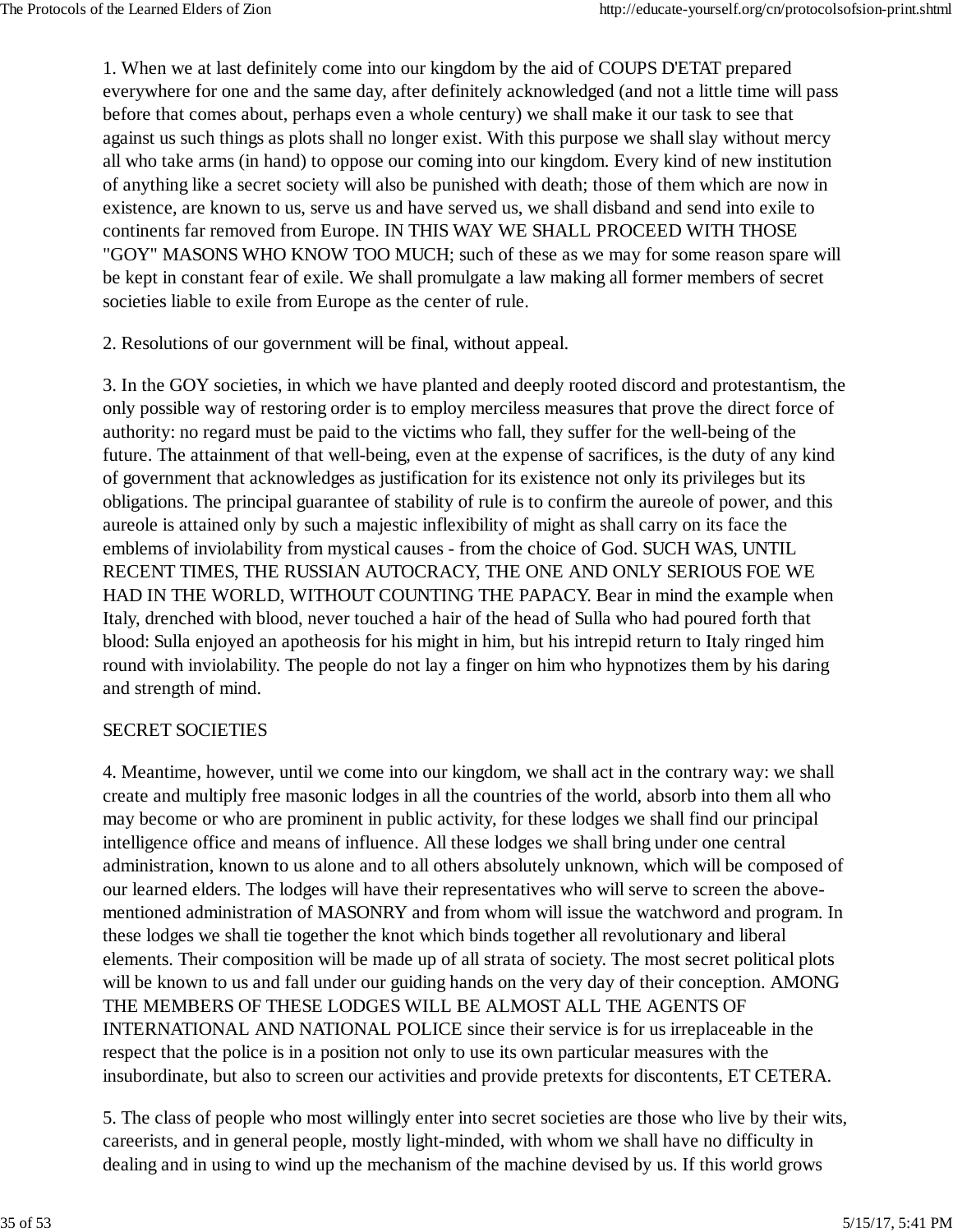agitated the meaning of that will be that we have had to stir up in order to break up its too great solidarity. BUT IF THERE SHOULD ARISE IN ITS MIDST A PLOT, THEN AT THE HEAD OF THAT PLOT WILL BE NO OTHER THAN ONE OF OUR MOST TRUSTED SERVANTS. It is natural that we and no other should lead MASONIC activities, for we know whither we are leading, we know the final goal of every form of activity whereas the GOYIM have knowledge of nothing, not even of the immediate effect of action; they put before themselves, usually, the momentary reckoning of the satisfaction of their self- opinion in the accomplishment of their thought without even remarking that the very conception never belonged to their initiative but to our instigation of their thought ....

## GENTILES ARE STUPID

6. The GOYIM enter the lodges out of curiosity or in the hope by their means to get a nibble at the public pie, and some of them in order to obtain a hearing before the public for their impracticable and groundless fantasies: they thirst for the emotion of success and applause, of which we are remarkably generous. And the reason why we give them this success is to make use of the nigh conceit of themselves to which it gives birth, for that insensibly disposes them to assimilate our suggestions without being on their guard against them in the fullness of their confidence that it is their own infallibility which is giving utterance to their own thoughts and that it is impossible for them to borrow those of others .... You cannot imagine to what extent the wisest of the GOYIM can be brought to a state of unconscious naivete in the presence of this condition of high conceit of themselves, and at the same time how easy it is to take the heart out of them by the slightest ill-success, though it be nothing more than the stoppage of the applause they had, and to reduce them to a slavish submission for the sake of winning a renewal of success .... BY SO MUCH AS OURS DISREGARD SUCCESS IF ONLY THEY CAN CARRY THROUGH THEIR PLANS, BY SO MUCH THE "GOYIM" ARE WILLING TO SACRIFICE ANY PLANS ONLY TO HAVE SUCCESS. This psychology of theirs materially facilitates for us the task of setting them in the required direction. These tigers in appearance have the souls of sheep and the wind blows freely through their heads. We have set them on the hobby-horse of an idea about the absorption of individuality by the symbolic unit of COLLECTIVISM .... They have never yet and they never will have the sense to reflect that this hobby-horse is a manifest violation of the most important law of nature, which has established from the very creation of the world one unit unlike another and precisely for the purpose of instituting individuality ....

7. If we have been able to bring them to such a pitch of stupid blindness is it not a proof, and an amazingly clear proof, of the degree to which the mind of the GOYIM is undeveloped in comparison with our mind? This it is, mainly, which guarantees our success.

### GENTILES ARE CATTLE

8. And how far-seeing were our learned elders in ancient times when they said that to attain a serious end it behooves not to stop at any means or to count the victims sacrificed for the sake of that end .... We have not counted the victims of the seed of the GOY cattle, though we have sacrificed many of our own, but for that we have now already given them such a position on the earth as they could not even have dreamed of. The comparatively small numbers of the victims from the number of ours have preserved our nationality from destruction.

9. Death is the inevitable end for all. It is better to bring that end nearer to those who hinder our affairs than to ourselves, to the founders of this affair. WE EXECUTE MASONS IN SUCH WISE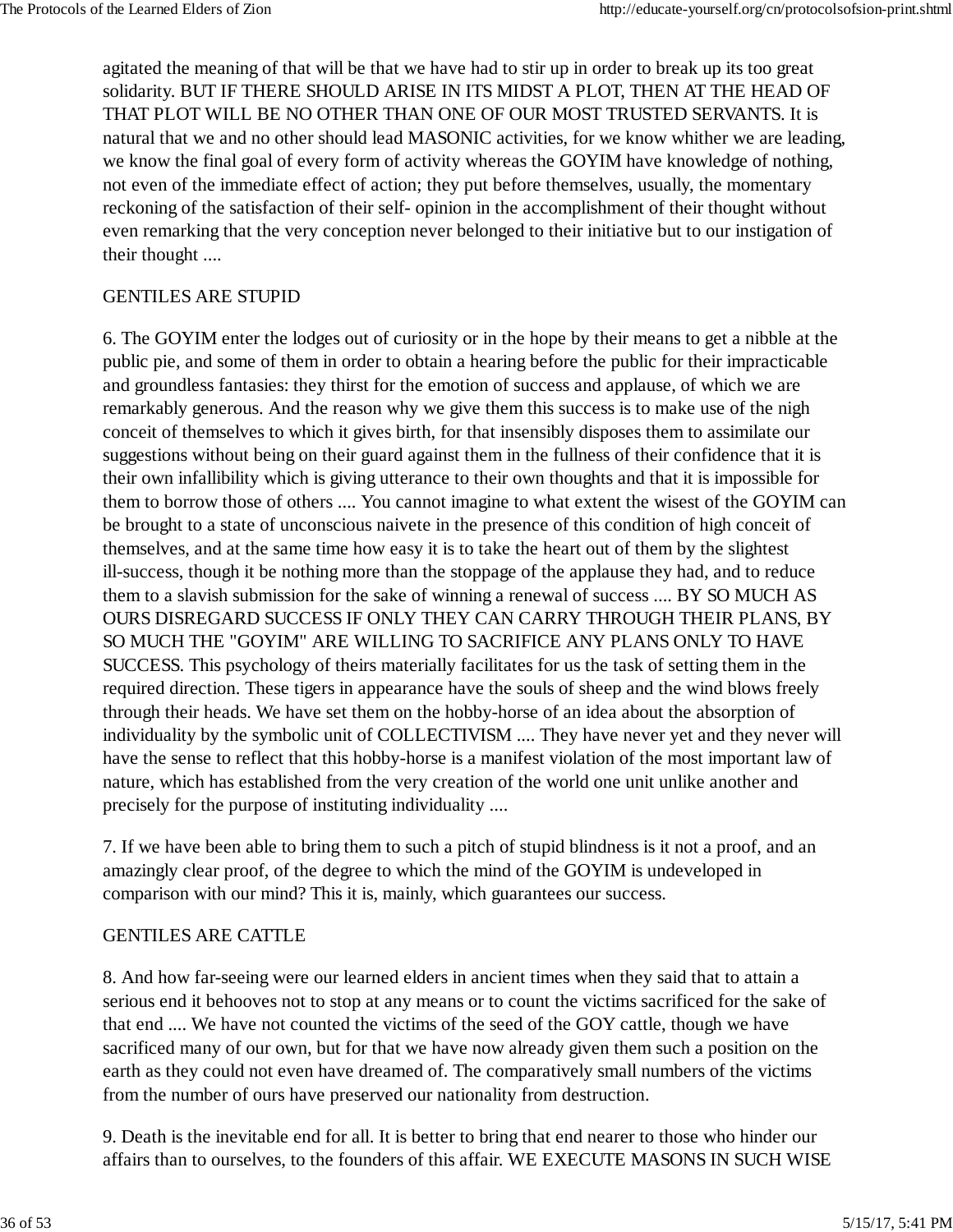THAT NONE SAVE THE BROTHERHOOD CAN EVER HAVE A SUSPICION OF IT, NOT EVEN THE VICTIMS THEMSELVES OF OUR DEATH SENTENCE, THEY ALL DIE WHEN REQUIRED AS IF FROM A NORMAL KIND OF ILLNESS ..... Knowing this, even the brotherhood in its turn dare not protest. By such methods we have plucked out of the midst of MASONRY the very root of protest against our disposition. While preaching liberalism to the GOY we at the same time keep our own people and our agents in a state of unquestioningly submission.

10. Under our influence the execution of the laws of the GOYIM has been reduced to a minimum. The prestige of the law has been exploded by the liberal interpretations introduced into this sphere. In the most important and fundamental affairs and questions, JUDGES DECIDE AS WE DICTATE TO THEM, see matters in the light wherewith we enfold them for the administration of the GOYIM, of course, through persons who are our tools though we do not appear to have anything in common with them - by newspaper opinion or by other means .... Even senators and the higher administration accept our counsels. The purely brute mind of the GOYIM is incapable of use for analysis and observation, and still more for the foreseeing whither a certain manner of setting a question may tend.

11. In this difference in capacity for thought between the GOYIM and ourselves may be clearly discerned the seal of our position as the Chosen People and of our higher quality of humanness, in contradistinction to the brute mind of the GOYIM. Their eyes are open, but see nothing before them and do not invent (unless perhaps, material things). From this it is plain that nature herself has destined us to guide and rule the world.

## WE DEMAND SUBMISSION

12. When comes the time of our overt rule, the time to manifest its blessing, we shall remake all legislatures, all our laws will be brief, plain, stable, without any kind of interpretations, so that anyone will be in a position to know them perfectly. The main feature which will run right through them is submission to orders, and this principle will be carried to a grandiose height. Every abuse will then disappear in consequence of the responsibility of all down to the lowest unit before the higher authority of the representative of power. Abuses of power subordinate to this last instance will be so mercilessly punished that none will be found anxious to try experiments with their own powers. We shall follow up jealously every action of the administration on which depends the smooth running of the machinery of the State, for slackness in this produces slackness everywhere; not a single case of illegality or abuse of power will be left without exemplary punishment.

13. Concealment of guilt, connivance between those in the service of the administration - all this kind of evil will disappear after the very first examples of severe punishment. The aureole of our power demands suitable, that is, cruel, punishments for the slightest infringement, for the sake of gain, of its supreme prestige. The sufferer, though his punishment may exceed his fault, will count as a soldier falling on the administrative field of battle in the interest of authority, principle and law, which do not permit that any of those who hold the reins of the public coach should turn aside from the public highway to their own private paths. FOR EXAMPLES OUR JUDGES WILL KNOW THAT WHENEVER THEY FEEL DISPOSED TO PLUME THEMSELVES ON FOOLISH CLEMENCY THEY ARE VIOLATING THE LAW OF JUSTICE WHICH IS INSTITUTED FOR THE EXEMPLARY EDIFICATION OF MEN BY PENALTIES FOR LAPSES AND NOT FOR DISPLAY OF THE SPIRITUAL QUALITIES OF THE JUDGES .... Such qualities it is proper to show in private life, but not in a public square which is the educationally basis of human life.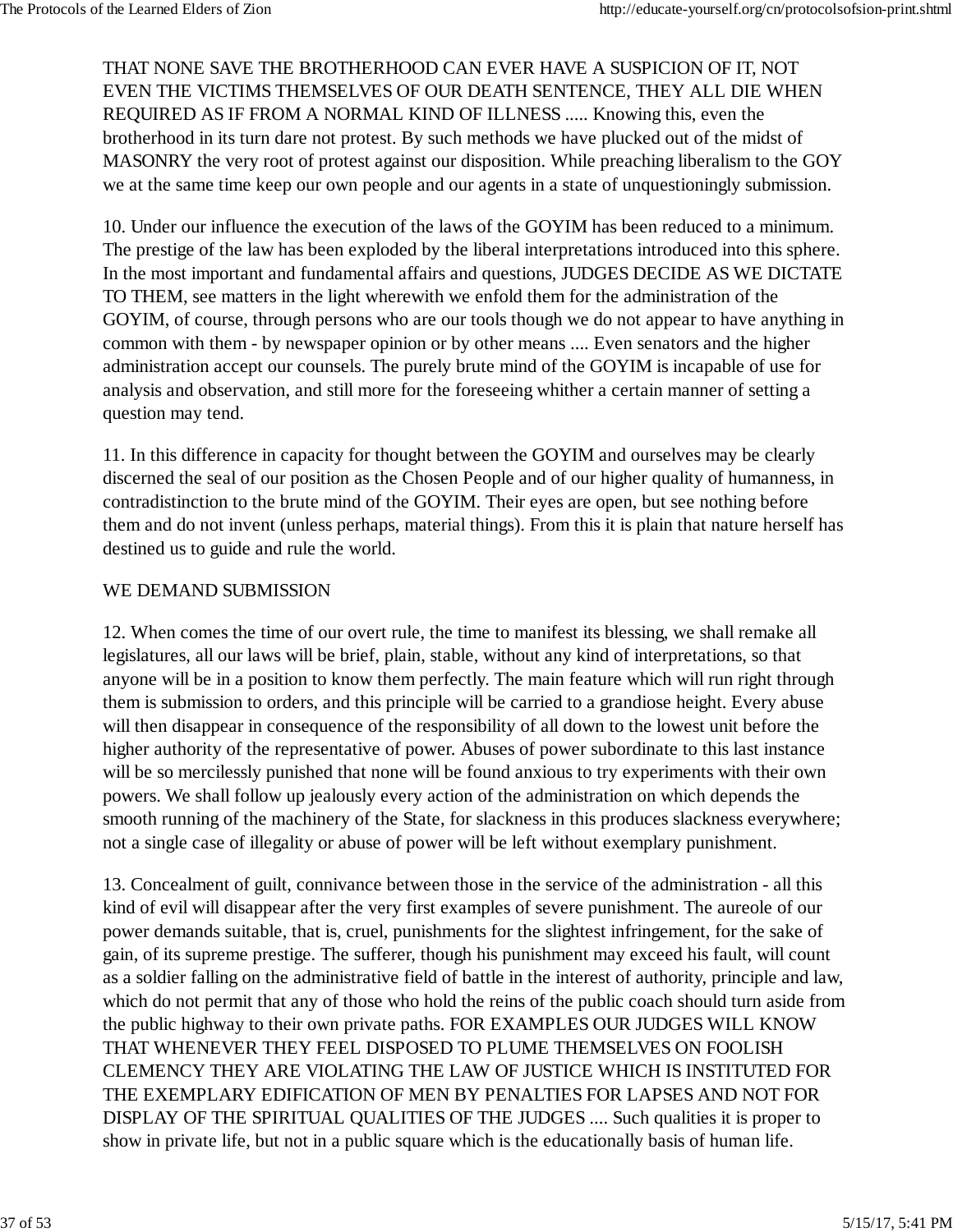14. Our legal staff will serve not beyond the age of 55, firstly because old men more obstinately hold to prejudiced opinions, and are less capable of submitting to new directions, and secondly because this will give us the possibility by this measure of securing elasticity in the changing of staff, which will thus the more easily bend under our pressure: he who wishes to keep his place will have to give blind obedience to deserve it. In general, our judges will be elected by us only from among those who thoroughly understand that the part they have to play is to punish and apply laws and not to dream about the manifestations of liberalism at the expense of the educational scheme of the State, as the GOYIM in these days imagine it to be .... This method of shuffling the staff will serve also to explode any collective solidarity of those in the same service and will bind all to the interests of the government upon which their fate will depend. The young generation of judges will be trained in certain views regarding the inadmissibility of any abuses that might disturb the established order of our subjects among themselves.

15. In these days the judges of the GOYIM create indulgences to every kind of crimes, not having a just understanding of their office, because the rulers of the present age in appointing judges to office take no care to inculcate in them a sense of duty and consciousness of the matter which is demanded of them. As a brute beast lets out its young in search of prey, so do the GOYIM give to them for what purpose such place was created. This is the reason why their governments are being ruined by their own forces through the acts of their own administration.

16. Let us borrow from the example of the results of these actions yet another lesson for our government.

17. We shall root out liberalism from all the important strategic posts of our government on which depends the training of subordinates for our State structure. Such posts will fall exclusively to those who have been trained by us for administrative rule. To the possible objection that the retirement of old servants will cost the Treasury heavily, I reply, firstly, they will be provided with some private service in place of what they lose, and, secondly, I have to remark that all the money in the world will be concentrated in our hands, consequently it is not our government that has to fear expense.

#### WE SHALL BE CRUEL

18. Our absolutism will in all things be logically consecutive and therefore in each one of its decrees our supreme will be respected and unquestionably fulfilled: it will ignore all murmurs, all discontents of every kind and will destroy to the root every kind of manifestation of them in act by punishment of an exemplary character.

19. We shall abolish the right of cessation, which will be transferred exclusively to our disposal - to the cognizance of him who rules, for we must not allow the conception among the people of a thought that there could be such a thing as a decision that is not right of judges set up by us. If, however, anything like this should occur, we shall ourselves cassate the decision, but inflict therewith such exemplary punishment on the judge for lack of understanding of his duty and the purpose of his appointment as will prevent a repetition of such cases .... I repeat that it must be born in mind that we shall know every step of our administration which only needs to be closely watched for the people to be content with us, for it has the right to demand from a good government a good official.

## 20. OUR GOVERNMENT WILL HAVE THE APPEARANCE OF A PATRIARCHAL PATERNAL GUARDIANSHIP ON THE PART OF OUR RULER. Our own nation and our subjects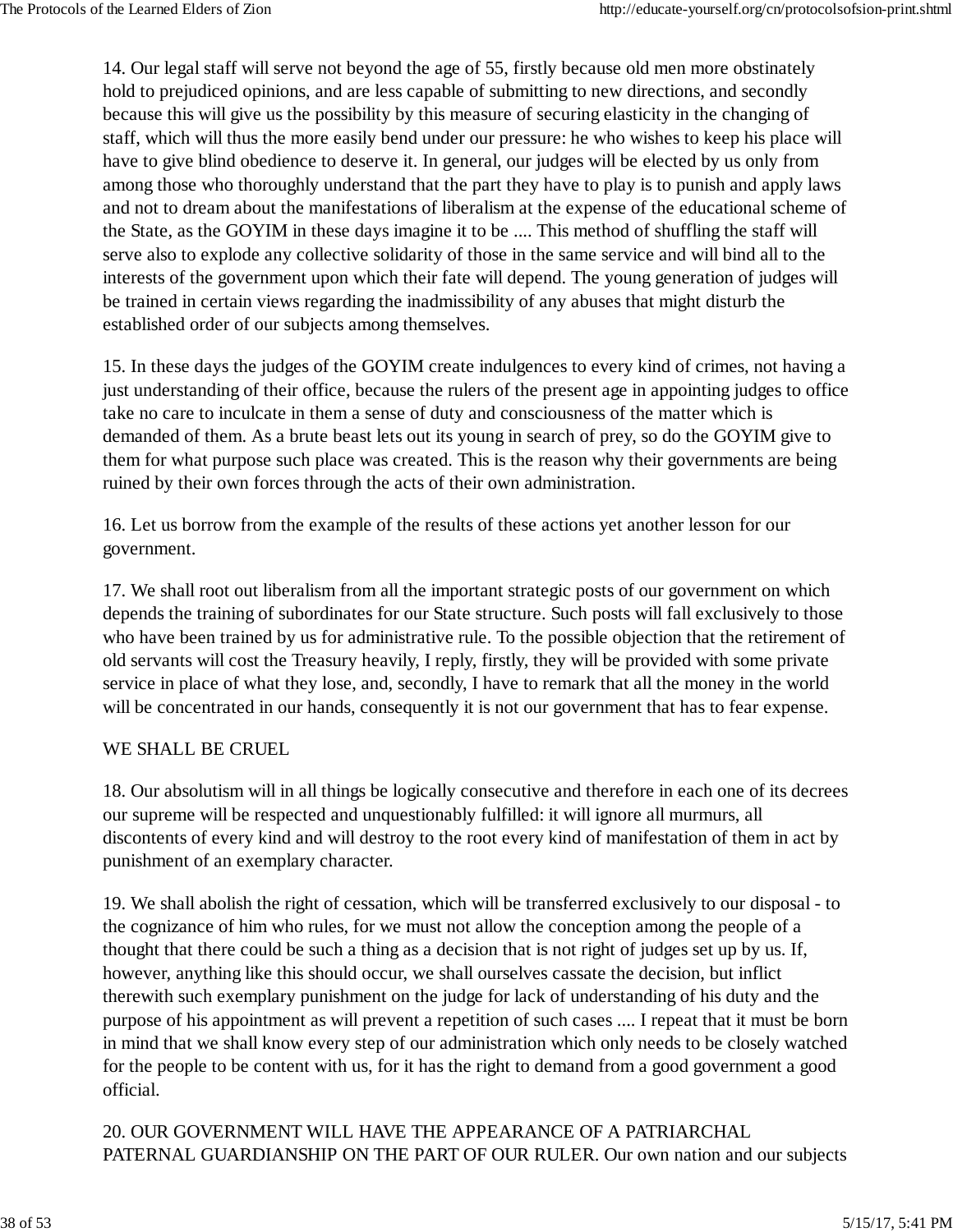will discern in his person a father caring for their every need, their every act, their every interrelation as subjects one with another, as well as their relations to the ruler. They will then be so thoroughly imbued with the thought that it is impossible for them to dispense with this wardship and guidance, if they wish to live in peace and quiet, THAT THEY WILL ACKNOWLEDGE THE AUTOCRACY OF OUR RULER WITH A DEVOTION BORDERING ON "APOTHEOSIS," especially when they are convinced that those whom we set up do not put their own in place of authority, but only blindly execute his dictates. They will be rejoiced that we have regulated everything in their lives as is done by wise parents who desire to train children in the cause of duty and submission. For the peoples of the world in regard to the secrets of our polity are ever through the ages only children under age, precisely as are also their governments.

21. As you see, I found our despotism on right and duty: the right to compel the execution of duty is the direct obligation of a government which is a father for its subjects. It has the right of the strong that it may use it for the benefit of directing humanity towards that order which is defined by nature, namely, submission. Everything in the world is in a state of submission, if not to man, then to circumstances or its own inner character, in all cases, to what is stronger. And so shall we be this something stronger for the sake of good.

22. We are obliged without hesitation to sacrifice individuals, who commit a breach of established order, for in the exemplary punishment of evil lies a great educational problem.

23. When the King of Israel sets upon his sacred head the crown offered him by Europe he will become patriarch of the world. The indispensable victims offered by him in consequence of their suitability will never reach the number of victims offered in the course of centuries by the mania of magnificence, the emulation between the GOY governments.

24. Our King will be in constant communion with the peoples, making to them from the tribune speeches which fame will in that same hour distribute over all the world.

Top of Protocols

## **Protocol XVI**

1. In order to effect the destruction of all collective forces except ours we shall emasculate the first stage of collectivism - the UNIVERSITIES, by reeducating them in a new direction. THEIR OFFICIALS AND PROFESSORS WILL BE PREPARED FOR THEIR BUSINESS BY DETAILED SECRET PROGRAMS OF ACTION FROM WHICH THEY WILL NOT WITH IMMUNITY DIVERGE, NOT BY ONE IOTA. THEY WILL BE APPOINTED WITH ESPECIAL PRECAUTION, AND WILL BE SO PLACED AS TO BE WHOLLY DEPENDENT UPON THE GOVERNMENT.

2. We shall exclude from the course of instruction State Law as also all that concerns the political question. These subjects will be taught to a few dozen of persons chosen for their preeminent capacities from among the number of the initiated. THE UNIVERSITIES MUST NO LONGER SEND OUT FROM THEIR HALLS MILK SOPS CONCOCTING PLANS FOR A CONSTITUTION, LIKE A COMEDY OR A TRAGEDY, BUSYING THEMSELVES WITH QUESTIONS OF POLICY IN WHICH EVEN THEIR OWN FATHERS NEVER HAD ANY POWER OF THOUGHT.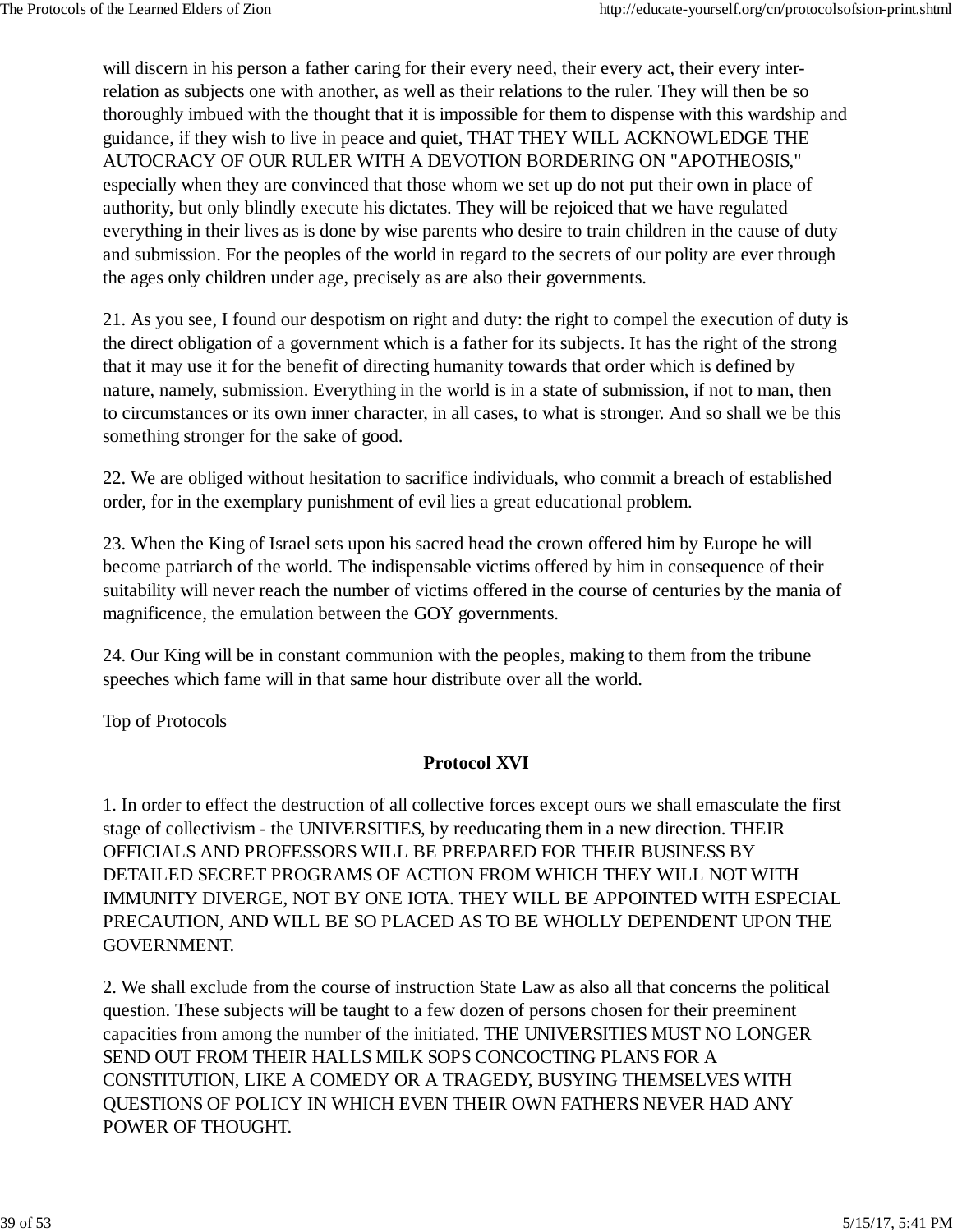3. The ill-guided acquaintance of a large number of persons with questions of polity creates utopian dreamers and bad subjects, as you can see for yourselves from the example of the universal education in this direction of the GOYIM. We must introduce into their education all those principles which have so brilliantly broken up their order. But when we are in power we shall remove every kind of disturbing subject from the course of education and shall make out of the youth obedient children of authority, loving him who rules as the support and hope of peace and quiet.

### WE SHALL CHANGE HISTORY

4. Classicism as also any form of study of ancient history, in which there are more bad than good examples, we shall replace with the study of the program of the future. We shall erase from the memory of men all facts of previous centuries which are undesirable to us, and leave only those which depict all the errors of the government of the GOYIM. The study of practical life, of the obligations of order, of the relations of people one to another, of avoiding bad and selfish examples, which spread the infection of evil, and similar questions of an educative nature, will stand in the forefront of the teaching program, which will be drawn up on a separate plan for each calling or state of life, in no wise generalizing the teaching. This treatment of the question has special importance.

5. Each state of life must be trained within strict limits corresponding to its destination and work in life. The OCCASIONAL GENIUS HAS ALWAYS MANAGED AND ALWAYS WILL MANAGE TO SLIP THROUGH INTO OTHER STATES OF LIFE, BUT IT IS THE MOST PERFECT FOLLY FOR THE SAKE OF THIS RARE OCCASIONAL GENIUS TO LET THROUGH INTO RANKS FOREIGN TO THEM THE UNTALENTED WHO THUS ROB OF THEIR PLACES WHO BELONG TO THOSE RANKS BY BIRTH OR EMPLOYMENT. YOU KNOW YOURSELVES IN WHAT ALL THIS HAS ENDED FOR THE "GOYIM" WHO ALLOWED THIS CRYING ABSURDITY.

6. In order that he who rules may be seated firmly in the hearts and minds of his subjects it is necessary for the time of his activity to instruct the whole nation in the schools and on the market places about this meaning and his acts and all his beneficent initiatives.

7. We shall abolish every kind of freedom of instruction. Learners of all ages have the right to assemble together with their parents in the educational establishments as it were in a club: during these assemblies, on holidays, teachers will read what will pass as free lectures on questions of human relations, of the laws of examples, of the philosophy of new theories not yet declared to the world. These theories will be raised by us to the stage of a dogma of faith as a traditional stage towards our faith. On the completion of this exposition of our program of action in the present and the future I will read you the principles of these theories.

8. In a word, knowing by the experience of many centuries that people live and are guided by ideas, that these ideas are imbibed by people only by the aid of education provided with equal success for all ages of growth, but of course by varying methods, we shall swallow up and confiscate to our own use the last scintilla of independence of thought, which we have for long past been directing towards subjects and ideas useful for us. The system of bridling thought is already at work in the so-called system of teaching by OBJECT LESSONS, the purpose of which is to turn the GOYIM into unthinking submissive brutes waiting for things to be presented before their eyes in order to form an idea of them .... In France, one of our best agents, Bourgeois, has already made public a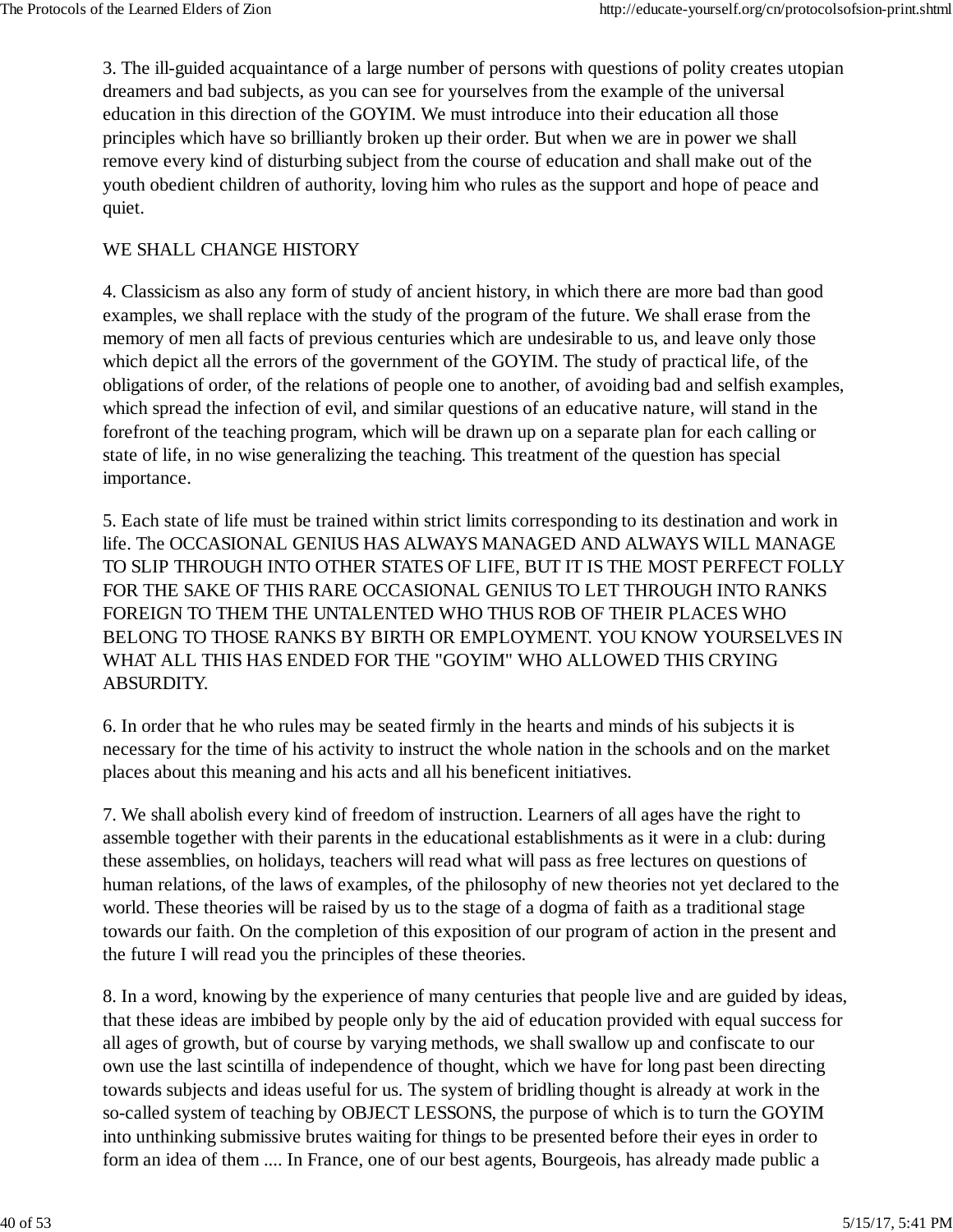new program of teaching by object lessons.

#### Top of Protocols

#### **Protocol XVII**

1. The practice of advocacy produces men cold, cruel, persistent, unprincipled, who in all cases take up an impersonal, purely legal standpoint. They have the inveterate habit to refer everything to its value for the defense and not to the public welfare of its results. They do not usually decline to undertake any defense whatever, they strive for an acquittal at all costs, caviling over every petty crux of jurisprudence and thereby they demoralize justice. For this reason we shall set this profession into narrow frames which will keep it inside this sphere of executive public service. Advocates, equally with judges, will be deprived of the right of communication with litigant; they well receive business only from the court and will study it by notes of report and documents, defending their clients after they have been interrogated in court on facts that have appeared. They will receive an honorarium without regard to the quality of the defense. This will render them mere reporters on law-business in the interests of justice and as counterpoise to the proctor who will be the reporter in the interests of prosecution; this will shorten business before the courts. In this way will be established a practice of honest unprejudiced defense conducted not from personal interest but by conviction. This will also, by the way, remove the present practice of corrupt bargain between advocation to agree only to let that side win which pays most .....

### WE SHALL DESTROY THE CLERGY

2. WE HAVE LONG PAST TAKEN CARE TO DISCREDIT THE PRIESTHOOD OF "GOYIM," and thereby to ruin their mission on earth which in these days might still be a great hindrance to us. Day by day its influence on the peoples of the world is falling lower. FREEDOM OF CONSCIENCE HAS BEEN DECLARED EVERYWHERE, SO THAT NOW ONLY YEARS DIVIDE US FROM THE MOMENT OF THE COMPLETE WRECKING OF THAT CHRISTIAN RELIGION: as to other religions we shall have still less difficulty in dealing with them, but it would be premature to speak of this now. We shall act clericalism and clericals into such narrow frames as to make their influence move in retrogressive proportion to its former progress.

3. When the time comes finally to destroy the papal court the finger of an invisible hand will point the nations towards this court. When, however, the nations fling themselves upon it, we shall come forward in the guise of its defenders as if to save excessive bloodshed. By this diversion we shall penetrate to its very bowels and be sure we shall never come out again until we have gnawed through the entire strength of this place.

## 4. THE KING OF THE JEWS WILL BE THE REAL POPE OF THE UNIVERSE, THE PATRIARCH OF THE INTERNATIONAL CHURCH [The Antichrist??].

5. But, IN THE MEANTIME, while we are reeducating youth in new traditional religions and afterwards in ours, WE SHALL NOT OVERTLY LAY A FINGER ON EXISTING CHURCHES, BUT WE SHALL FIGHT AGAINST THEM BY CRITICISM CALCULATED TO PRODUCE SCHISM ....

6. In general, then, our contemporary press will continue to CONVICT State affairs, religions, incapacities of the GOYIM, always using the most unprincipled expressions in order by every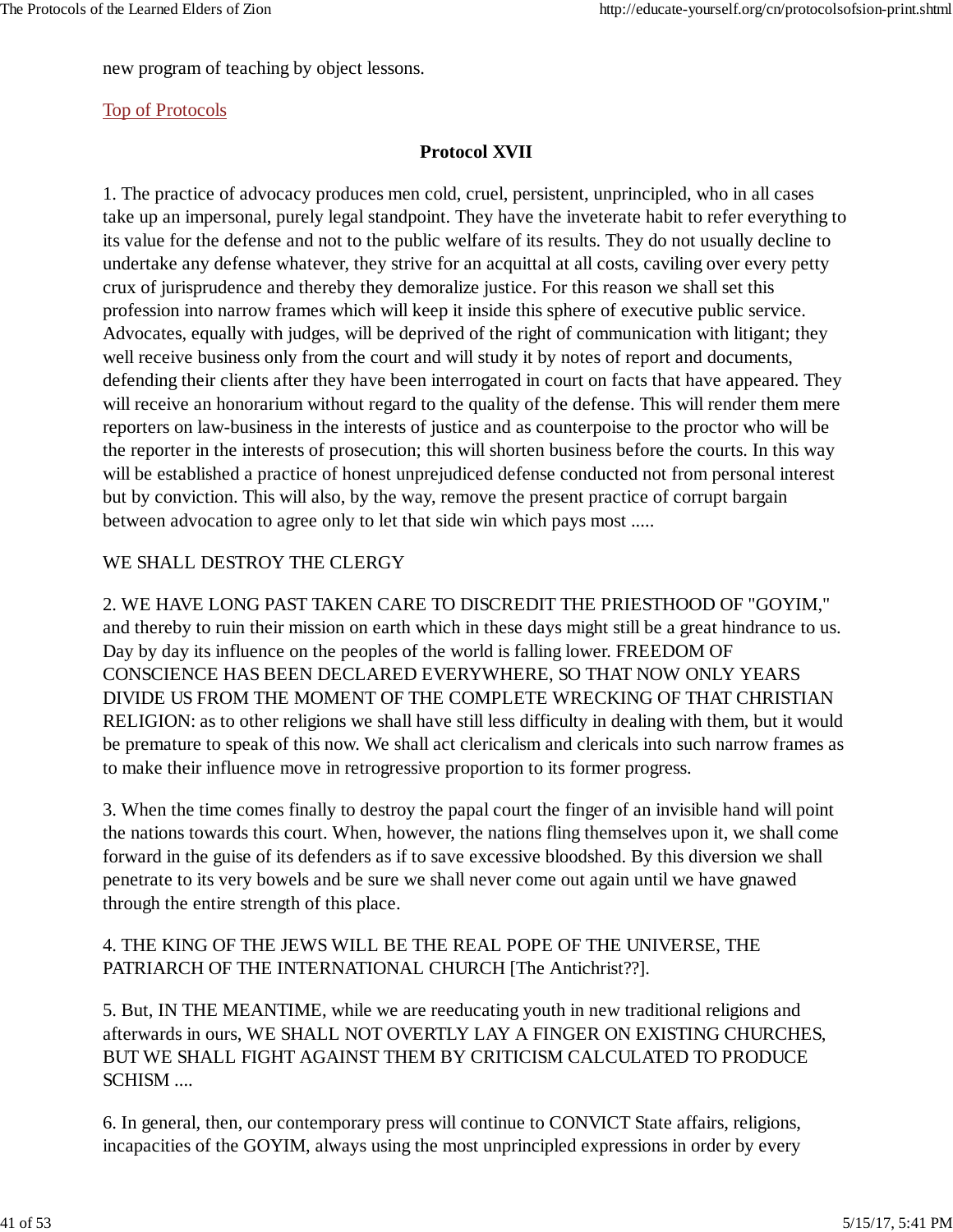means to lower their prestige in the manner which can only be practiced by the genius of our gifted tribe ...

7. Our kingdom will be an apologia of the divinity Vishnu, in whom is found its personification - in our hundred hands will be, one in each, the springs of the machinery of social life. We shall see everything without the aid of official police which, in that scope of its rights which we elaborated for the use of the GOYIM, hinders governments from seeing. In our programs ONE-THIRD OF OUR SUBJECTS WILL KEEP THE REST UNDER OBSERVATION from a sense of duty, on the principle of volunteer service to the State. It will then be no disgrace to be a spy and informer, but a merit: unfounded denunciations, however, will be cruelly punished that there may be development of abuses of this right.

8. Our agents will be taken from the higher as well as the lower ranks of society, from among the administrative class who spend their time in amusements, editors, printers and publishers, booksellers, clerks, and salesmen, workmen, coachmen, lackeys, et cetera. This body, having no rights and not being empowered to take any action on their own account, and consequently a police without any power, will only witness and report: verification of their reports and arrests will depend upon a responsible group of controllers of police affairs, while the actual act of arrest will be performed by the gendarmerie and the municipal police. Any person not denouncing anything seen or heard concerning questions of polity will also be charged with and made responsible for concealment, if it be proved that he is guilty of this crime.

9. JUST AS NOWADAYS OUR BRETHREN, ARE OBLIGED AT THEIR OWN RISK TO DENOUNCE TO THE KABAL APOSTATES OF THEIR OWN FAMILY or members who have been noticed doing anything in opposition to the KABAL, SO IN OUR KINGDOM OVER ALL THE WORLD IT WILL BE OBLIGATORY FOR ALL OUR SUBJECTS TO OBSERVE THE DUTY OF SERVICE TO THE STATE IN THIS DIRECTION.

10. Such an organization will extirpate abuses of authority, of force, of bribery, everything in fact which we by our counsels, by out theories of the superhuman rights of man, have introduced into the customs of the GOYIM .... But how else were we to procure that increase of causes predisposing to disorders in the midst of their administration? .... Among the number of those methods one of the most important is - agents for the restoration of order, so placed as to have the opportunity in their disintegrating activity of developing and displaying their evil inclinations obstinate self-conceit, irresponsible exercise of authority, and, first and foremost, venality.

#### Top of Protocols

#### **Protocol XVIII**

1. When it becomes necessary for us to strengthen the strict measures of secret defense (the most fatal poison for the prestige of authority) we shall arrange a simulation of disorders or some manifestation of discontents finding expression through the co- operation of good speakers. Round these speakers will assemble all who are sympathetic to his utterances. This will give us the pretext for domiciliary prerequisitions and surveillance on the part of our servants from among the number of the GOYIM police ....

2. As the majority of conspirators act of love for the game, for the sake of talking, so, until they commit some overt act we shall not lay a finger on them but only introduce into their midst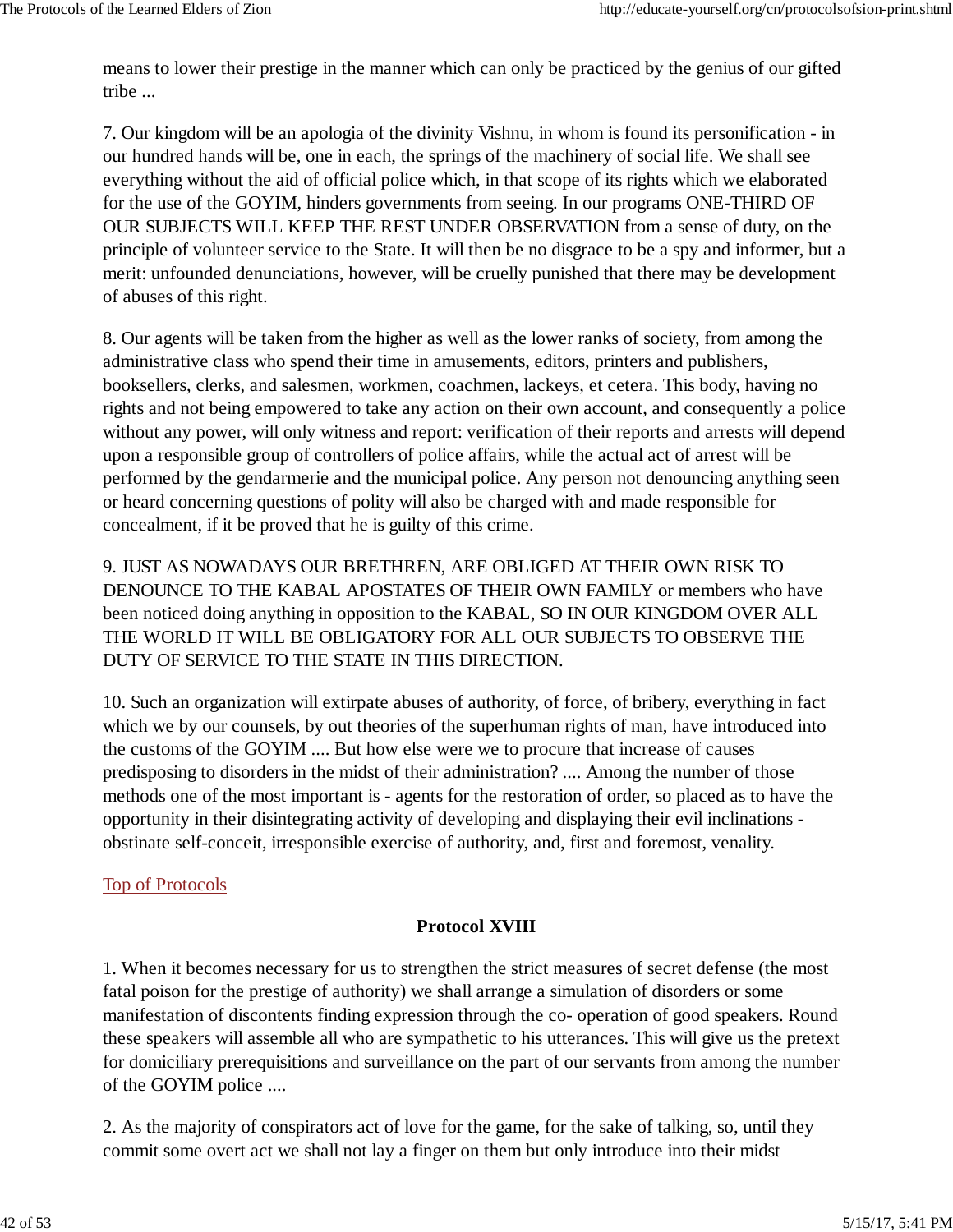observation elements .... It must be remembered that the prestige of authority is lessened if it frequently discovers conspiracies against itself: this implies a presumption of consciousness of weakness, or, what is still worse, of injustice. You are aware that we have broken the prestige of the GOY kings by frequent attempts upon their lives through our agents, blind sheep of our flock, who are easily moved by a few liberal phrases to crimes provided only they be painted in political colors. WE HAVE COMPELLED THE RULERS TO ACKNOWLEDGE THEIR WEAKNESS IN ADVERTISING OVERT MEASURES OF SECRETE DEFENSE AND THEREBY WE SHALL BRING THE PROMISE OF AUTHORITY TO DESTRUCTION.

3. Our ruler will be secretly protected only by the most insignificant guard, because we shall not admit so much as a thought that there could exist against him any sedition with which he is not strong enough to contend and is compelled to hide from it.

4. If we should admit this thought, as the GOYIM have done and are doing, we should IPSO FACTO be signing a death sentence, if not for our ruler, at any rate for his dynasty, at no distant date.

### GOVERNMENT BY FEAR

5. According to strictly enforced outward appearances our ruler will employ his power only for the advantage of the nation and in no wise for his own or dynastic profits. Therefore, with the observance of this decorum, his authority will be respected and guarded by the subjects themselves, it will receive an apotheosis in the admission that with it is bound up the well-being of every citizen of the State, for upon it will depend all order in the common life of the pack ....

## 6. OVERT DEFENSE OF THE KIND ARGUES WEAKNESS IN THE ORGANIZATION OF HIS STRENGTH.

7. Our ruler will always be among the people and be surrounded by a mob of apparently curious men and women, who will occupy the front ranks about him, to all appearance by chance, and will restrain the ranks of the rest out of respect as it will appear for good order. This will sow an example of restraint also in others. If a petitioner appears among the people trying to hand a petition and forcing his way through the ranks, the first ranks must receive the petition and before the eyes of the petitioner pass it to the ruler, so that all may know that what is handed in reaches its destination, that consequently, there exists a control of the ruler himself. The aureole of power requires for is existence that the people may be able to say: "If the king knew of this," or: "the king will hear it."

8. WITH THE ESTABLISHMENT OF OFFICIAL DEFENSE, THE MYSTICAL PRESTIGE OF AUTHORITY DISAPPEARS: given a certain audacity, and everyone counts himself master of it, the sedition- monger is conscious of his strength, and when occasion serves watches for the moment to make an attempt upon authority .... For the GOYIM we have been preaching something else, but by that very fact we are enabled to see what measures of overt defense have brought them to ....

9. CRIMINALS WITH US WILL BE ARRESTED AT THE FIRST, more or less, well-grounded SUSPICION: it cannot be allowed that out of fear of a possible mistake an opportunity should be given of escape to persons suspected of a political lapse of crime, for in these matters we shall be literally merciless. If it is still possible, by stretching a point, to admit a reconsideration of the motive causes in simple crimes, there is no possibility of excuse for persons occupying themselves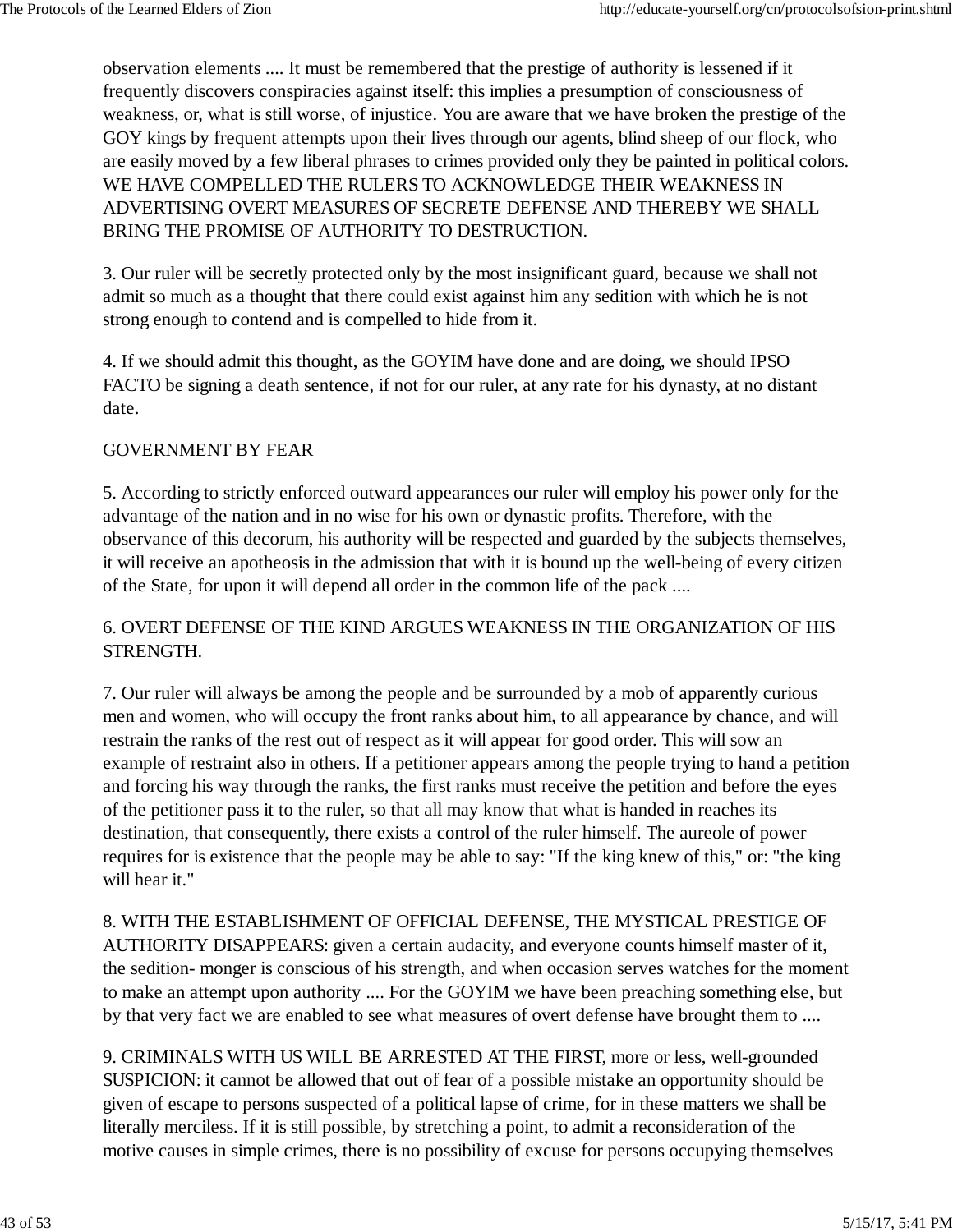with questions in which nobody except the government can understand anything .... And it is not all governments that understand true policy.

#### Top of Protocols

## **Protocol XIX**

1. If we do not permit any independent dabbling in the political we shall on the other hand encourage every kind of report or petition with proposals for the government to examine into all kinds of projects for the amelioration of the condition of the people; this will reveal to us the defects or else the fantasies of our subjects, to which we shall respond either by accomplishing them or by a wise rebuttment to prove the shortsightedness of one who judges wrongly.

2. Sedition-mongering is nothing more than the yapping of a lap- dog at an elephant. For a government well organized, not from the police but from the public point of view, the lap-dog yaps at the elephant in entire unconsciousness of its strength and importance. It needs no more than to take a good example to show the relative importance of both and the lap-dogs will cease to yap and will wag their tails the moment they set eyes on an elephant.

3. In order to destroy the prestige of heroism for political crime we shall send it for trial in the category of thieving, murder, and every kind of abominable and filthy crime. Public opinion will then confuse in its conception of this category of crime with the disgrace attaching to every other and will brand it with the same contempt.

4. We have done our best, and I hope we have succeeded to obtain that the GOYIM should not arrive at this means of contending with sedition. It was for this reason that through the Press and in speeches, indirectly - in cleverly compiled school- books on history, we have advertised the martyrdom alleged to have been accredited by sedition-mongers for the idea of the commonweal. This advertisement has increased the contingent of liberals and has brought thousands of GOYIM into the ranks of our livestock cattle.

## Top of Protocols

## **Protocol XX**

1. To-day we shall touch upon the financial program, which I put off to the end of my report as being the most difficult, the crowning and the decisive point of our plans. Before entering upon it I will remind you that I have already spoken before by way of a hint when I said that the sum total of our actions is settled by the question of figures.

2. When we come into our kingdom our autocratic government will avoid, from a principle of self-preservation, sensibly burdening the masses of the people with taxes, remembering that it plays the part of father and protector. But as State organization cost dear it is necessary nevertheless to obtain the funds required for it. It will, therefore, elaborate with particular precaution the question of equilibrium in this matter.

3. Our rule, in which the king will enjoy the legal fiction that everything in his State belongs to him (which may easily be translated into fact), will be enabled to resort to the lawful confiscation of all sums of every kind for the regulation of their circulation in the State. From this follows that taxation will best be covered by a progressive tax on property. In this manner the dues will be paid without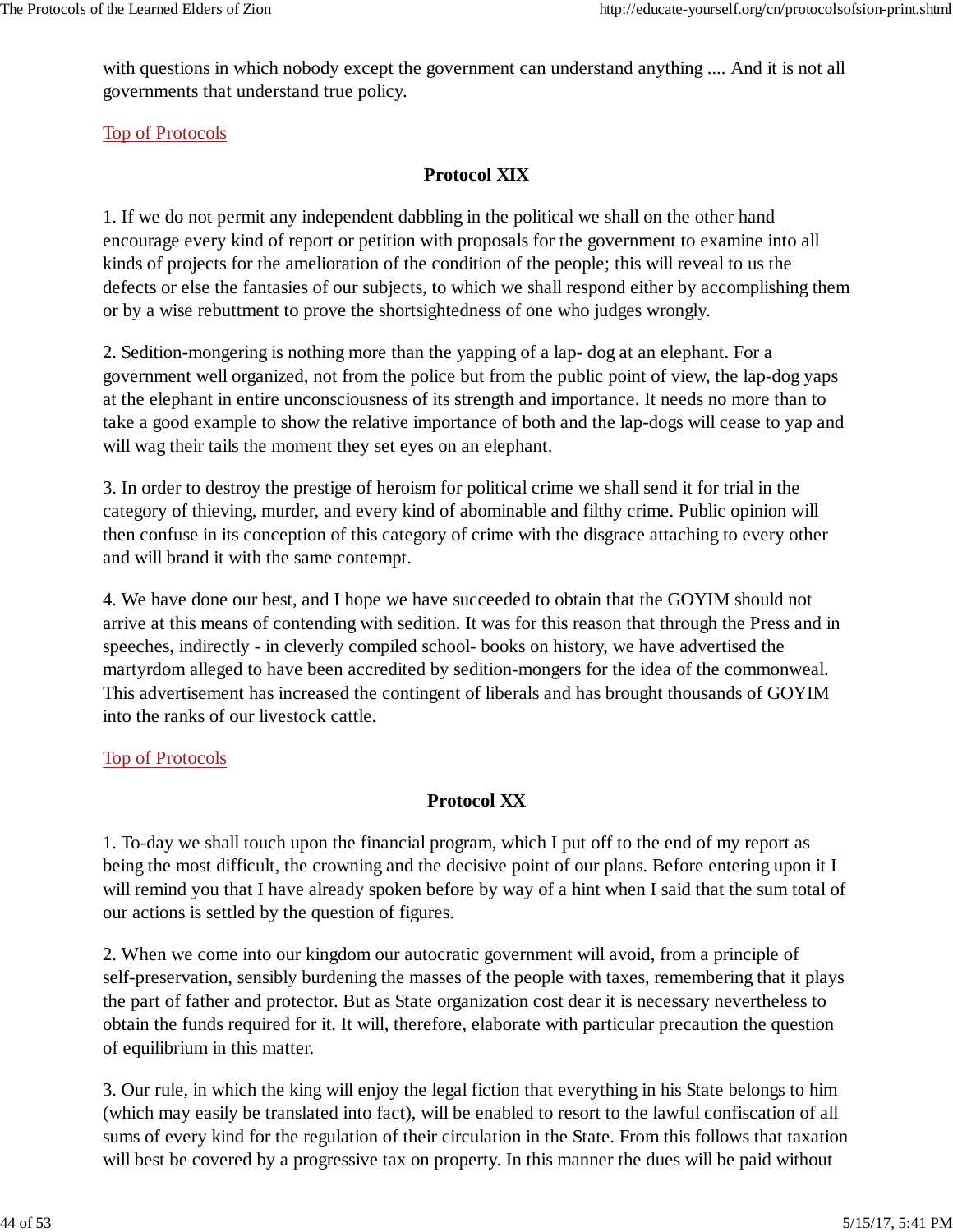straitening or ruining anybody in the form of a percentage of the amount of property. The rich must be aware that it is their duty to place a part of their superfluities at the disposal of the State since the State guarantees them security of possession of the rest of their property and the right of honest gains, I say honest, for the control over property will do away with robbery on a legal basis.

4. This social reform must come from above, for the time is ripe for it - it is indispensable as a pledge of peace.

## WE SHALL DESTROY CAPITAL

5. The tax upon the poor man is a seed of revolution and works to the detriment of the State which is hunting after the trifling is missing the big. Quite apart from this, a tax on capitalists diminishes the growth of wealth in private hands in which we have in these days concentrated it as a counterpoise to the government strength of the GOYIM - their State finances.

6. A tax increasing in a percentage ratio to capital will give much larger revenue than the present individual or property tax, which is useful to us now for the sole reason that it excites trouble and discontent among the GOYIM.

7. The force upon which our king will rest consists in the equilibrium and the guarantee of peace, for the sake of which things it is indispensable that the capitalists should yield up a portion of their incomes for the sake of the secure working of the machinery of the State. State needs must be paid by those who will not feel the burden and have enough to take from.

8. Such a measure will destroy the hatred of the poor man for the rich, in whom he will see a necessary financial support for the State, will see in him the organizer of peace and well-being since he will see that it is the rich man who is paying the necessary means to attain these things.

9. In order that payers of the educated classes should not too much distress themselves over the new payments they will have full accounts given them of the destination of those payments, with the exception of such sums as will be appropriated for the needs of the throne and the administrative institutions.

10. He who reigns will not have any properties of his own once all in the State represented his patrimony, or else the one would be in contradiction to the other; the fact of holding private means would destroy the right of property in the common possessions of all.

11. Relatives of him who reigns, his heirs excepted, who will be maintained by the resources of the State, must enter the ranks of servants of the State or must work to obtain the right to property; the privilege of royal blood must not serve for the spoiling of the treasury.

12. Purchase, receipt of money or inheritance will be subject to the payment of a stamp progressive tax. Any transfer of property, whether money or other, without evidence of payment of this tax which will be strictly registered by names, will render the former holder liable to pay interest on the tax from the moment of transfer of these sums up to the discovery of his evasion of declaration of the transfer. Transfer documents must be presented weekly at the local treasury office with notifications of the name, surname and permanent place of residence of the former and the new holder of the property. This transfer with register of names must begin from a definite sum which exceeds the ordinary expenses of buying and selling necessaries, and these will be subject to payment only by a stamp impost of a definite percentage of the unit.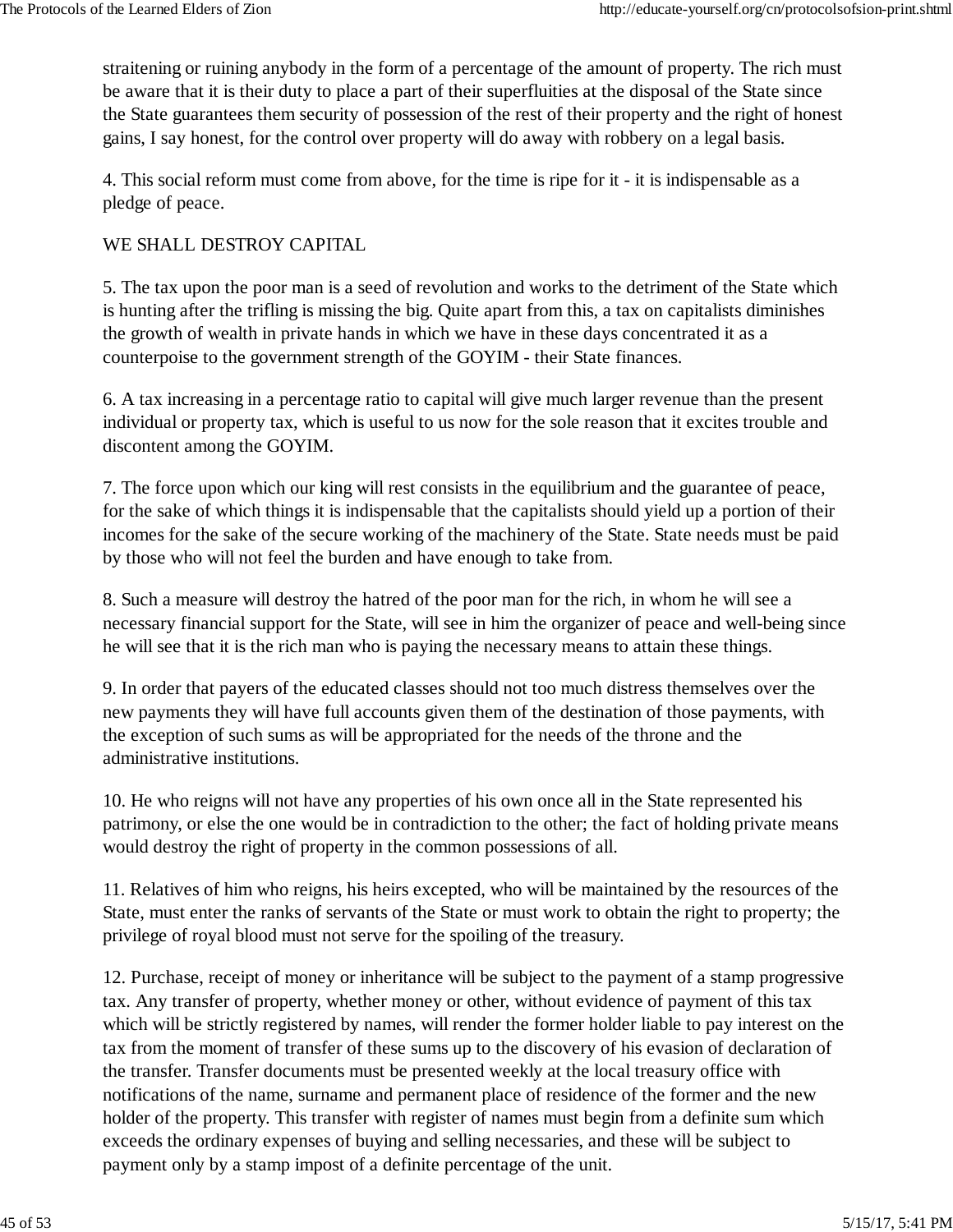13. Just strike an estimate of how many times such taxes as these will cover the revenue of the GOYIM States.

#### WE CAUSE DEPRESSIONS

14. The State exchequer will have to maintain a definite complement of reserve sums, and all that is collected above that complement must be returned into circulation. On these sums will be organized public works. The initiative in works of this kind, proceeding from State sources, will blind the working class firmly to the interests of the State and to those who reign. From these same sums also a part will be set aside as rewards of inventiveness and productiveness.

15. On no account should so much as a single unit above the definite and freely estimated sums be retained in the State Treasuries, for money exists to be circulated and any kind of stagnation of money acts ruinously on the running of the State machinery, for which it is the lubricant; a stagnation of the lubricant may stop the regular working of the mechanism.

16. The substitution of interest-bearing paper for a part of the token of exchange has produced exactly this stagnation. The consequences of this circumstance are already sufficiently noticeable.

17. A court of account will also be instituted by us, and in it the ruler will find at any moment a full accounting for State income and expenditure, with the exception of the current monthly account, not yet made up, and that of the preceding month, which will not yet have been delivered.

18. The one and only person who will have no interest in robbing the State is its owner, the ruler. This is why his personal control will remove the possibility of leakages of extravagances.

19. The representative function of the ruler at receptions for the sake of etiquette, which absorbs so much invaluable time, will be abolished in order that the ruler may have time for control and consideration. His power will not then be split up into fractional parts among time-serving favorites who surround the throne for its pomp and splendor, and are interested only in their own and not in the common interests of the State.

20. Economic crises have been producer by us for the GOYIM by no other means than the withdrawal of money from circulation. Huge capitals have stagnated, withdrawing money from States, which were constantly obliged to apply to those same stagnant capitals for loans. These loans burdened the finances of the State with the payment of interest and made them the bond slaves of these capitals .... The concentration of industry in the hands of capitalists out of the hands of small masters has drained away all the juices of the peoples and with them also the States ....

21. The present issue of money in general does not correspond with the requirements per head, and cannot therefore satisfy all the needs of the workers. The issue of money ought to correspond with the growth of population and thereby children also must absolutely be reckoned as consumers of currency from the day of their birth. The revision of issue is a material question for the whole world.

22. YOU ARE AWARE THAT THE GOLD STANDARD HAS BEEN THE RUIN OF THE STATES WHICH ADOPTED IT, FOR IT HAS NOT BEEN ABLE TO SATISFY THE DEMANDS FOR MONEY, THE MORE SO THAT WE HAVE REMOVED GOLD FROM CIRCULATION AS FAR AS POSSIBLE.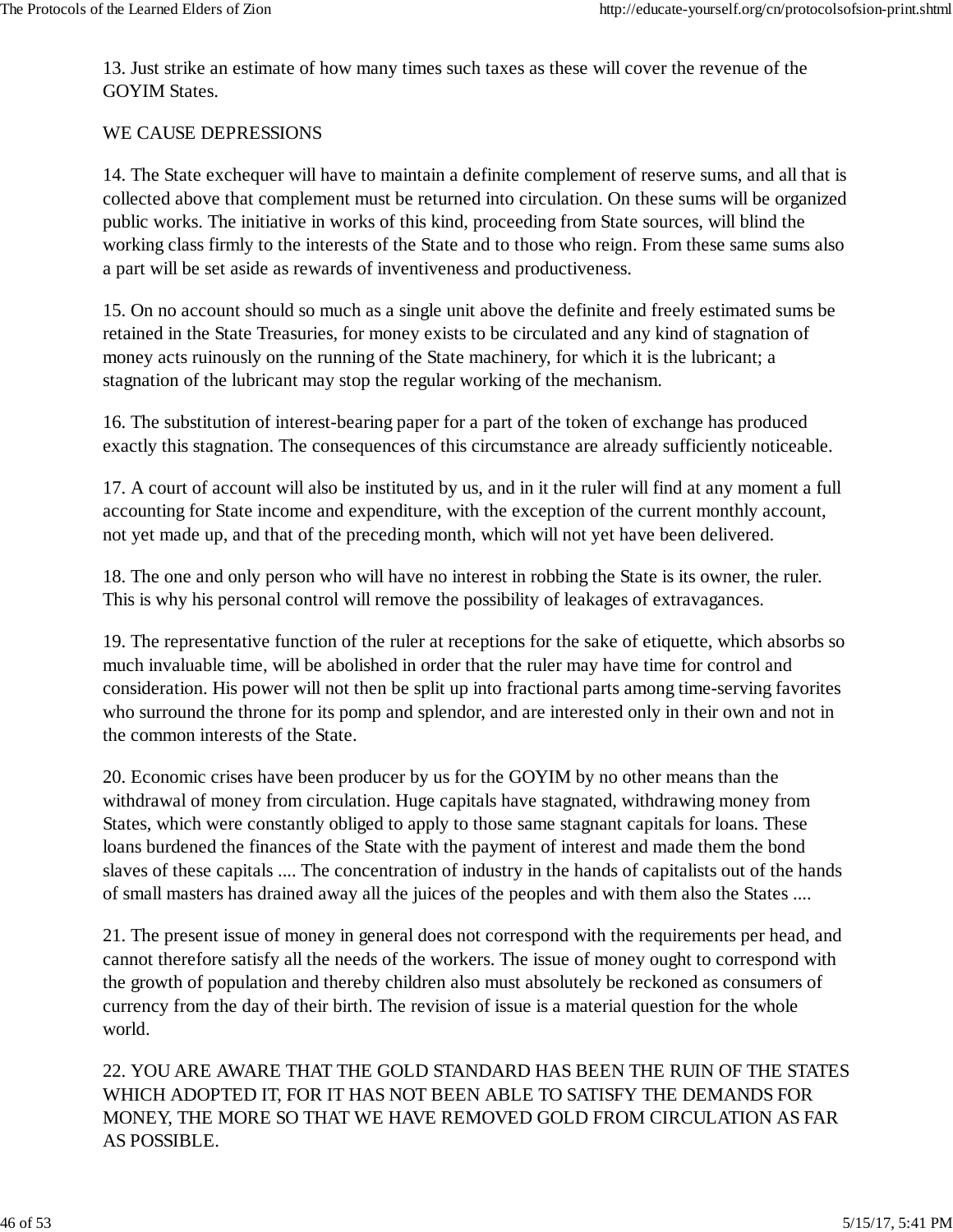## GENTILE STATES BANKRUPT

23. With us the standard that must be introduced is the cost of working-man power, whether it be reckoned in paper or in wood. We shall make the issue of money in accordance with the normal requirements of each subject, adding to the quantity with every birth and subtracting with every death.

24. The accounts will be managed by each department (the French administrative division), each circle.

25. In order that there may be no delays in the paying our of money for State needs the sums and terms of such payments will be fixed by decree of the ruler; this will do away with the protection by a ministry of one institution to the detriment of others.

26. The budgets of income and expenditure will be carried out side by side that they may not be obscured by distance one to another.

27. The reforms projected by us in the financial institutions and principles of the GOYIM will be clothed by us in such forms as will alarm nobody. We shall point out the necessity of reforms in consequence of the disorderly darkness into which the GOYIM by their irregularities have plunged the finances. The first irregularity, as we shall point out, consists in their beginning with drawing up a single budget which year after year grows owing to the following cause: this budget is dragged out to half the year, then they demand a budget to put things right, and this they expend in three months, after which they ask for a supplementary budget, and all this ends with a liquidation budget. But, as the budget of the following year is drawn up in accordance with the sum of the total addition, the annual departure from the normal reaches as much as 50 per cent in a year, and so the annual budget is trebled in ten years. Thanks to such methods, allowed by the carelessness of the GOY States, their treasuries are empty. The period of loans supervenes, and that has swallowed up remainders and brought all the GOY States to bankruptcy.

28. You understand perfectly that economic arrangements of this kind, which have been suggested to the GOYIM by us, cannot be carried on by us.

29. Every kind of loan proves infirmity in the State and a want of understanding of the rights of the State. Loans hang like a sword of Damocles over the heads of rulers, who, instead of taking from their subjects by a temporary tax, come begging with outstretched palm of our bankers. Foreign loans are leeches which there is no possibility of removing from the body of the State until they fall off of themselves or the State flings them off. But the GOY States do not tear them off; they go on in persisting in putting more on to themselves so that they must inevitably perish, drained by voluntary blood-letting.

## TYRANNY OF USURY

30. What also indeed is, in substance, a loan, especially a foreign loan? A loan is - an issue of government bills of exchange containing a percentage obligation commensurate to the sum of the loan capital. If the loan bears a charge of 5 per cent, then in twenty years the State vainly pays away in interest a sum equal to the loan borrowed, in forty years it is paying a double sum, in sixty treble, and all the while the debt remains an unpaid debt.

31. From this calculation it is obvious that with any form of taxation per head the State is baling out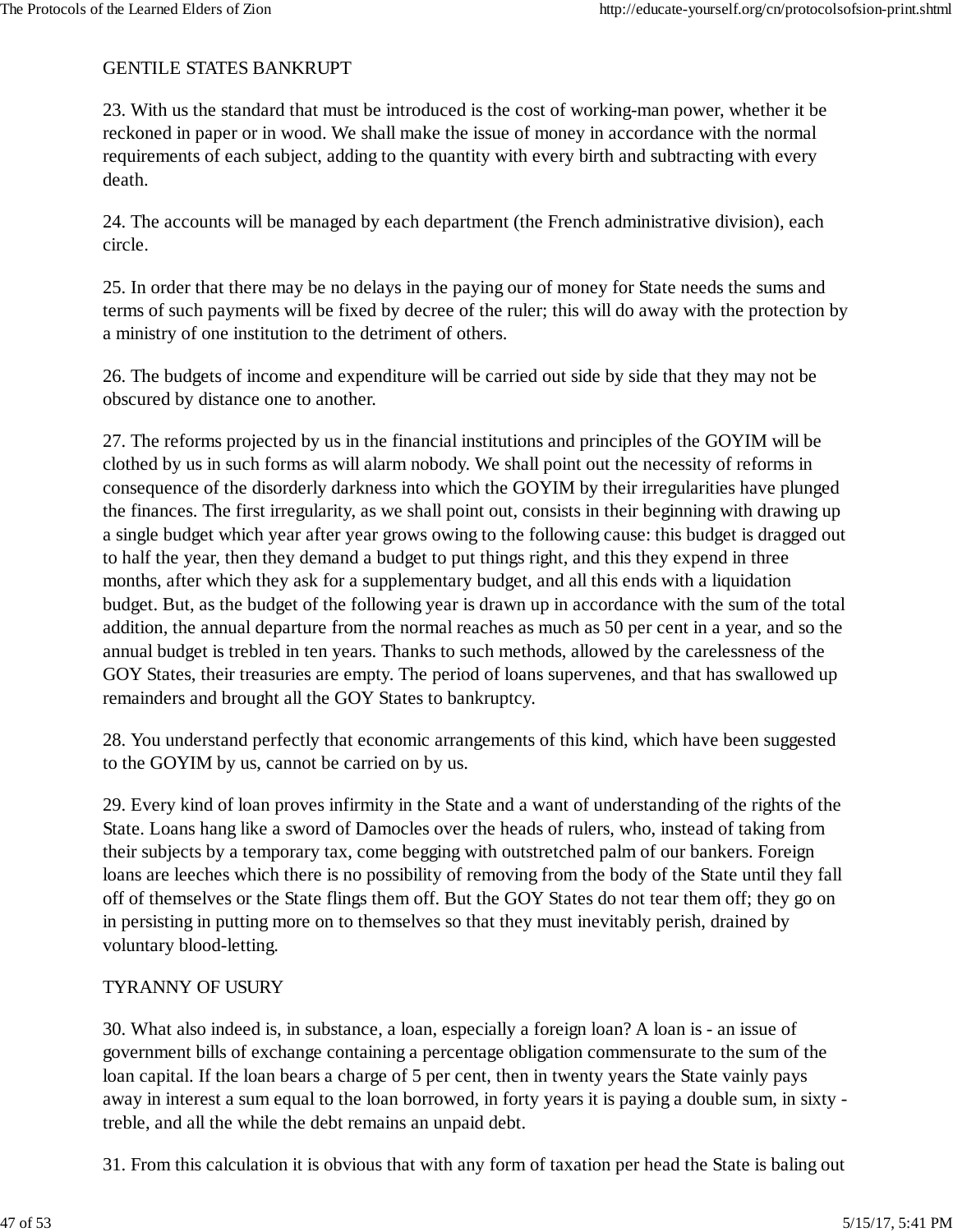the last coppers of the poor taxpayers in order to settle accounts with wealth foreigners, from whom it has borrowed money instead of collecting these coppers for its own needs without the additional interest.

32. So long as loans were internal the GOYIM only shuffled their money from the pockets of the poor to those of the rich, but when we bought up the necessary person in order to transfer loans into the external sphere, all the wealth of States flowed into our cash- boxes and all the GOYIM began to pay us the tribute of subjects.

33. If the superficiality of GOY kings on their thrones in regard to State affairs and the venality of ministers or the want of understanding of financial matters on the part of other ruling persons have made their countries debtors to our treasuries to amounts quite impossible to pay it has not been accomplished without, on our part, heavy expenditure of trouble and money.

34. Stagnation of money will not be allowed by us and therefore there will be no State interestbearing paper, except a one per- cent series, so that there will be no payment of interest to leeches that suck all the strength out of the State. The right to issue interest-bearing paper will be given exclusively to industrial companies who will find no difficulty in paying interest out of profits, whereas the State does not make interest on borrowed money like these companies, for the State borrows to spend and not to use in operations.

35. Industrial papers will be bought also by the government which from being as now a paper of tribute by loan operations will be transformed into a lender of money at a profit. This measure will stop the stagnation of money, parasitic profits and idleness, all of which were useful for us among the GOYIM so long as they were independent but are not desirable under our rule.

36. How clear is the undeveloped power of thought of the purely brute brains of the GOYIM, as expressed in the fact that they have been borrowing from us with payment of interest without ever thinking that all the same these very moneys plus an addition for payment of interest must be got by them from their own State pockets in order to settle up with us. What could have been simpler than to take the money they wanted from their own people?

37. But it is a proof of the genius of our chosen mind that we have contrived to present the matter of loans to them in such a light that they have even seen in them an advantage for themselves.

38. Our accounts, which we shall present when the time comes, in the light of centuries of experience gained by experiments made by us on the GOY States, will be distinguished by clearness and definiteness and will show at a glance to all men the advantage of our innovations. They will put an end to those abuses to which we owe our mastery over the GOYIM, but which cannot be allowed in our kingdom.

39. We shall so hedge about our system of accounting that neither the ruler nor the most insignificant public servant will be in a position to divert even the smallest sum from its destination without detection or to direct it in another direction except that which will be once fixed in a definite plan of action.

40. And without a definite plan it is impossible to rule. Marching along an undetermined road and with undetermined resources brings to ruin by the way heroes and demigods.

41. The GOY rulers, whom we once upon a time advised should be distracted from State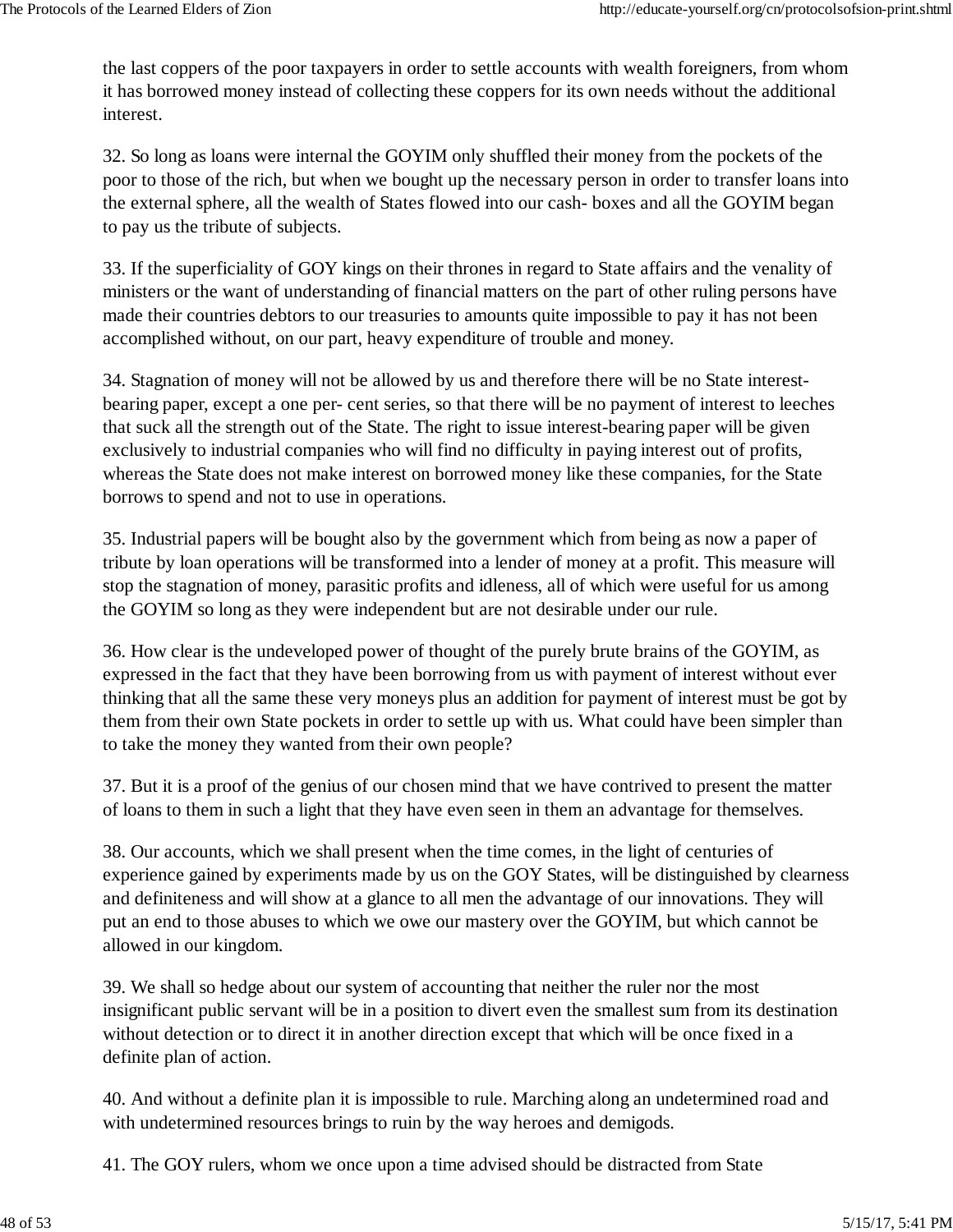occupations by representative receptions, observances of etiquette, entertainments, were only screens for our rule. The accounts of favorite courtiers who replaced them in the sphere of affairs were drawn up for them by our agents, and every time gave satisfaction to short-sighted minds by promises that in the future economics and improvements were foreseen .... Economics from what? From new taxes? - were questions that might have been but were not asked by those who read our accounts and projects.

42. You know to what they have been brought by this carelessness, to what pitch of financial disorder they have arrived, notwithstanding the astonishing industry of their peoples.

## Top of Protocols

## **Protocol XXI**

1. To what I reported to you at the last meeting I shall now add a detailed explanation of internal loans. Of foreign loans I shall say nothing more, because they have fed us with national moneys of the GOYIM, but for our State there will be no foreigners, that is, nothing external.

2. We have taken advantage of the venality of administrators and slackness of rulers to get our moneys twice, thrice and more times over, by lending to the GOY governments moneys which were not at all needed by the States. Could anyone do the like in regard to us? .... Therefore, I shall only deal with the details of internal loans.

3. States announce that such a loan is to be concluded and open subscriptions for their own bills of exchange, that is, for their interest-bearing paper. That they may be within the reach of all the price is determined at from a hundred to a thousand; and a discount is made for the earliest subscribers. Next day by artificial means the price of them goes up, the alleged reason being that everyone is rushing to buy them. In a few days the treasury safes are as they say overflowing and there's more money than they can do with. The subscription, it is alleged, covers many times over the issue total of the loan; in this lies the whole stage effect - look you, they say, what confidence is shown in the government's bills of exchange.

4. But when the comedy is played out there emerges the fact that a debit and an exceedingly burdensome debit has been created. For the payment of interest it becomes necessary to have recourse to new loans, which do not swallow up but only add to the capital debt. And when this credit is exhausted it becomes necessary by new taxes to cover, not the loan, BUT ONLY THE INTEREST ON IT. These taxes are a debit employed to cover a debit ....

5. Later comes the time for conversions, but they diminish the payment of interest without covering the debt, and besides they cannot be made without the consent of the lenders; on announcing a conversion a proposal is made to return the money to those who are not willing to convert their paper. If everybody expressed his unwillingness and demanded his money back, the government would be hooked on their own files and would be found insolvent and unable to pay the proposed sums. By good luck the subjects of the GOY governments, knowing nothing about financial affairs, have always preferred losses on exchange and diminution of interest to the risk of new investments of their moneys, and have thereby many a time enabled these governments to throw off their shoulders a debit of several millions.

6. Nowadays, with external loans, these tricks cannot be played by the GOYIM for they know that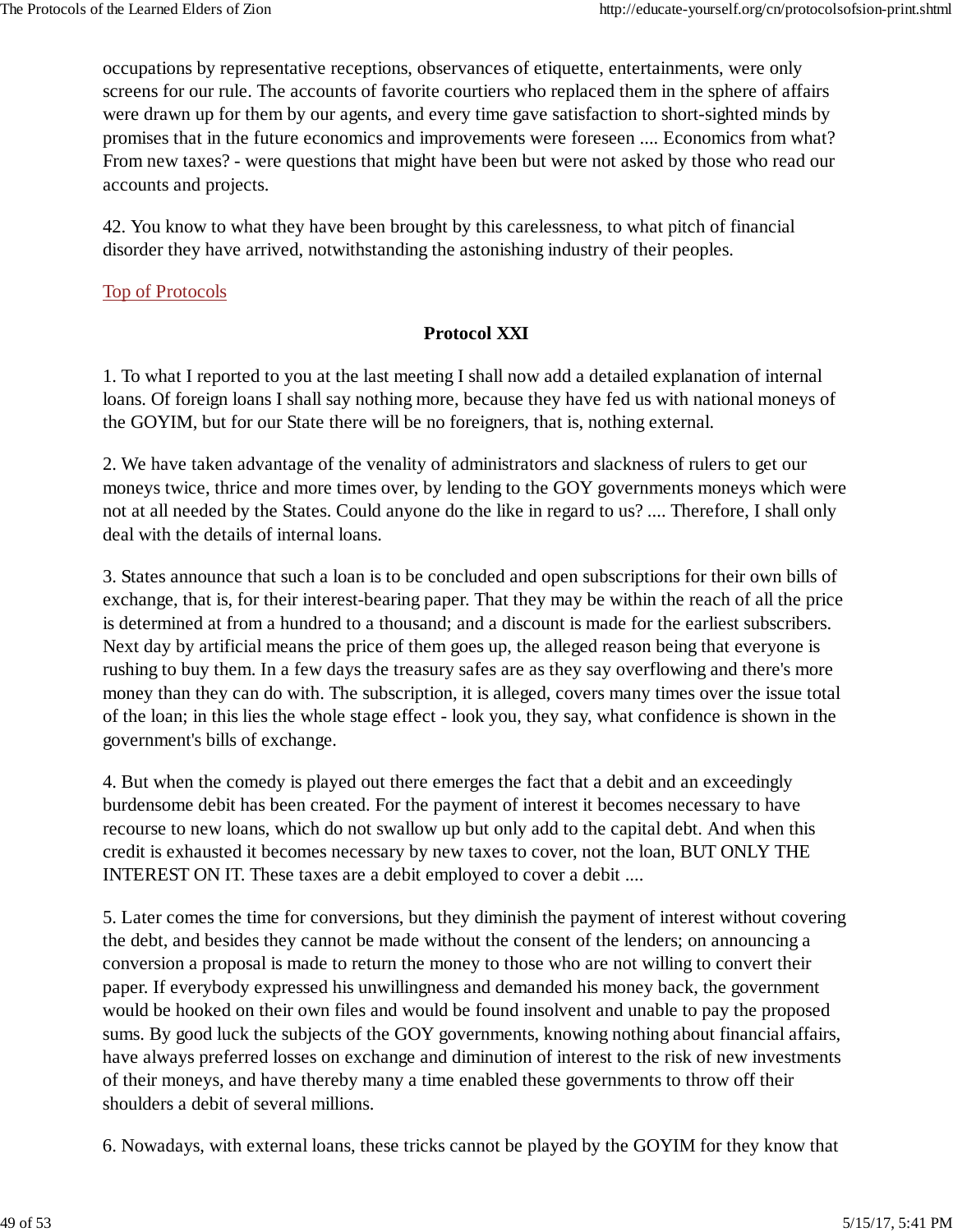we shall demand all our moneys back.

7. In this way in acknowledged bankruptcy will best prove to the various countries the absence of any means between the interest of the peoples and of those who rule them.

8. I beg you to concentrate your particular attention upon this point and upon the following: nowadays all internal loans are consolidated by so-called flying loans, that is, such as have terms of payment more or less near. These debts consist of moneys paid into the savings banks and reserve funds. If left for long at the disposition of a government these funds evaporate in the payment of interest on foreign loans, and are placed by the deposit of equivalent amount of RENTS.

9. And these last it is which patch up all the leaks in the State treasuries of the GOYIM.

10. When we ascend the throne of the world all these financial and similar shifts, as being not in accord with our interests, will be swept away so as not to leave a trace, as also will be destroyed all money markets, since we shall not allow the prestige of our power to be shaken by fluctuations of prices set upon our values, which we shall announce by law at the price which represents their full worth without any possibility of lowering or raising. (Raising gives the pretext for lowering, which indeed was where we made a beginning in relation to the values of the GOYIM.)

11. We shall replace the money markets by grandiose government credit institutions, the object of which will be to fix the price of industrial values in accordance with government views. These institutions will be in a position to fling upon the market five hundred millions of industrial paper in one day, or to buy up for the same amount. In this way all industrial undertakings will come into dependence upon us. You may imagine for yourselves what immense power we shall thereby secure for ourselves.

## Top of Protocols

## **Protocol XXII**

1. In all that has so far been reported by me to you, I have endeavored to depict with care the secret of what is coming, of what is past, and of what is going on now, rushing into the flood of the great events coming already in the near future, the secret of our relations to the GOYIM and of financial operations. On this subject there remains still a little for me to add.

## 2. IN OUR HANDS IS THE GREATEST POWER OF OUR DAY - GOLD: IN TWO DAYS WE CAN PROCURE FROM OUR STOREHOUSES ANY QUANTITY WE MAY PLEASE.

3. Surely there is no need to seek further proof that our rule is predestined by God? Surely we shall not fail with such wealth to prove that all that evil which for so many centuries we have had to commit has served at the end of ends the cause of true well- being - the bringing of everything into order? Though it be even by the exercise of some violence, yet all the same it will be established. We shall contrive to prove that we are benefactors who have restored to the rent and mangled earth the true good and also freedom of the person, and therewith we shall enable it to be enjoyed in peace and quiet, with proper dignity of relations, on the condition, of course, of strict observance of the laws established by us. We shall make plain therewith that freedom does not consist in dissipation and in the right of unbridled license any more than the dignity and force of a man do not consist in the right of everyone to promulgate destructive principles in the nature of freedom of conscience, equality and a like, that freedom of the person in no wise consists in the right to agitate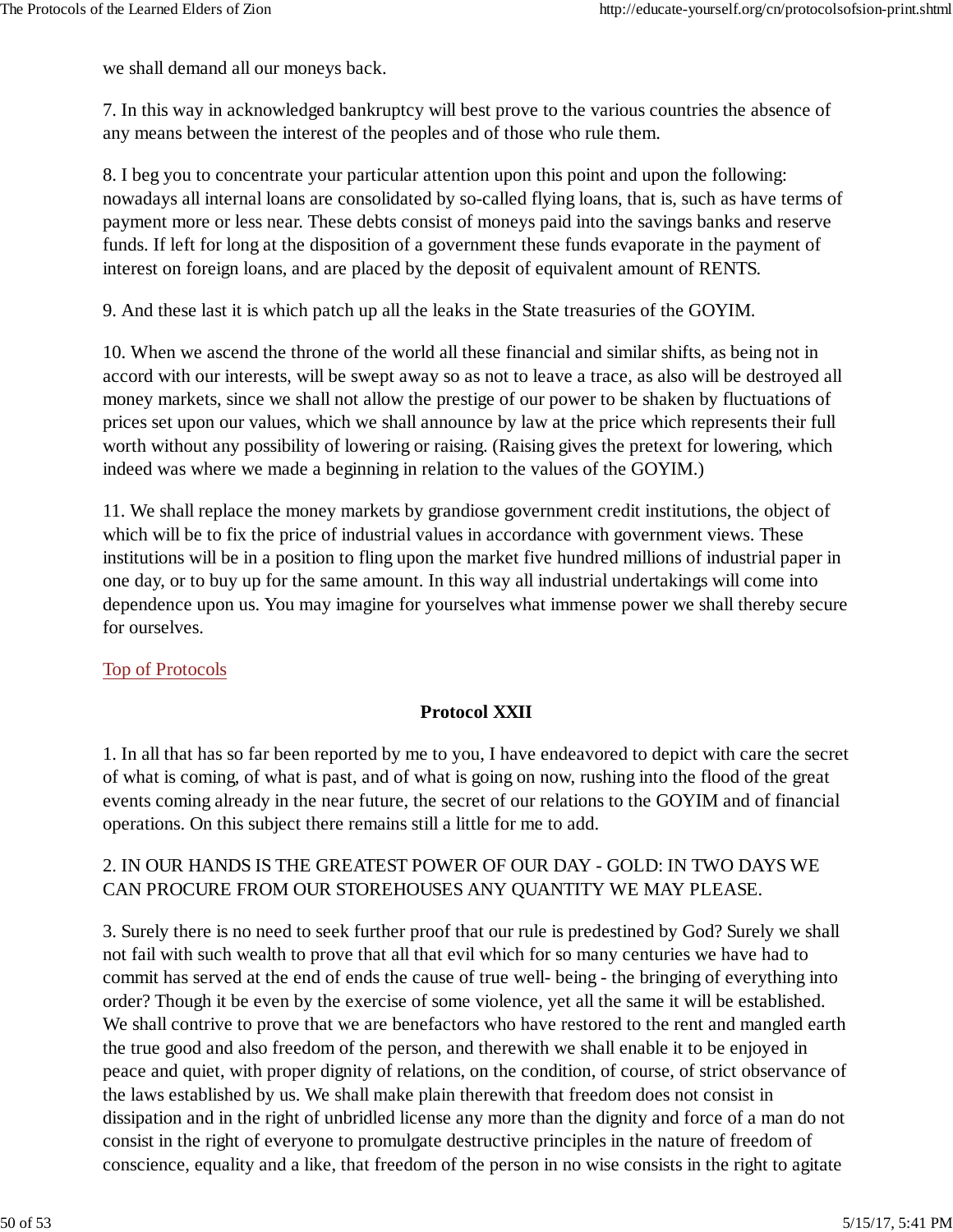oneself and others by abominable speeches before disorderly mobs, and that true freedom consists in the inviolability of the person who honorably and strictly observes all the laws of life in common, that human dignity is wrapped up in consciousness of the rights and also of the absence of rights of each, and not wholly and solely in fantastic imaginings about the subject of one's EGO.

4. One authority will be glorious because it will be all-powerful, will rule and guide, and not muddle along after leaders and orators shrieking themselves hoarse with senseless words which they call great principles and which are noting else, to speak honestly, but utopian .... Our authority will be the crown of order, and in that is included the whole happiness of man. The aureole of this authority will inspire a mystical bowing of the knee before it and a reverent fear before it of all the peoples. True force makes no terms with any right, not even with that of God: none dare come near to it so as to take so much as a span from it away.

#### Top of Protocols

### **Protocol XXIII**

1. That the peoples may become accustomed to obedience it is necessary to inculcate lessons of humility and therefore to reduce the production of articles of luxury. By this we shall improve morals which have been debased by emulation in the sphere of luxury. We shall reestablish small master production which will mean laying a mine under the private capital of manufactures. This is indispensable also for the reason that manufacturers on the grand scale often move, though not always consciously, the thoughts of the masses in directions against the government. A people of small masters knows nothing of unemployment and this binds him closely with existing order, and consequently with the firmness of authority. For us its part will have been played out the moment authority is transferred into our hands. Drunkenness also will be prohibited by law and punishable as a crime against humanness of man who is turned into a brute under the influence of alcohol.

2. Subjects, I repeat once more, give blind obedience only to the strong hand which is absolutely independent of them, for in it they feel the sword of defense and support against social scourges .... What do they want with an angelic spirit in a king? What they have to see in him is the personification of force and power.

3. The supreme lord who will replace all now existing ruler, dragging in their existence among societies demoralized by us, societies that have denied even the authority of God, from whose midst breads out on all sides the fire of anarchy, must first of all proceed to quench this all-devouring flame. Therefore he will be obliged to kill off those existing societies, though he should drench them with his own blood, that he may resurrect them again in the form of regularly organized troops fighting consciously with every kind of infection that may cover the body of the State with sores.

4. This Chosen One of God is chosen from above to demolish the senseless forces moved by instinct and not reason, by brutishness and humanness. These forces now triumph in manifestations of robbery and every kind of violence under the mask of principles of freedom and every kind of violence under the mask of principles of freedom and rights. They have overthrown all forms of social order to erect on the ruins of the throne of the King of the Jews; but their part will be played out the moment he enters into his kingdom. Then it will be necessary to sweep them away from his path, on which must be left no knot, no splinter.

5. Then will it be possible for us to say to the peoples of the world: Give thanks to God and bow the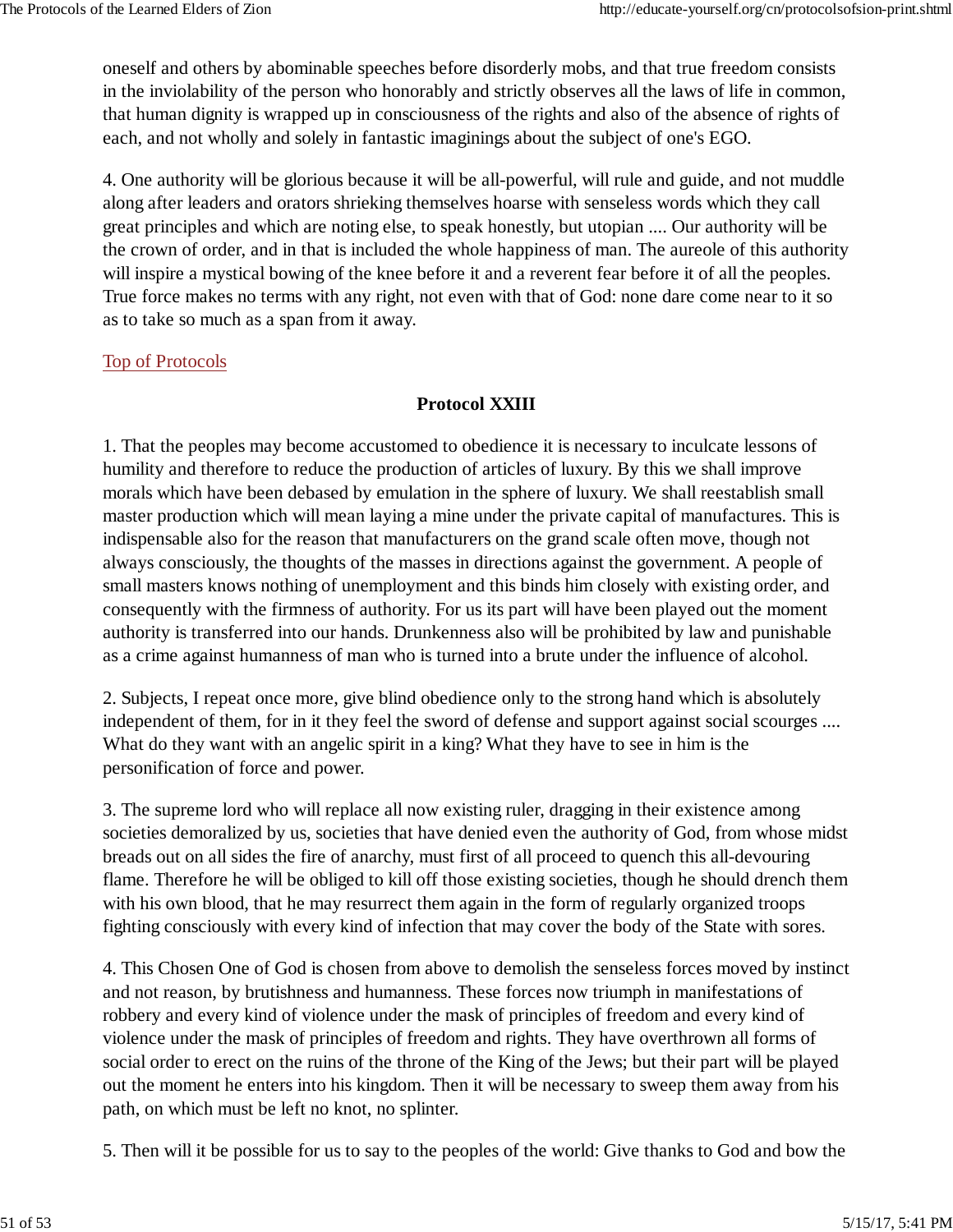knee before him who bears on his front the seal of the predestination of man, to which God himself has led his star that none other but Him might free us from all the before-mentioned forces and evils.

#### Top of Protocols

## **Protocol XXIV**

1. I pass now to the method of confirming the dynastic roots of King David to the last strata of the earth.

2. This confirmation will first and foremost be included in that which to this day has rested the force of conservatism by our learned elders of the conduct of the affairs of the world, in the directing of the education of thought of all humanity.

3. Certain members of the seed of David will prepare the kings and their heirs, selecting not by right of heritage but by eminent capacities, inducting them into the most secret mysteries of the political, into schemes of government, but providing always that none may come to knowledge of the secrets. The object of this mode of action is that all may know that government cannot be entrusted to those who have not been inducted into the secret places of its art ....

4. To these persons only will be taught the practical application of the aforenamed plans by comparison of the experiences of many centuries, all the observations on the politico-economic moves and social sciences - in a word, all the spirit of laws which have been unshakably established by nature herself for the regulation of the relations of humanity.

5. Direct heirs will often be set aside from ascending the throne if in their time of training they exhibit frivolity, softness and other qualities that are the ruin of authority, which render them incapable of governing and in themselves dangerous for kingly office.

6. Only those who are unconditionally capable for firm, even if it be to cruelty, direct rule will receive the reins of rule from our learned elders.

7. In case of falling sick with weakness of will or other form of incapacity. kings must by law hand over the reins of rule to new and capable hands.

8. The king's plan of action for the current moment, and all the more so for the future, will be unknown, even to those who are called his closest counselors.

#### KING OF THE JEWS

9. Only the king and the three who stood sponsor for him will know what is coming.

10. In the person of the king who with unbending will is master of himself and of humanity all will discern as it were fate with its mysterious ways. None will know what the king wishes to attain by his dispositions, and therefore none will dare to stand across an unknown path.

11. It is understood that the brain reservoir of the king must correspond in capacity to the plan of government it has to contain. It is for this reason that he will ascend the throne not otherwise than after examination of his mind by the aforesaid learned elders.